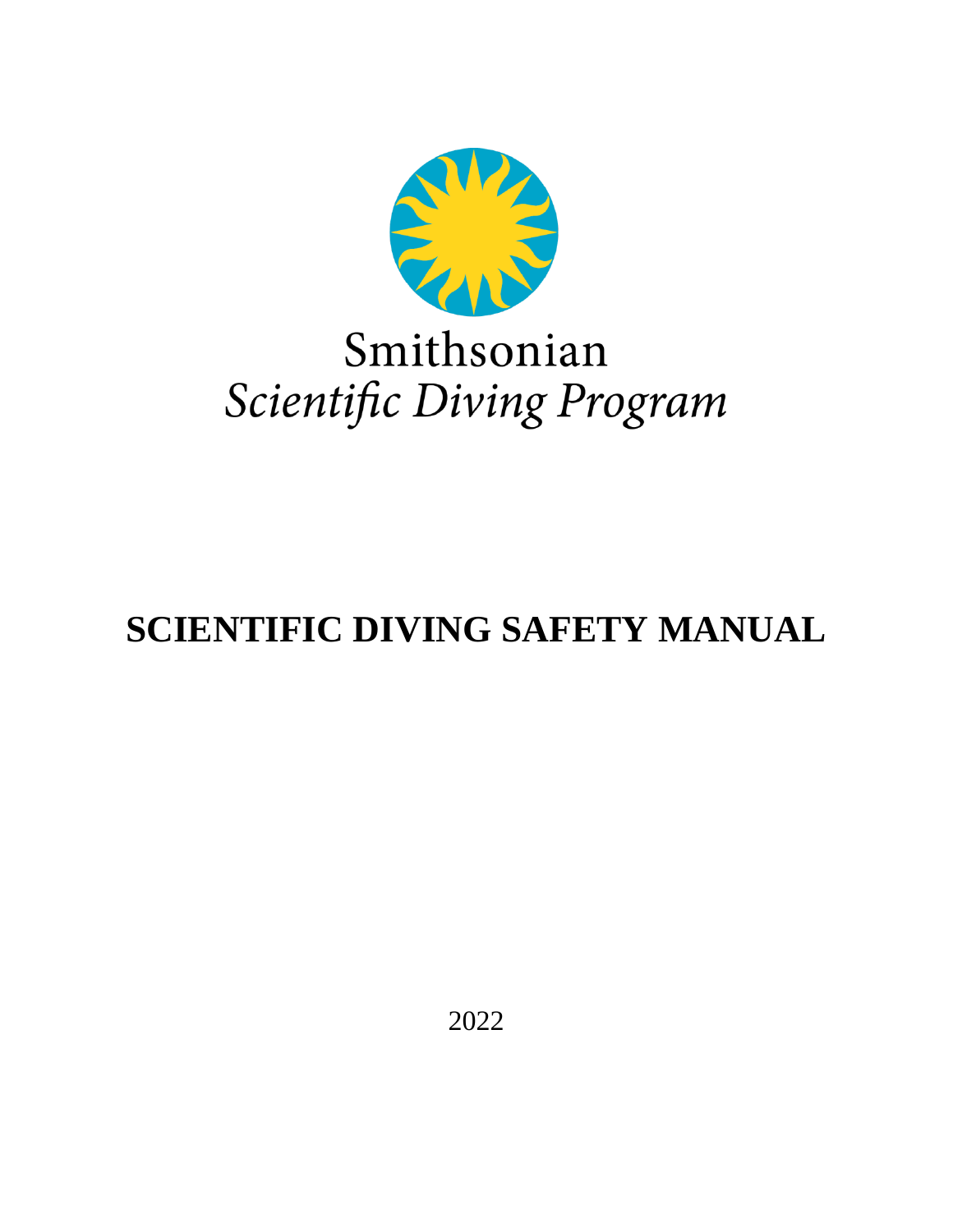18 April 2022 – Accepted by the Under Secretary for Science and Research, Dr. Ellen Stofan 20 April 2022 – Effective Date

Revision History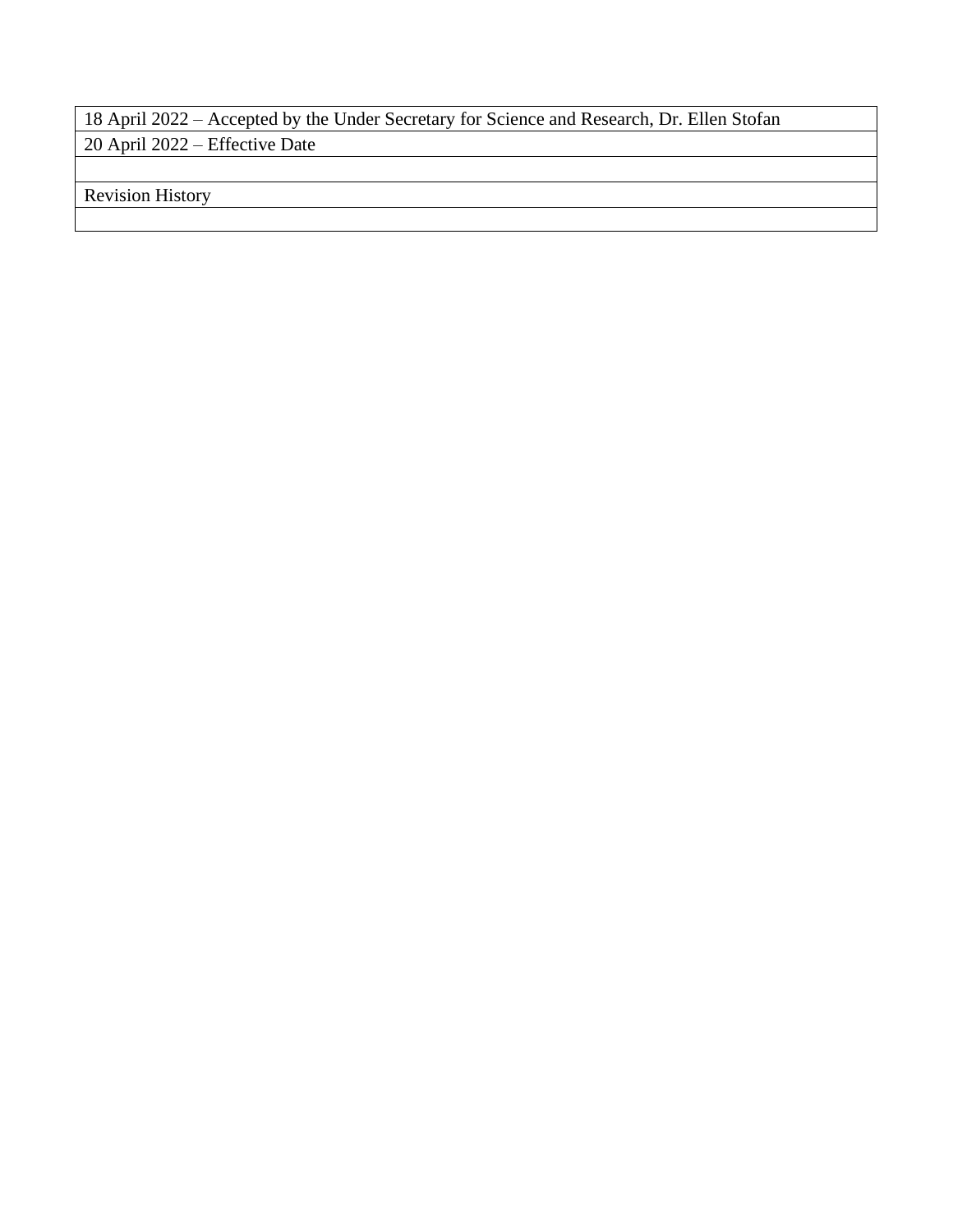# Contents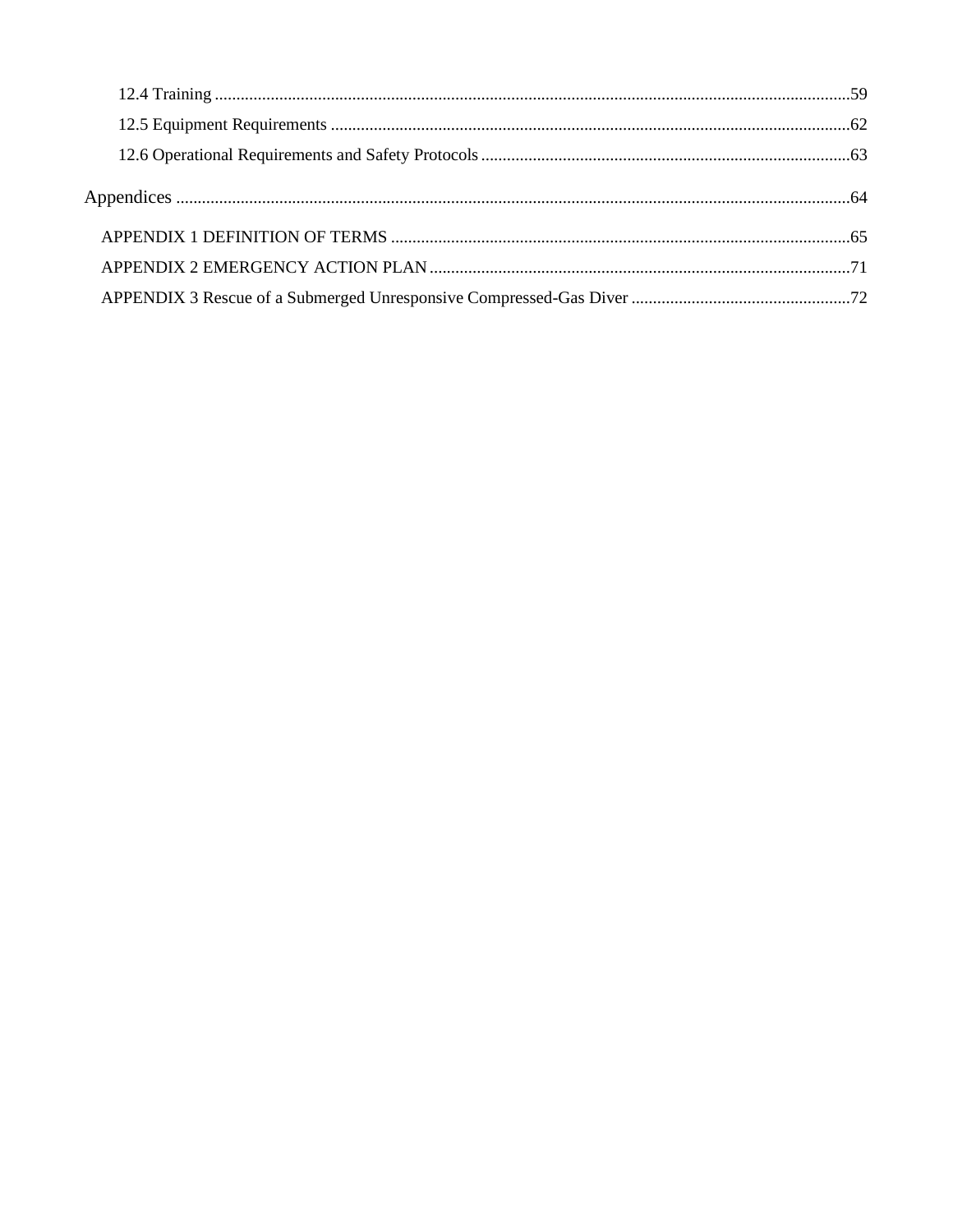# <span id="page-5-0"></span>**General Guidelines**

**Sections 1.00 through 5.00**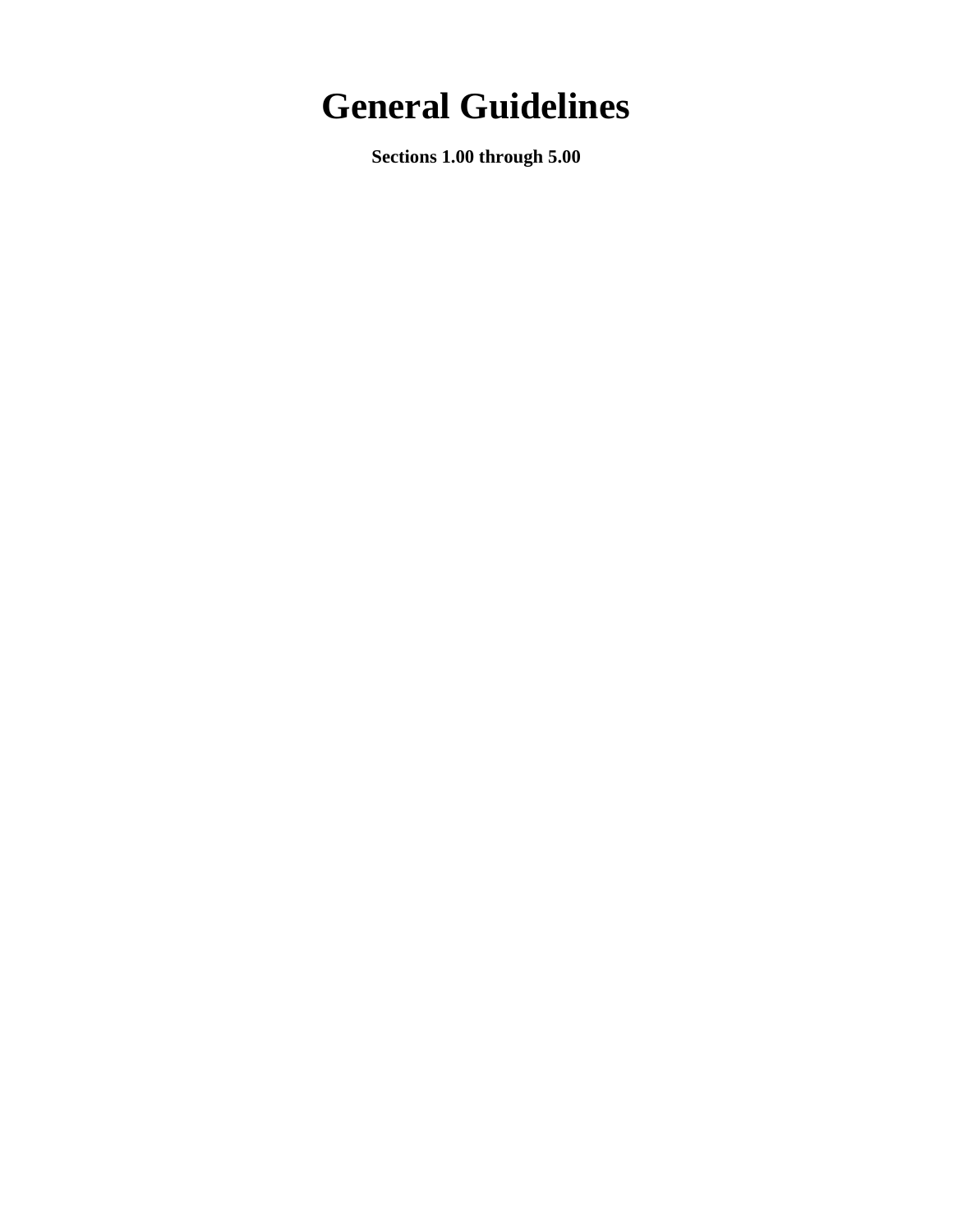# **SECTION 1: GENERAL POLICY**

# <span id="page-6-1"></span><span id="page-6-0"></span>**1.1 Scientific Diving Standards**

# **1.1.1 Purpose**

The purpose of the Smithsonian Scientific Diving Safety Manual, here forward referred to as this *Manual*, is to ensure all scientific diving under the auspices of the Smithsonian Institution (SI) is conducted in a manner that will maximize the protection of scientific divers from accidental injury and/or illness. In addition, this *Manual* sets forth standards for training and certification that will allow a working reciprocity between the Smithsonian Scientific Diving Program (SDP), the American Academy of Underwater Sciences (AAUS) Organizational Members (OMs or OM), and other scientific diving programs or individuals with equivalent or greater standards who are members of a diving program, as approved by the Smithsonian Scientific Diving Control Board (SDCB) or designee.

Fulfillment of these purposes shall be consistent with the furtherance of safety and research, and facilitation of collaborative opportunities.

### **1.1.2 Scope**

The requirements, standards, and guidelines of this *Manual* will apply at all diving sites and to all divers officially engaged in underwater diving activities under the auspices of, or in cooperation with, the SI. All Smithsonian employees, fellows, contractors, volunteers, and interns must have scientific diving activities specified in their official SI performance plan, registration, or contract.

#### **1.1.3 Historical Perspective**

This *Manual* is based on one developed and written by the AAUS which compiled the policies set forth in the diving manuals of several university, private, and governmental scientific diving programs. These programs share a common heritage with the scientific diving program at the Scripps Institution of Oceanography (SIO). Adherence to the SIO standards has proven both feasible and effective in protecting the health and safety of scientific divers since 1954.

In 1982, OSHA exempted scientific diving from commercial diving regulations (29CFR1910, Subpart T) under certain conditions that are outlined below. The final guidelines for the exemption became effective in 1985 (Federal Register, Vol. 50, No.6, p.1046).

# **1.1.4 Scientific Diving Definition**

Scientific diving is defined (29CFR1910.402) as: *Diving performed solely as a necessary part of a scientific, research, or educational activity by employees whose sole purpose for diving is to perform scientific research tasks. Scientific diving does not include performing any tasks usually associated with commercial diving such as: Placing or removing heavy objects underwater; inspection of pipelines and similar objects; construction; demolition; cutting or welding; or the use of explosives.*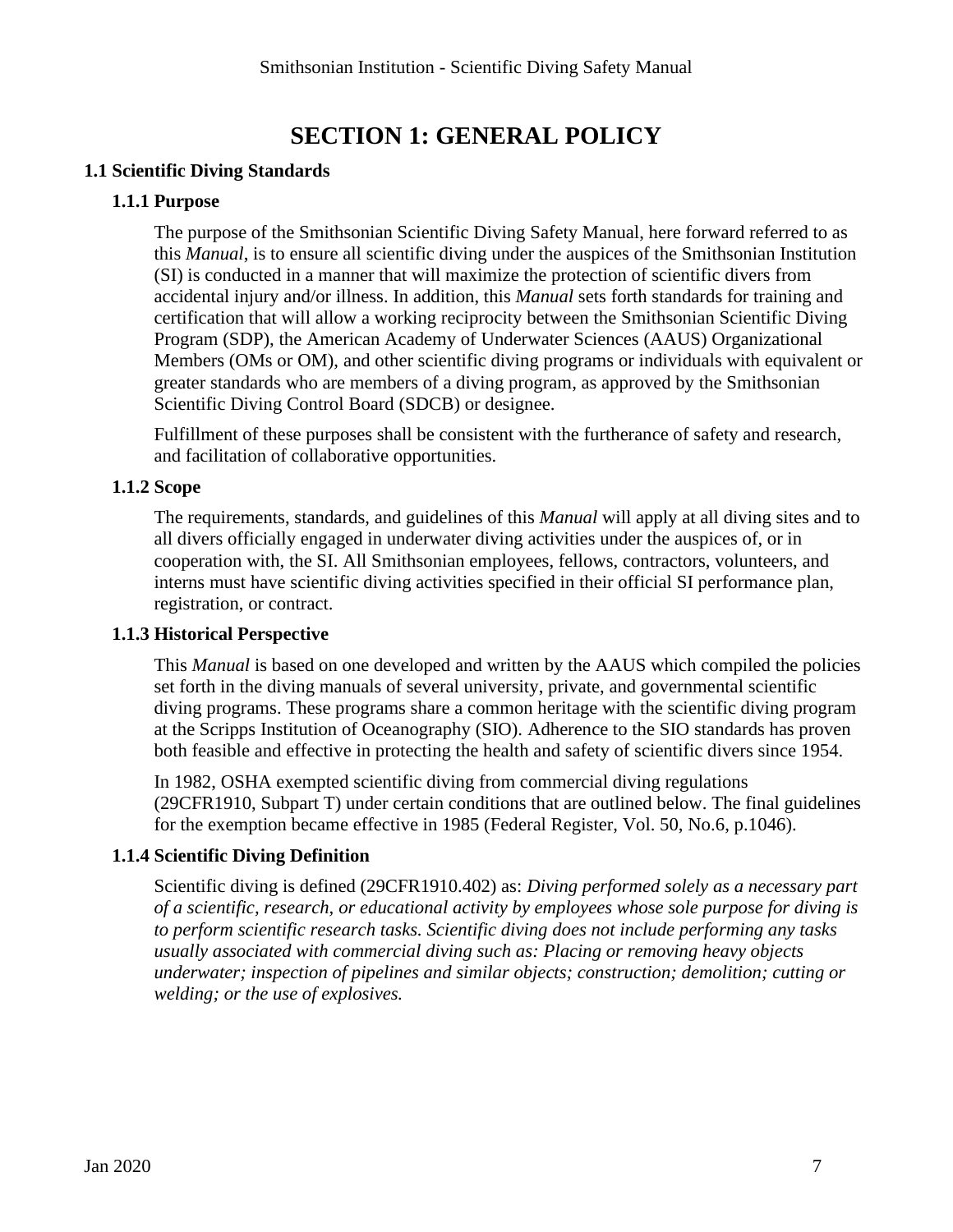# **1.1.5 Scientific Diving Exemption**

The two elements a diving program must contain as defined by OSHA in 29 CFR 1910 Subpart T 1910.401(a)(2)(iv) are:

- *A) Diving safety manual which includes at a minimum: Procedures covering all diving operations specific to the program; procedures for emergency care, including recompression and evacuation; and criteria for diver training and certification.*
- *B) Diving control (safety) board, with the majority of its members being active divers, which must at a minimum have the authority to: Approve and monitor diving projects; review and revise the diving safety manual; assure compliance with the manual; certify the depths to which a diver has been trained; take disciplinary action for unsafe practices; and, assure adherence to the buddy system (a diver is accompanied by and is in continuous contact with another diver in the water) for SCUBA diving.*

OSHA has granted an exemption for scientific diving from commercial diving regulations under the following guidelines (Appendix B to 29 CFR 1910 Subpart T):

- *(1) The Diving Control Board consists of a majority of active scientific divers and has autonomous and absolute authority over the scientific diving program's operation.*
- *(2) The purpose of the project using scientific diving is the advancement of science; therefore, information and data resulting from the project are non-proprietary.*
- *(3) The tasks of a scientific diver are those of an observer and data gatherer. Construction and trouble-shooting tasks traditionally associated with commercial diving are not included within scientific diving.*
- *(4) Scientific divers, based on the nature of their activities, must use scientific expertise in studying the underwater environment and therefore, are scientists or scientists-intraining.*

# <span id="page-7-0"></span>**1.2 Operational Control**

# **1.2.1 Authority**

Smithsonian Directive 120 (SD 120) requires all SI units and organizations to comply with the regulations and procedures contained in this *Manual*.

This *Manual* shall:

- 1. ensure the Smithsonian Scientific Diving Program (SDP) remains in compliance with applicable OSHA regulations and the scientific diving exemption;
- 2. ensure the SDCB has, at a minimum, the necessary authority to fulfill its specific obligations under OSHA regulations;
- 3. ensure divers comply with SDP policy and procedures;
- 4. set forth minimal standards for the SDP including the fundamental regulations and procedures for safety in diving operations; and
- 5. establish the organizational structure for the conduct of this program including a framework for reciprocity with organizations or individual divers which adhere to these minimum standards for joint scientific diving projects.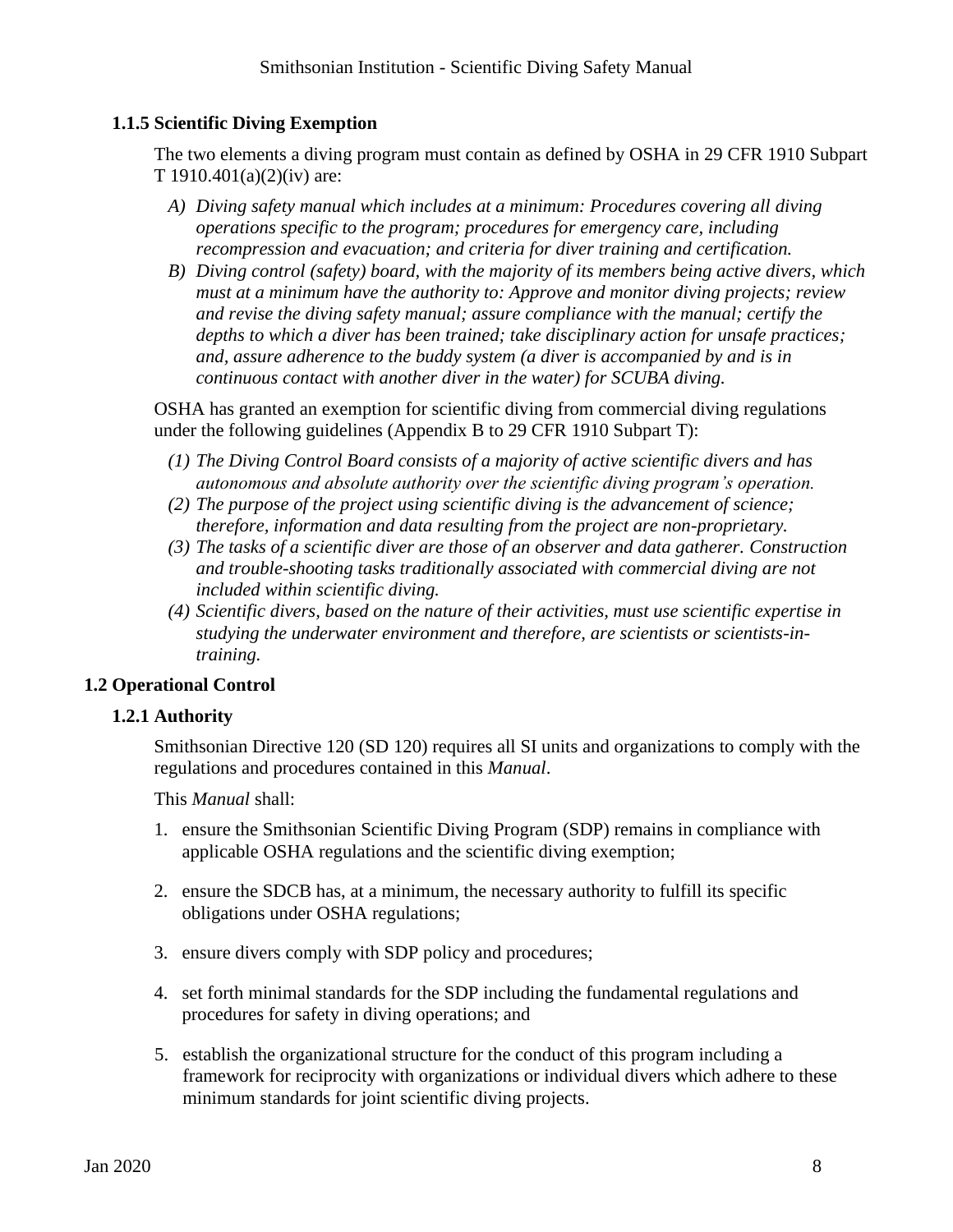# **1.2.2 Auspices and Responsibilities**

Auspices include any scientific diving operation in which SI is connected because of ownership of life support equipment used, locations selected, or relationship with the individual(s) concerned. This includes all cases involving the operations of authorized individuals of SI, where such individuals are acting within the scope of their authorization.

As an OM of the AAUS, it is the SI's responsibility to adhere, at a minimum, to the AAUS Standards for Scientific Diving. The administration of the diving program will reside with the Central Diving Office (CDO).

#### **1.2.3 The Under Secretary for Science and Research**

The Under Secretary for Science and Research has the ultimate authority for the scientific diving program and its related activities.

### **Duties and Responsibilities**

- 1. Provide administrative oversight of, and policy approval for, matters relating to the SDP and the SDCB.
- 2. Ensure effective and adequate support is provided for activities of the SDCB in the conduct of its official responsibilities, and for activities related to the administration of the SDP.
- 3. Review briefings from the DSO and Chair of the SDCB on SDP activities and provides guidance as needed.
- 4. Appoint a full-time Diving Safety Officer (DSO), based on the recommendation of the SDCB, who shall serve as an advisor to and member of the SDCB, and report directly to the Under Secretary for Science and Research or designee.

# **1.2.4 Smithsonian Scientific Diving Control Board**

The SDCB must consist of a majority of active scientific divers. Voting members include the DSO and other representatives of the diving program selected by procedures established by the Under Secretary for Science and Research (OUSSR) as stated in the SD 120. A chairperson and a secretary may be chosen from the membership of the board.

The SDCB has autonomous and absolute authority over the SDP's diving operations. The SDCB may delegate operational oversight for portions of the program to the DSO. However, the SDCB may not abdicate responsibility for the safe conduct of the diving program.

- 1. Establish additional standards, protocols, and operational procedures beyond the AAUS minimums to address specific needs and concerns of the SDP.
- 2. Approve and monitor diving projects.
- 3. Review and revise this *Manual* and the SD 120 as needed.
- 4. Ensure compliance with this *Manual* and the SD 120.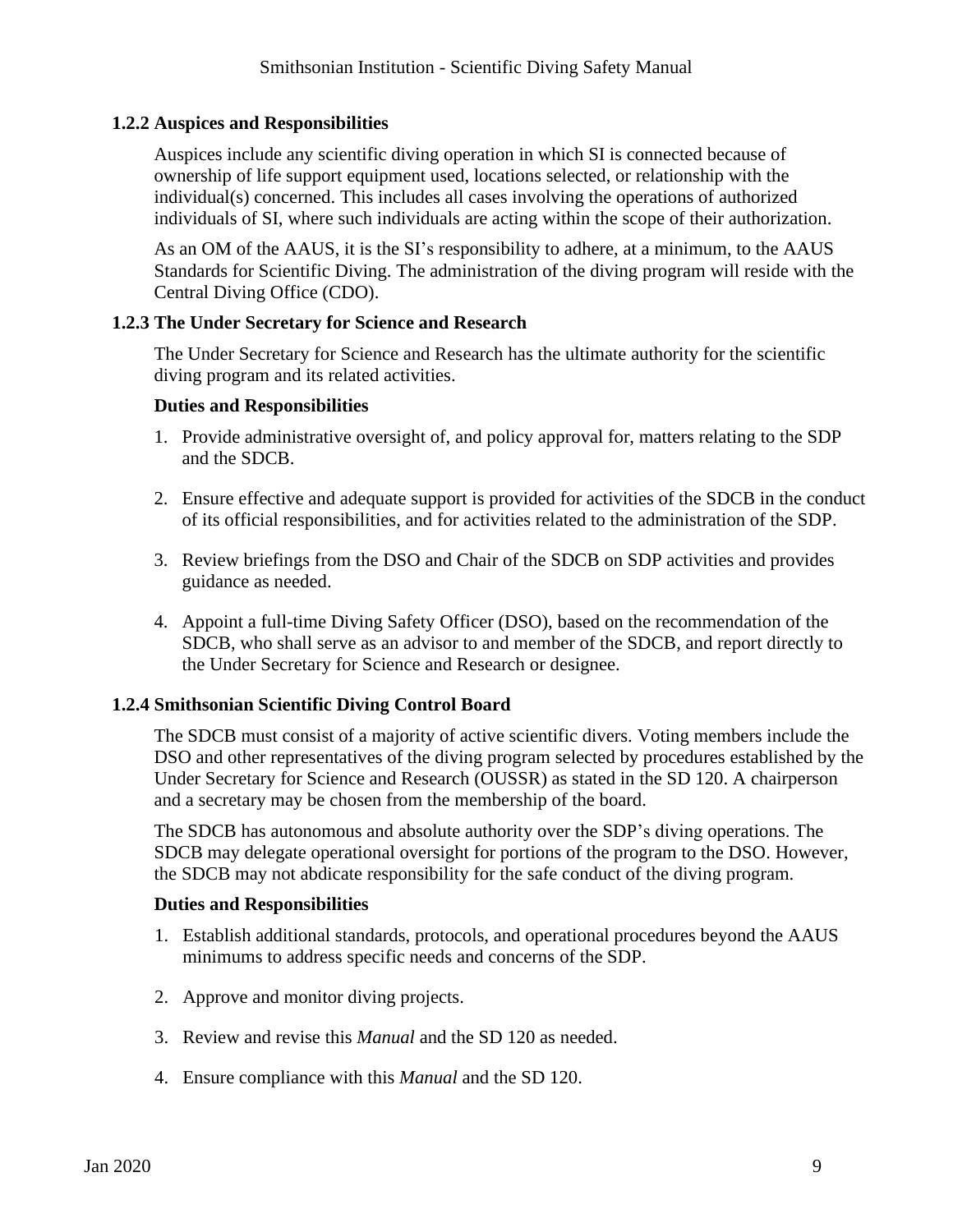# Smithsonian Institution - Scientific Diving Safety Manual

- 5. Approve the depth to which a diver has been authorized to dive.
- 6. Take disciplinary action for unsafe practices.
- 7. Ensure adherence to the buddy system for scientific diving.
- 8. Act as a board of appeal to consider diver-related problems.
- 9. Issue, reissue, or revoke diving authorizations.
- 10. Establish and/or approve training protocols or standards through which the applicants for authorization can satisfy the requirements of the SDP's diving safety manual.
- 11. Suspend diving operations considered unsafe or unwise.
- 12. Establish criteria for equipment selection and use in the Standardized Equipment Program (SEP).
- 13. Recommend new equipment or techniques for use within the SDP.
- 14. Establish and/or approve services to be used for the inspection and maintenance of equipment utilized for diving operations.
- 15. Ensure SDP air station(s) meet breathing gas quality standards as described in Section 3.6.
- 16. Review, at least yearly, both the activities of the DSO and the SDP, and submit reports thereon to the Under Secretary for Science and Research.
- 17. Meet at least annually, or upon specific request of the Under Secretary for Science and Research or any SDCB member, and record and distribute minutes of all meetings.
- 18. Investigate diving incidents within the SDP's diving program or violations of this *Manual*.

#### **1.2.5 Scientific Diving Officer (Diving Safety Officer)**

At the Smithsonian, the Scientific Diving Officer serves in the role traditionally referred to as Diving Safety Officer (DSO). For consistency with and ease of recognition by other scientific diving programs, this position will be referred to as the DSO throughout this manual. The DSO is selected by the Under Secretary for Science and Research and serves as a voting member of the SDCB and designated as one of the SDP Representatives to the AAUS. The DSO should have broad technical expertise and experience in research diving.

#### **Qualifications**

- 1. Be an active scuba instructor from an internationally recognized certifying agency.
- 2. Be appointed by the Under Secretary for Science and Research or designee, with the advice and counsel of the SDCB.
- 3. Qualify as a Full Voting Member of the AAUS as defined by AAUS Bylaws.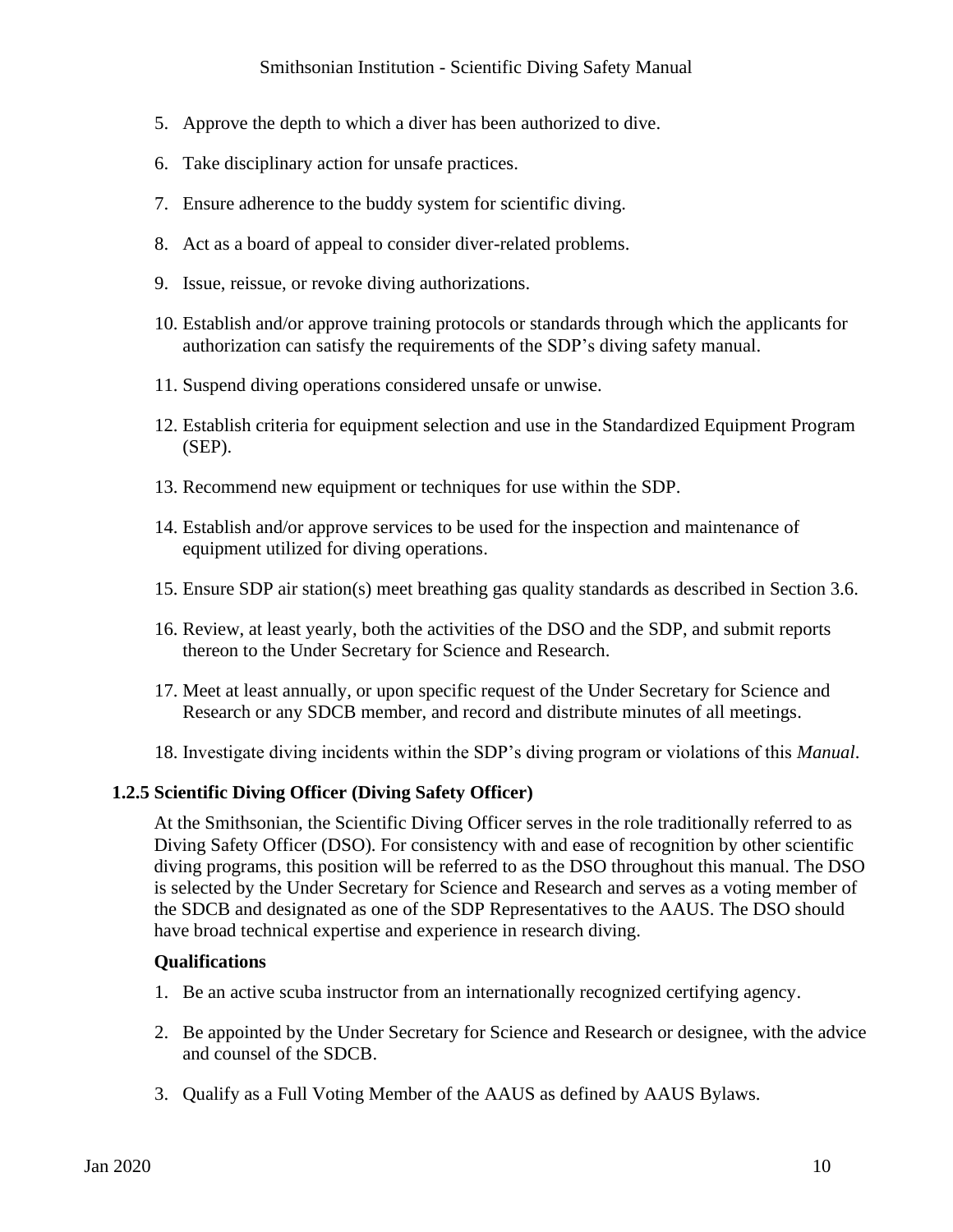4. Attend an AAUS DSO Orientation within one year of accepting the position, unless previously served as a DSO for another current AAUS OM within the last year.

# **Duties and Responsibilities**

- 1. Implements all policies and decisions prescribed by the SDCB.
- 2. Responsible to the Under Secretary for Science and Research for the management of the SDP.
- 3. Perform routine administrative and diving-related duties set forth in SD 120, and shall report directly to the Under Secretary for Science and Research or designee for the conduct of the SDP.
- 4. As delegated by the SDCB, the routine operational authority for this program rests with the DSO. This authority includes, but is not limited to:
	- a) training and certifications;
	- b) diver authorizations;
	- c) authorization of dive plans (unless DSO is lead diver, then ADSO authorizes with consent of Chair of the SDCB);
	- d) diving operations;
	- e) maintenance of diving records; and
	- f) ensuring compliance with SD 120 and this *Manual*.
- 5. May permit some duties and responsibilities to be carried out by a qualified delegate, with the approval of the SDCB.
- 6. Must be guided in the performance of the required duties by the advice of the SDCB, but operational responsibility for the conduct of the SDP will be retained by the DSO.
- 7. Must suspend diving operations determined unsafe or unwise.

# **1.2.6 Unit Diving Officer**

The Unit Diving Officer (UDO) shall have full responsibility and accountability to the DSO in all operational, diving, and safety matters within their unit.

# **Qualifications**

- 1. Be an active Dive Master from an internationally recognized certifying agency.
- 2. Be appointed by the Unit Director, with the advice and counsel of the DSO and the SDCB.
- 3. Attend an AAUS DSO Orientation within one year of accepting the position, unless previously served as a DO for another current AAUS OM within the last year.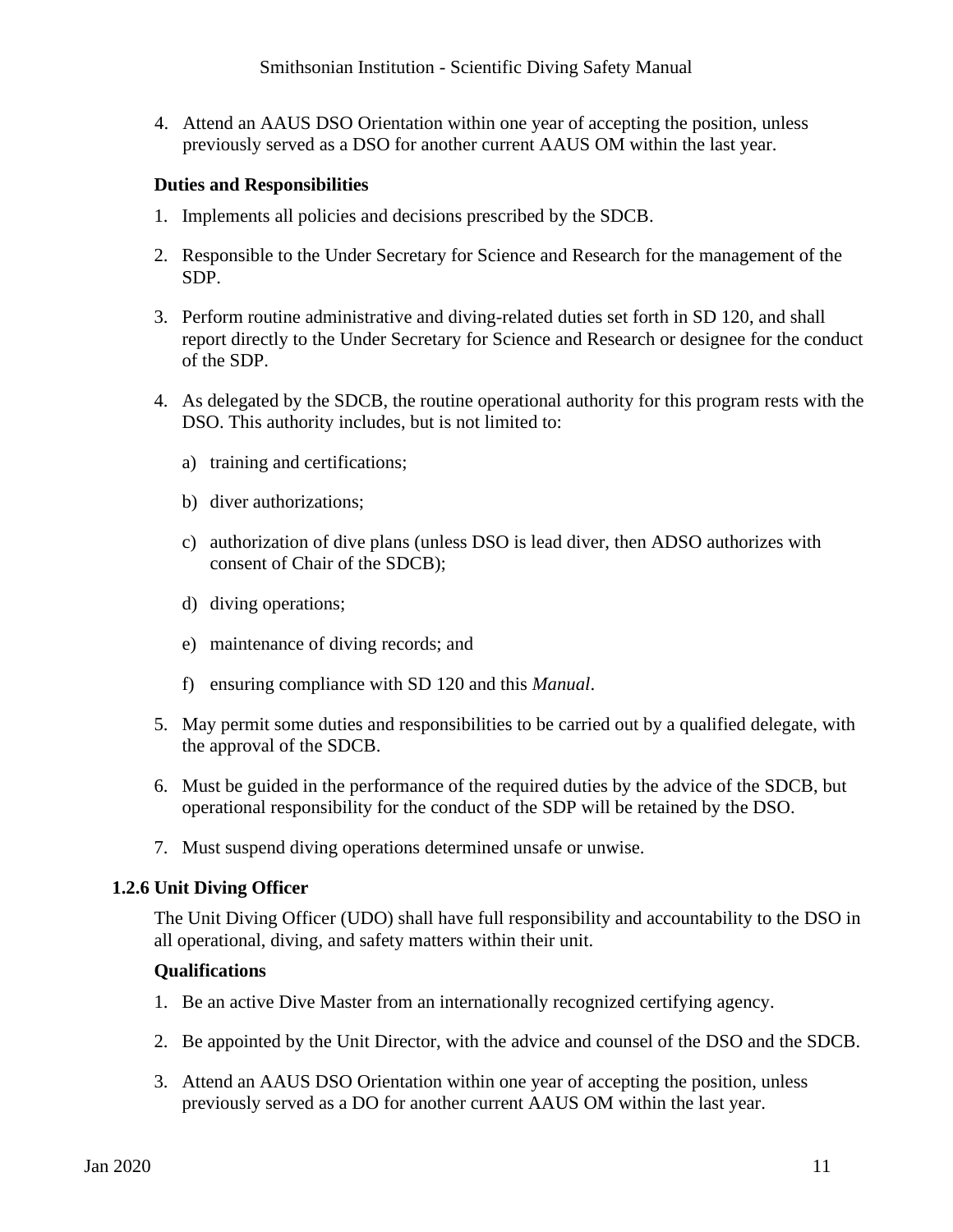## **Duties and Responsibilities**

- 1. Maintain a current SI-Scientific Diver certification.
- 2. Oversee scientific diving activities conducted in their research unit or areas of responsibilities.
- 3. Ensure diving equipment used during diving activities is in accordance with Section 3.
- 4. Ensure a competent Lead Diver (LD) is in charge of operations at the dive site.
- 5. Ensure all diving is planned and conducted in compliance with all SI policies, requirements, and procedures established and set forth in this *Manual*.
- 6. Be responsible for maintaining diver and medical records of all SI Divers within their Unit and, as requested, make these records available in a timely manner to appropriate institutional requesters.
- 7. Be responsible for performing and/or documenting equipment maintenance for divers within their Unit through the SDP standardized equipment program.
- 8. Maintain appropriate certifications for duties performed, such as but not limited to, equipment maintenance.
- 9. Have the authority to suspend diving operations or divers whose diving activities they consider unsafe or unwise.
- 10. Report all diving related activities considered unsafe or unwise immediately to the DSO.
- 11. Ensure all dives within their Unit are logged with the SDP in a timely manner at the conclusion of the dive plan.

#### **1.2.7 Smithsonian Units**

Smithsonian Units which have employees, interns, fellows, volunteers, or contractors who are actively participating in diving as part of their official SI duties must adhere to requirements set forth in this *Manual*.

- 1. If requested by the SDCB, appoint or employ, in consultation with the DSO, an active, appropriately trained, and experienced scientific diver to serve as the UDO for their respective unit.
- 2. Acknowledge UDO responsibilities and duties, including adhering to and enforcement of the SD 120 and this *Manual*, as an Element in the performance plan of the assigned UDO.
- 3. If requested by the SDCB, appoint an appropriately experienced scientific diver, in consultation with OUSSR and the Chair of the SDCB, to serve as the SDCB member for their respective unit.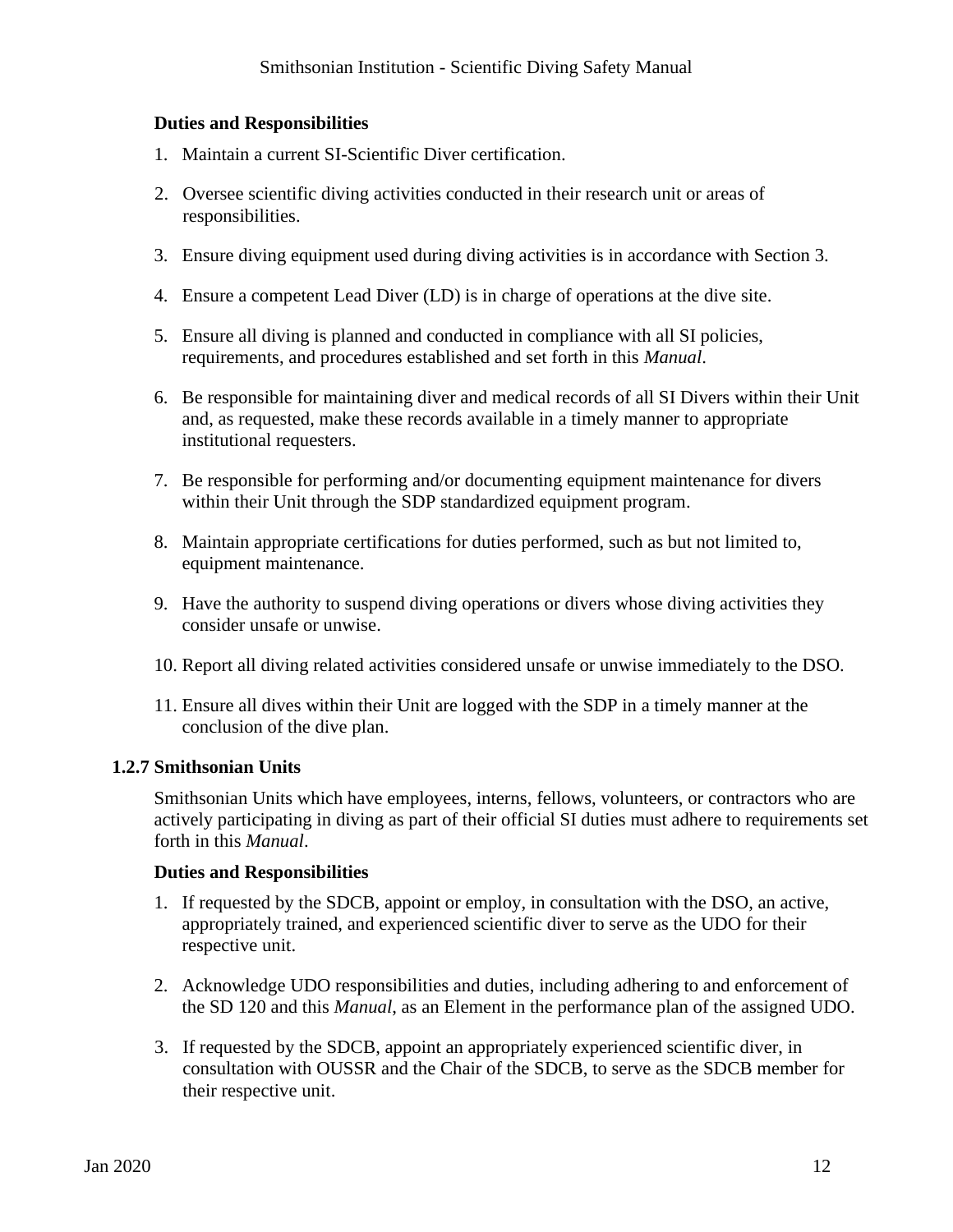- 4. Acknowledge the SDCB responsibilities and duties, including adhering to and enforcement of the SD 120 and this *Manual*, as an Element in the performance plan of their SDCB representative(s).
- 5. Ensure scientific diving activities are acknowledged in the performance plan for all active divers within their units, including adherence to the SD 120 and this *Manual*.
- 6. Ensure adequate resources are available for effective and compliant scientific diving activities to occur within their unit.

### **1.2.8 Lead Diver**

For each dive, one individual shall be designated the LD who shall be at the dive location during the diving operation.

- 1. Ensure dives are conducted in compliance with Section 2.
- 2. Ensure diving equipment used during diving activities is compliance with Section 3.
- 3. Ensure dive plans are submitted to the UDO for review and approval at least 6 weeks prior to intended dive date.
- 4. Prohibit any diver from diving who, in the LD's opinion, exhibits problems of a physical or psychological nature that may compromise the safety of a diver or the dive team.
- 5. Ensure all dive team members possess current authorization and are qualified for the type of diving operation.
- 6. Coordinate with other known activities in the vicinity that are likely to interfere with diving operations.
- 7. Ensure emergency procedures are established and clearly understood by all personnel, and readily available at the dive site before diving begins.
- 8. Ensure safety and emergency equipment is in working order and at the dive site.
- 9. Conduct pre- and post-dive safety briefings.
- 10. Check first aid equipment, including O2 kit, to ensure appropriate supplies are functional and available at the dive site.
- 11. Ensure all divers are monitored after each dive for signs or symptoms of decompression sickness or other diving-related maladies.
- 12. Suspend diving operations when unusual hazards or environmental conditions adversely affect the safety of the diving operation.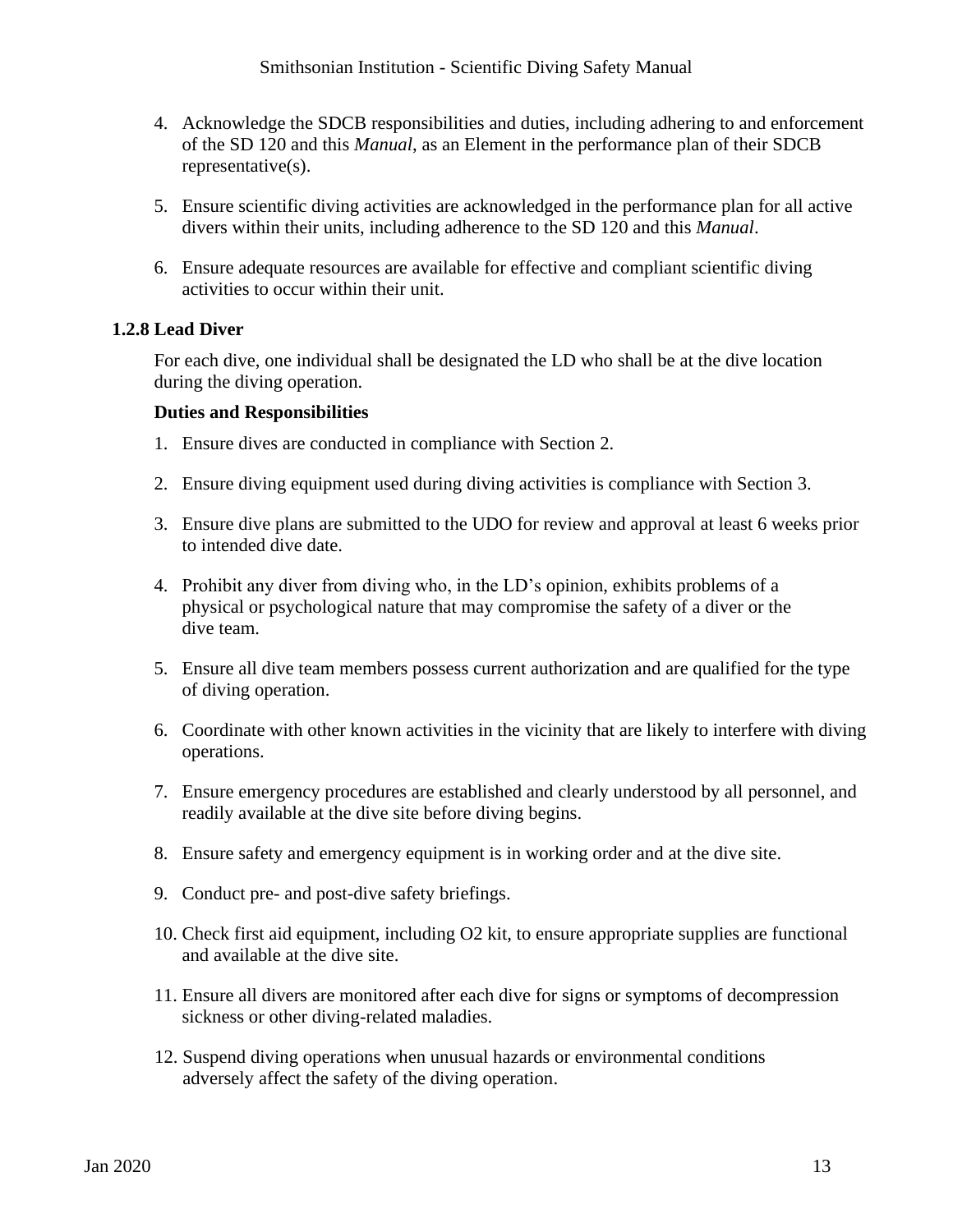# Smithsonian Institution - Scientific Diving Safety Manual

- 13. Report all diving-related accidents and incidents to the UDO and the DSO.
- 14. Ensure all diver-worn equipment is properly configured in accordance with the standards outlined in this *Manual*.
- 15. Obtain concurrence from the vessel captain and ensure all vessel pre-dive checklists have been completed prior to initiating diving operations when applicable.
- 16. Suspend diving operations if, in their opinion, conditions are not safe.
- 17. Report modifications to diving or emergency procedures necessitated by the specific diving operation to the UDO.
- 18. Report to the DSO, through the UDO, any physical problems or adverse physiological effects including symptoms of pressure-related injuries.
- 19. Ensure all dives associated with the dive plan are logged with the SDP in a timely manner at the conclusion of the dive plan.

#### **1.2.9 Diver**

#### **Responsibility and Refusal to Dive**

The ultimate responsibility for safety rests with the individual diver. It is the diver's responsibility and duty to refuse to dive, without fear of penalty, if in the diver's judgment, conditions are unsafe or unfavorable, or in violation of the precepts of regulations in this *Manual*.

- 1. No dive team member will be required to be exposed to hyperbaric conditions against their will.
- 2. No dive team member may dive for the duration of any known condition, which is likely to adversely affect the safety and health of the diver or other dive team members.

#### **Qualifications**

Each SI Diver shall be a certified and current Scientific Diver or Diver-in-Training as defined in Section 4 of this *Manual*. Divers not part of the SDP but diving with the SDP or on SI projects, must meet the SDP Minimum Standards defined in Section 4.2.1 of this *Manual*.

- 1. Adhere to the standards contained within this *Manual* when conducting dives.
- 2. Refuse to dive when, in their judgment, conditions are unsafe and/or actions would be in violation of the precepts of training or the requirements in this *Manual*.
- 3. Submit a completed Scientific Diver Application through DecoStop.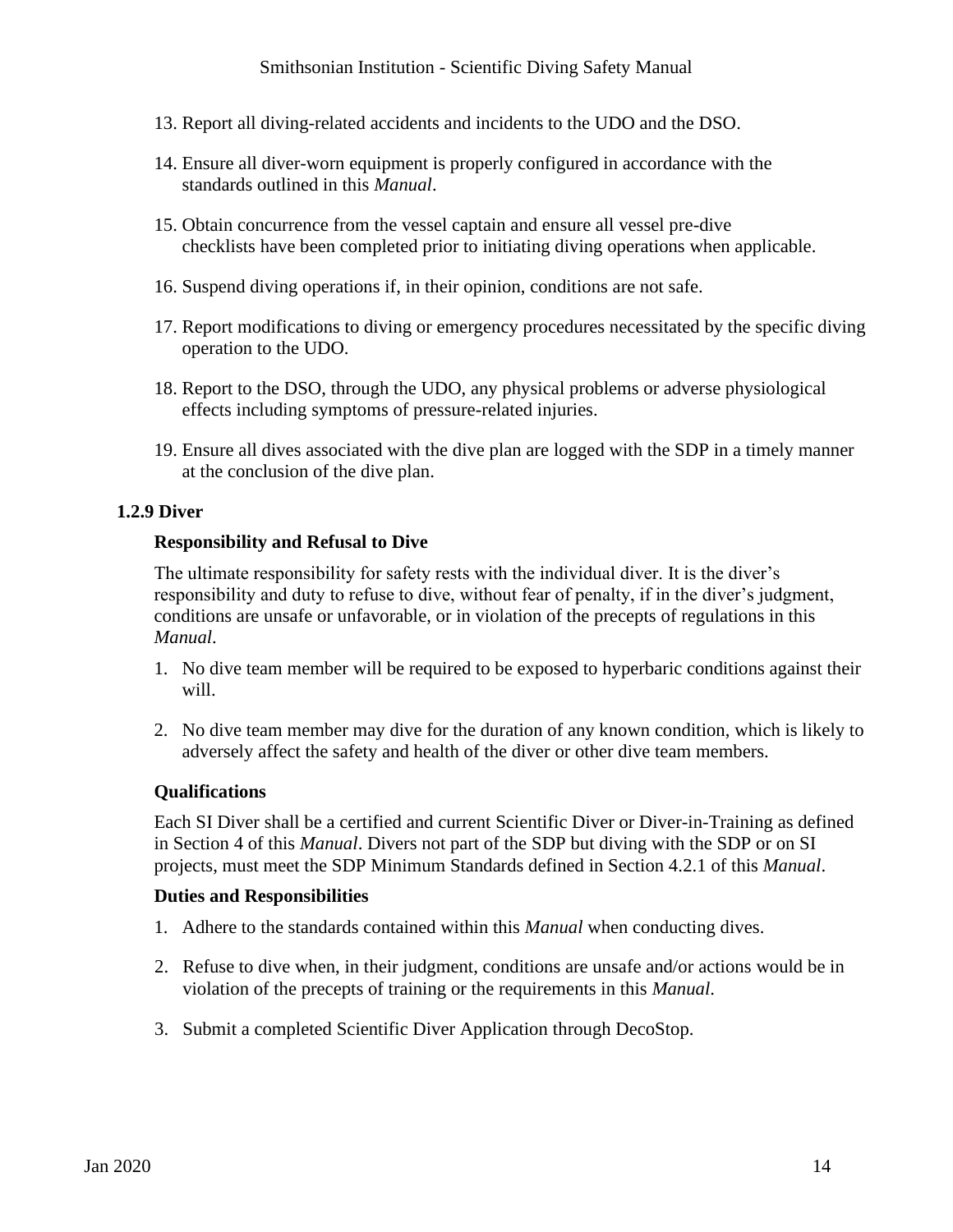- 4. Obtain a Scientific Diver medical certification (Section 5).
- 5. Maintain good physical condition and a high level of diving proficiency commensurate with the frequency, scope, and type of diving activity being undertaken.
- 6. Provide proof of Diving Emergency Care training (Section 4.4.5).
- 7. Ensure diving equipment used is maintained in a safe operating condition including, but not limited to, the annual scuba equipment inspection and maintenance completed by an appropriately certified equipment technician.
- 8. Maintain accountability for SI-issued equipment.
- 9. Report to the LD any physical or psychological changes that may adversely impact their or their buddy's fitness to dive.
- 10. Adhere to the buddy system. Actively monitor buddy status, including, but not limited to cylinder pressure, and intervene to the maximum extent practicable to ensure the safety of the dive team.
- 11. Terminate diving activity immediately when a physical or psychological problem develops that can compromise the safety of the diver or dive team and immediately reports this to the LD.
- 12. Obtain authorization to dive by the DSO through a submitted SDP dive plan prior to engaging in any activities.
- 13. Ensure all dive logs associated with the dive plan are logged with the SDP at the conclusion of the dive plan.

#### **1.2.10 Dive Buddy Responsibility**

The dive buddy system is based upon mutual assistance with the intent to avoid an emergency. Dive Buddies should at all times maintain continuous contact and be able to:

- 1. provide their buddy with assistance;
- 2. observe their buddy for signs of distress;
- 3. periodically check the integrity of their buddy's dive gear; and
- 4. provide immediate assistance if emergency help is needed.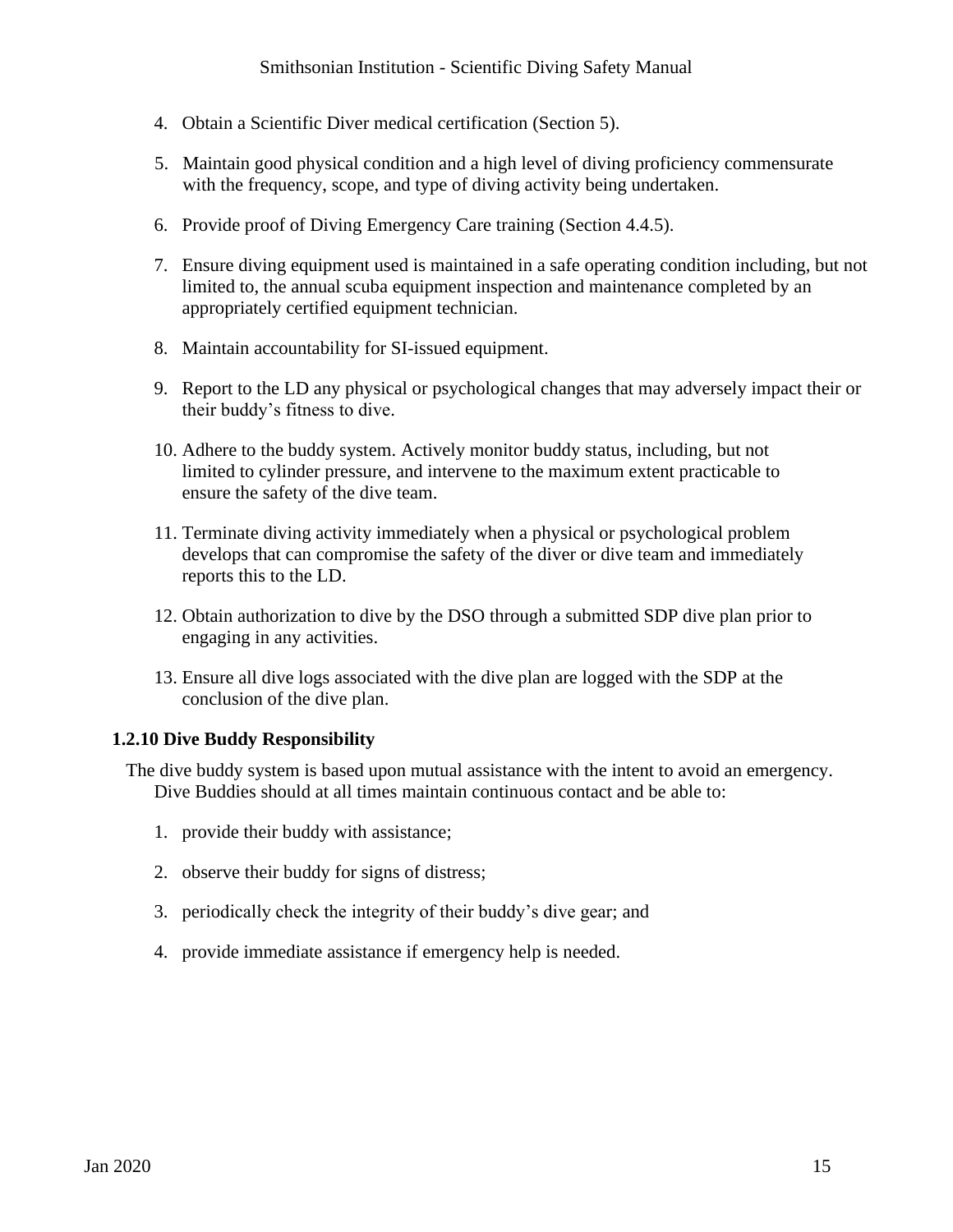# **1.2.11 Reciprocity and Visiting Scientific Diver**

Two or more organizations with established reciprocity engaged jointly in diving activities, or engaged jointly in the use of diving resources, must designate one of the participating SDCBs to govern the joint dive project. However, responsibility for individual divers ultimately resides with their home organization.

- 1. A Scientific Diver from one organization must apply for permission to dive under the auspices of another organization by submitting to the DSO of the host organization a document containing all the information listed in Appendix 6 AAUS Standards for Scientific Diving Manual, signed by the DSO or designee of the home DCB.
- 2. A visiting Scientific Diver may be asked to demonstrate their knowledge and skills for the planned dive.
- 3. If the SDP denies a visiting Scientific Diver permission to dive, the SDCB must notify the visiting Scientific Diver and their DCB with an explanation of all reasons for the denial.

# **1.2.12 Waiver of Requirements**

The SDCB may grant a waiver for specific requirements of training, examinations, depth authorizations, and minimum activity to maintain authorizations. Medical standards set forth in this *Manual* may not be waived.

# <span id="page-15-0"></span>**1.3 Consequence of Violation of Regulations by Scientific Divers**

Failure to comply with the regulations of the OM's diving safety manual may be cause for the restriction, suspension or revocation of the diver's scientific diving authorization (Section 4.5).

# <span id="page-15-1"></span>**1.4 Record Maintenance**

The SDP must maintain consistent records for its diving program and for each participant. These records include but are not limited to: diving safety manual; equipment inspection, testing, and maintenance records; dive plans; medical approval to dive; diver training records; diver authorization(s); individual dive log(s); dive incident reports; reports of disciplinary actions by the SDCB; and other pertinent information deemed necessary by the DSO or the SDCB.

# **1.4.1 Availability of Records**

Medical records must be available to an attending physician of a diver or former diver when released in writing by the diver. Records and documents required by this *Manual* must be retained by the SDP for the following period:

- 1. Diving safety manual Current document only.
- 2. Equipment inspection, testing, and maintenance records Minimum current entry or tag.
- 3. Records of Dive minimum of 1 year, except 5 years where there has been an incident of pressure-related injury.
- 4. Medical approval to dive Minimum of 1 year past the expiration of the current document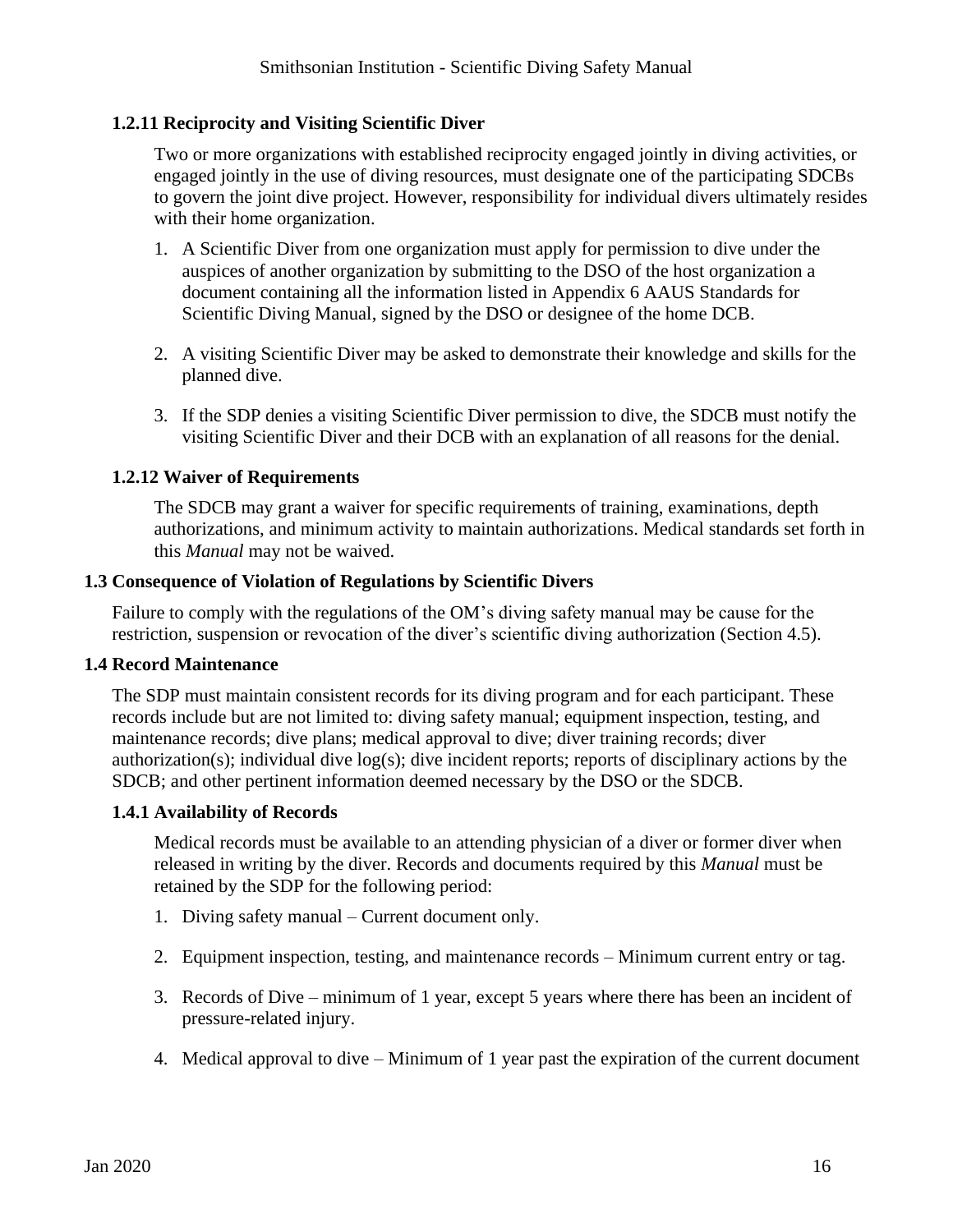# Smithsonian Institution - Scientific Diving Safety Manual

except 5 years where there has been an incident of pressure-related injury.

- 5. Diver training records Minimum of 1 year beyond the life of the diver's program participation.
- 6. Diver authorization(s) Minimum of 1 year beyond the life of the diver's program participation.
- 7. Pressure-related injury assessment 5 years.
- 8. Reports of disciplinary actions by the SDCB Minimum of 1 year beyond the life of the diver's program participation.

# **SECTION 2: DIVING REGULATIONS**

#### <span id="page-16-1"></span><span id="page-16-0"></span>**2.1 Introduction**

No person shall engage in scientific diving operations under the auspices of the SI unless authorized pursuant to the provisions of this *Manual*.

#### <span id="page-16-2"></span>**2.2 Pre-Dive Procedures**

#### **2.2.1 Dive Plans**

Before conducting any diving operations under the auspices of the SI, a dive plan for the proposed dives must be authorized by the DSO. Dives should be planned around the competency of the least experienced diver. The dive plan shall be submitted 6 weeks in advance through the UDO to the DSO for authorization. The UDO shall submit the completed dive plan 2 weeks in advance to the DSO.

For complicated, irregular, or unusual dive plans, especially but not limited to, any diving activity that is in exception to this *Manual*, the DSO should consult with the Chair of the SDCB to review the plans and recommendations before authorization. The DSO and Chair of the SDCB are expected to consult with appropriate members of the SDCB and/or external advisers before authorization. This review process, consultation, and recommendations should be documented in the SDP records.

When the DSO is the Lead Diver, the dive plan must be authorized by the ADSO with consent of Chair of the SDCB.

The dive plan should include the following:

- 1. Diving Mode(s) and Gas(es)
- 2. Divers' authorizations
- 3. Approximate number of proposed dives
- 4. Location(s) of proposed dive(s)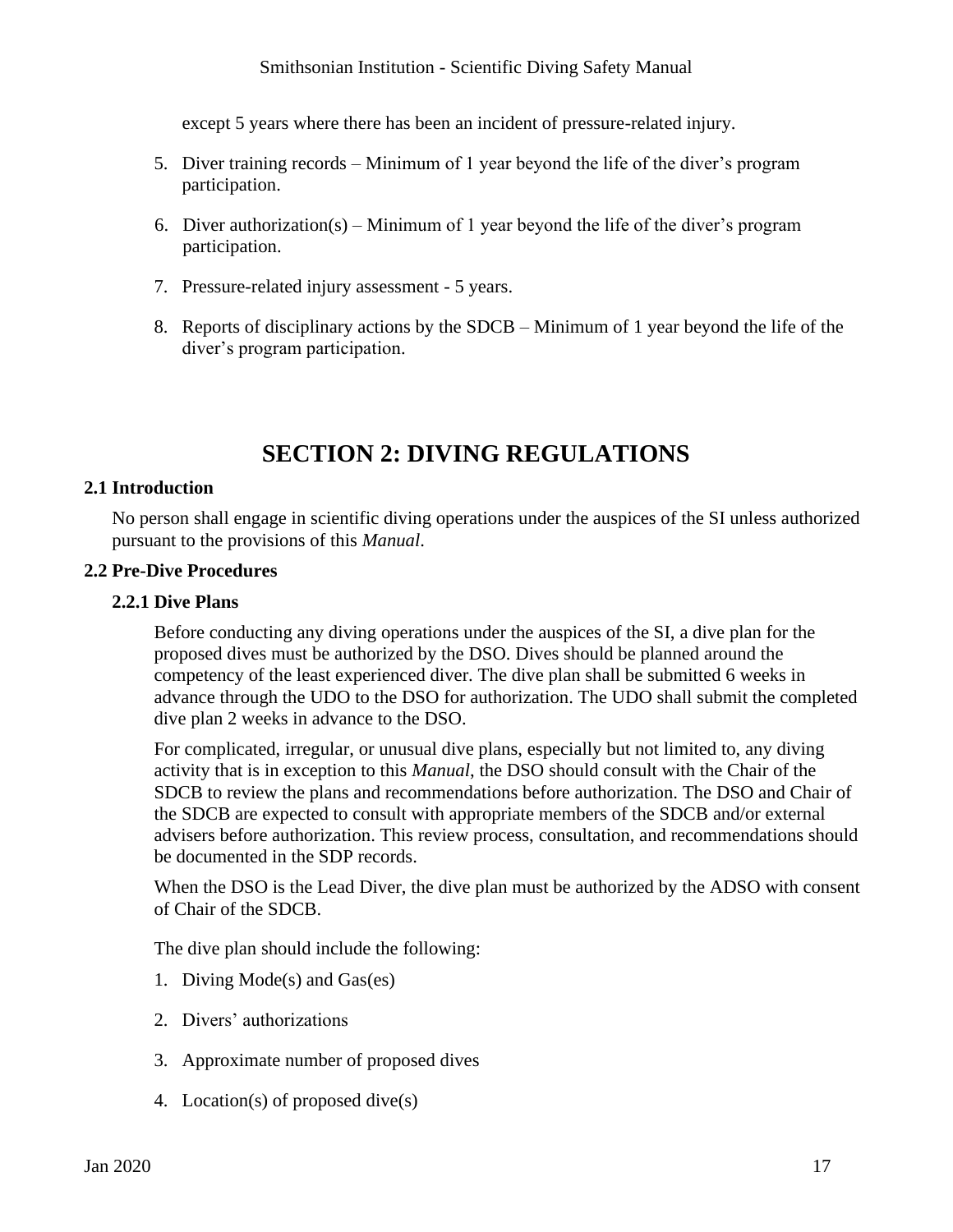# Smithsonian Institution - Scientific Diving Safety Manual

- 5. Estimated depth(s) and bottom time(s) anticipated
- 6. Decompression status and repetitive dive plans, if required
- 7. Proposed work, equipment, and boats to be employed
- 8. Any hazardous conditions anticipated
- 9. Emergency Action Plan (Appendix 2)
- 10. In-water details of the dive plan including:
	- a) Dive Buddy assignments and tasks;
	- b) Goals and objectives;
	- c) Maximum depth(s) and bottom time;
	- d) Gas management plan;
	- e) Entry, exit, descent and ascent procedures;
	- f) Perceived environmental and operational hazards and mitigations; and
	- g) Emergency and diver recall procedures.

#### **2.2.2 Shipboard Scientific Diving Safety**

All scientific diving activities carried out from Smithsonian research vessels shall conform to this manual, the R/V cruise manual, and those of the UNOLS (University-National Oceanographic Laboratory System). The on-board Diving Supervisor shall be designated by the DSO for each cruise.

The LD shall obtain concurrence from the vessel Captain and Chief Engineer (when applicable) and ensure all vessel pre-dive checklists have been completed prior to initiating diving operations. This will include, but not limited to, lockout tagout procedures for the vessel's propulsion system, sanitation system, galvanic protection system, and all systems discharging to or taking suction from sea. Systems deemed essential for the operation of the vessel will be identified and divers briefed to their location so they can maintain a safe distance from active intake and discharge ports.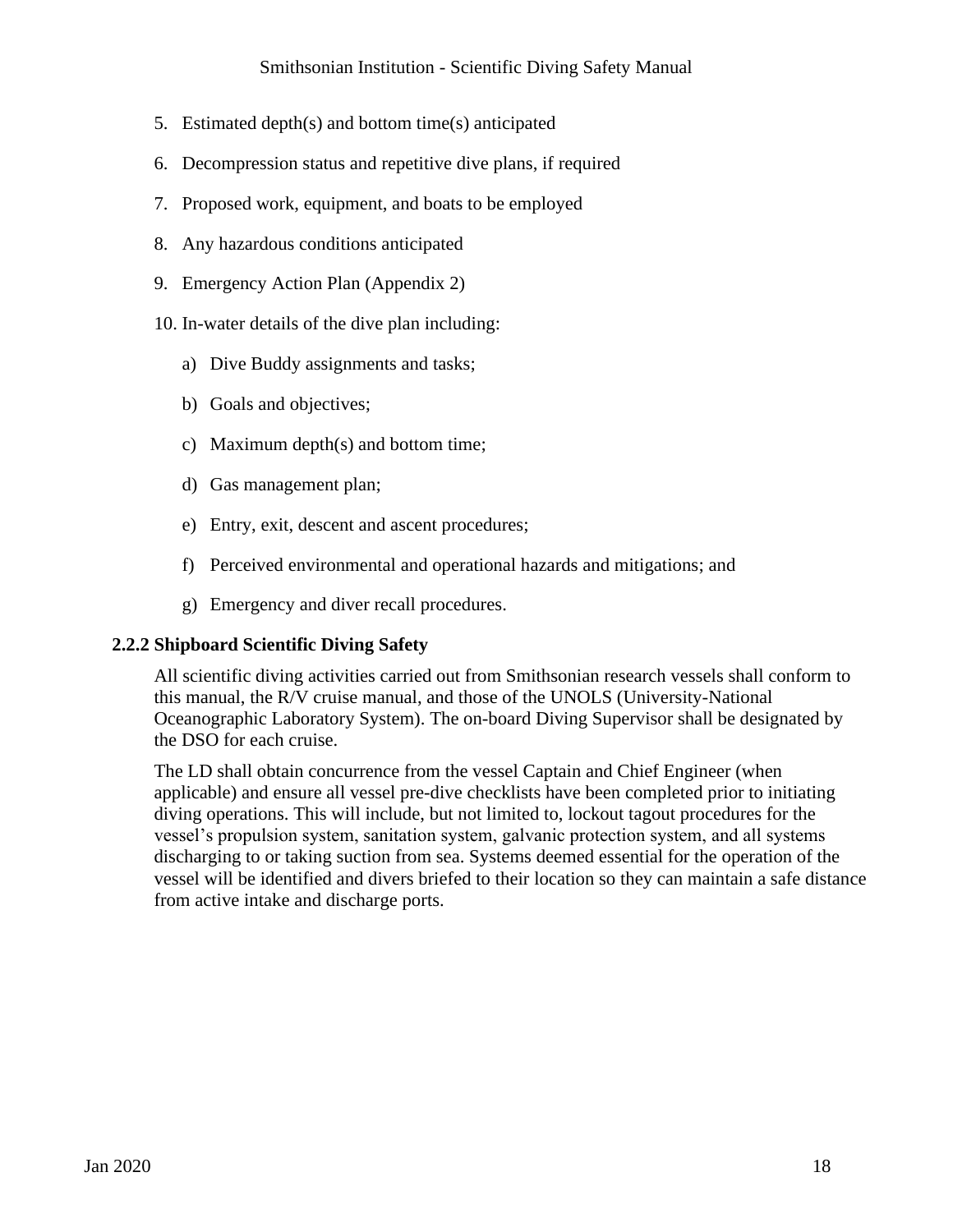## **2.2.3 Pre-dive Safety Checks**

Prior to commencing the dive, the divers must:

- 1. ensure every team member is healthy, fit, and trained for the type of dive that is being attempted;
- 2. conduct a functional check of their diving equipment in the presence of the dive buddy or tender to ensure the equipment is functioning properly and suitable for the type of diving operation being conducted;
- 3. have the capability of achieving and maintaining positive buoyancy at the surface; and
- 4. evaluate environmental conditions of the dive site.

#### **2.2.4 Pre-dive Briefings**

Before conducting any diving operations under the auspices of the SI, the dive team members must be briefed on:

- 1. dive Buddy assignments and tasks;
- 2. dive objectives;
- 3. maximum depth(s) and bottom time;
- 4. turn around pressure and required surfacing pressure;
- 5. entry, exit, descent and ascent procedures;
- 6. perceived environmental and operational hazards and mitigations; and
- 7. emergency and diver recall procedures.

#### <span id="page-18-0"></span>**2.3 Diving Procedures**

# **2.3.1 Solo Diving Prohibition**

All diving activities must adhere to the buddy system. Solo diving is prohibited.

#### **2.3.2 Decompression Management**

On any given dive, both divers in the buddy pair must follow the most conservative dive profile and dive computer.

A safety stop at 15-20 feet for 3-5 minutes should be performed during the ascent phase of any dive that exceeds 30 feet (9.14m).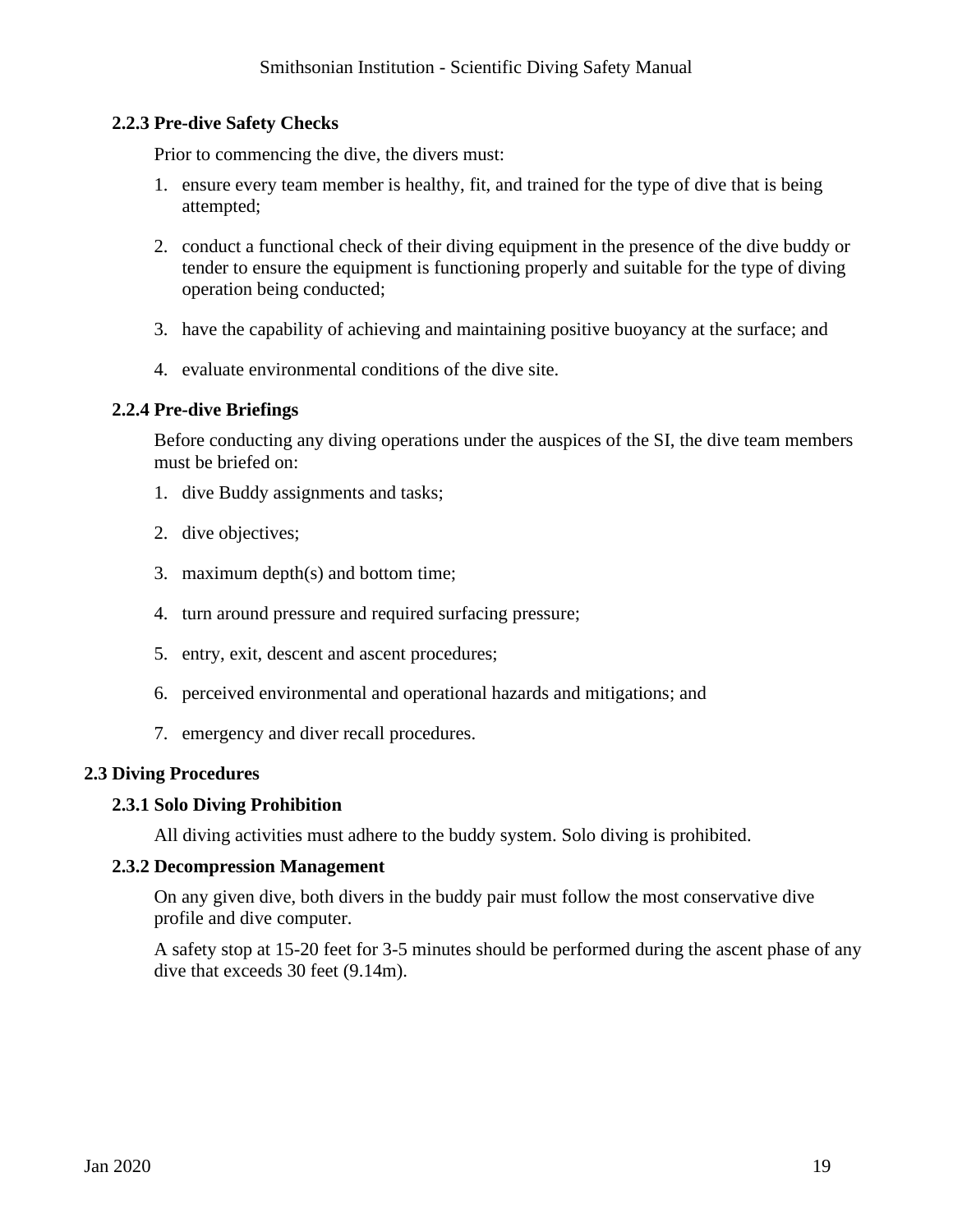# **2.3.3 Termination of the Dive**

Any dive must be terminated while there is still sufficient cylinder pressure to permit the diver to safely reach the surface, including decompression time, or to safely reach an additional air source at the decompression station. At no time shall the diver return to the surface with less than 500 psi remaining in the cylinder.

It is the responsibility of the diver to terminate any dive considered unsafe, without fear of reprisal, in a way that does not compromise the safety of another diver already in the water.

## **2.3.4 Emergencies and Deviations from Regulations**

Any diver may deviate from the requirements of this *Manual* to the extent necessary to prevent or minimize a situation likely to cause death, serious physical harm, or major environmental damage. Should this occur, a written report must be submitted to the DSO explaining the circumstances and justifications.

### <span id="page-19-0"></span>**2.4 Post-Dive Procedures**

# **2.4.1 Post-Dive Safety Checks**

After the completion of a dive, each diver must report any physical problems, symptoms of decompression sickness, or equipment malfunctions to the LD who will notify the UDO. The UDO will notify the DSO who, when warranted, will notify the SDCB.

While considered a specialty and not allowed without prior authorization and training, should a diver find themselves diving outside the no-decompression limits, the diver should remain awake for at least one hour after diving and in the company of a dive team member who is prepared to activate the Emergency Action Plan, if necessary. Divers should report the decompression dive, and any repercussions, to their UDO immediately who will then notify the DSO.

# <span id="page-19-1"></span>**2.5 Emergency Procedures**

Each dive plan will include emergency procedures and implementation criteria for emergency care, recompression, evacuation, and incident reporting. This information will be included in the SI Dive Plan and a copy will be kept at the dive site.

# <span id="page-19-2"></span>**2.6 Flying or Ascending to Altitude After Diving**

- 1. Following a Single No-Decompression Dive: Divers should have a minimum preflight surface interval of 12 hours.
- 2. Following Multiple Dives per Day or Multiple Days of Diving: Divers should have a minimum preflight surface interval of 18 hours.
- 3. Following Dives Requiring Decompression Stops: Divers should have a minimum preflight surface interval of 24 hours.
- 4. Before ascending to altitude above 1000 feet (304 meters): Divers should follow the appropriate guideline for preflight surface intervals unless the decompression procedure used has accounted for the increase in elevation.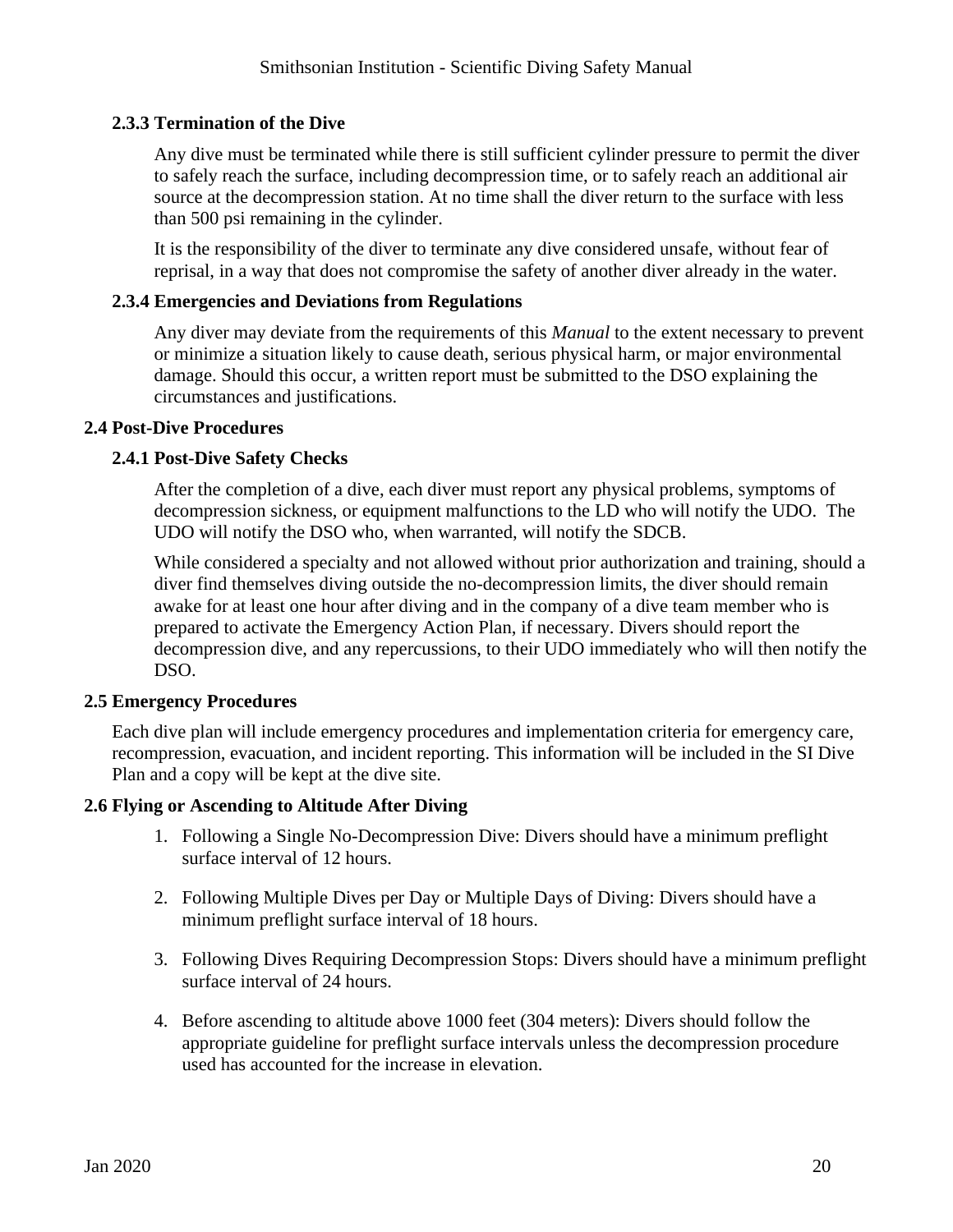# <span id="page-20-0"></span>**2.7 Record Keeping Requirements**

# **2.7.1 Personal Diving Log**

Authorized dives must be logged with the SI-issued dive computer. These logs will be submitted through the SDP dive log upload system. The dive log must include at least the following:

- 1. Name of diver and buddy
- 2. Date, time, and location
- 3. Dive plan authorization number
- 4. Diving modes used
- 5. General nature of diving activities
- 6. Maximum depth and dive time
- 7. Detailed report of any near or actual incidents

#### **2.7.2 Required Near-Miss Reporting**

All diving related near-misses occurring while performing official SI duties shall be reported to the UDO, who will then forward the report to the DSO.

#### **2.7.3 Required Incident Reporting**

All diving related incidents occurring while performing official SI duties shall be reported to the UDO, who will then forward the report to the DSO. Incidents requiring recompression treatment, or resulting in moderate or serious injury or death, must be reported to the SDCB, the Under Secretary for Science and Research, and the AAUS in a timely manner. The SDCB must record and report occupational injuries and illnesses in accordance with the applicable requirements established by OSHA. SDCB must investigate and document any incident of pressure-related injury and prepare a report to be forwarded to AAUS during the annual reporting cycle.

If pressure-related injuries are suspected, or if symptoms are evident, the following additional information must be recorded and retained by the SDP, with the record of the dive, for a period of 5 years:

- 1. Name, address, phone numbers of the principal parties involved
- 2. Summary of experience of divers involved
- 3. Location, description of dive site, and description of conditions that led up to incident
- 4. The circumstances of the incident and the extent of any injuries or illnesses
- 5. Narrative of events from each individual directly involved
- 6. Description of symptoms, including depth and time of onset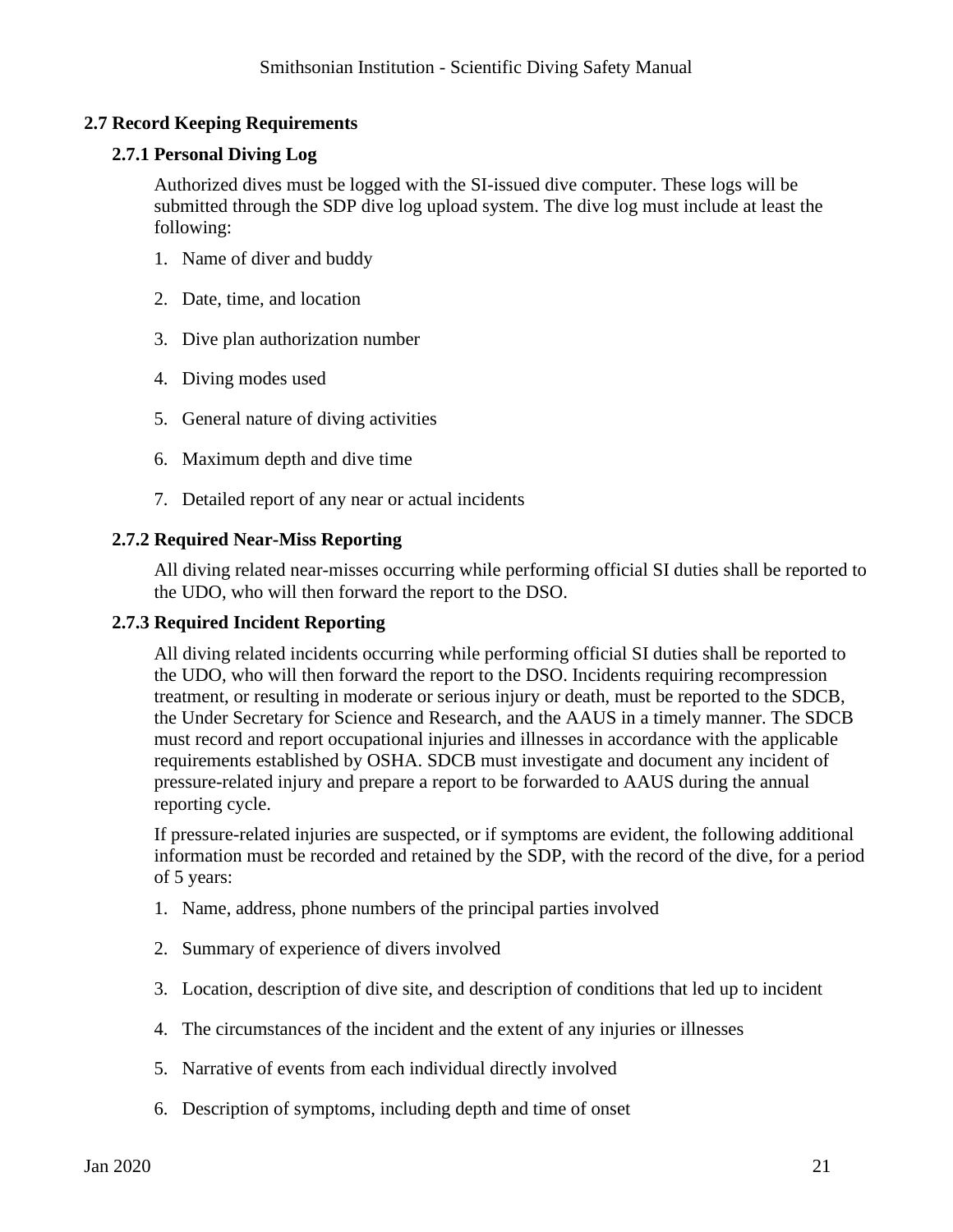- 7. Description and results of treatment
- 8. Disposition of case
- 9. Recommendations to avoid repetition of incident

All diving incidents will be reported to the AAUS. This report must first be reviewed and released by the SDCB and at a minimum contain:

- 1. A complete AAUS Incident Report
- 2. Summary of experience of divers involved
- 3. Description of dive site
- 4. Description of conditions that led up to incident
- 5. The circumstances of the incident
- 6. The extent of any injuries or illnesses
- 7. Description of symptoms, including depth and time of onset
- 8. Description and results of treatment
- 9. Disposition of case
- 10. Recommendations to avoid repetition of incident

# **SECTION 3: DIVING EQUIPMENT**

#### <span id="page-21-1"></span><span id="page-21-0"></span>**3.1 General Policy**

All equipment must meet standards as determined by the DSO and the SDCB. All equipment must be regularly examined by the person using it and serviced according to manufacturer recommendations. Equipment subjected to extreme usage under adverse conditions requires more frequent testing and maintenance.

#### <span id="page-21-2"></span>**3.2 Equipment**

The SDP operates a Standardized Equipment Program (SEP) which provides specifications for BCDs, alternate air sources, and regulators. In addition, the SDP provides:

- 1. Diving equipment for SDP Scientific Diving course
- 2. SDP required dive computers

Diving equipment maintenance and quality control is provided by the Unit.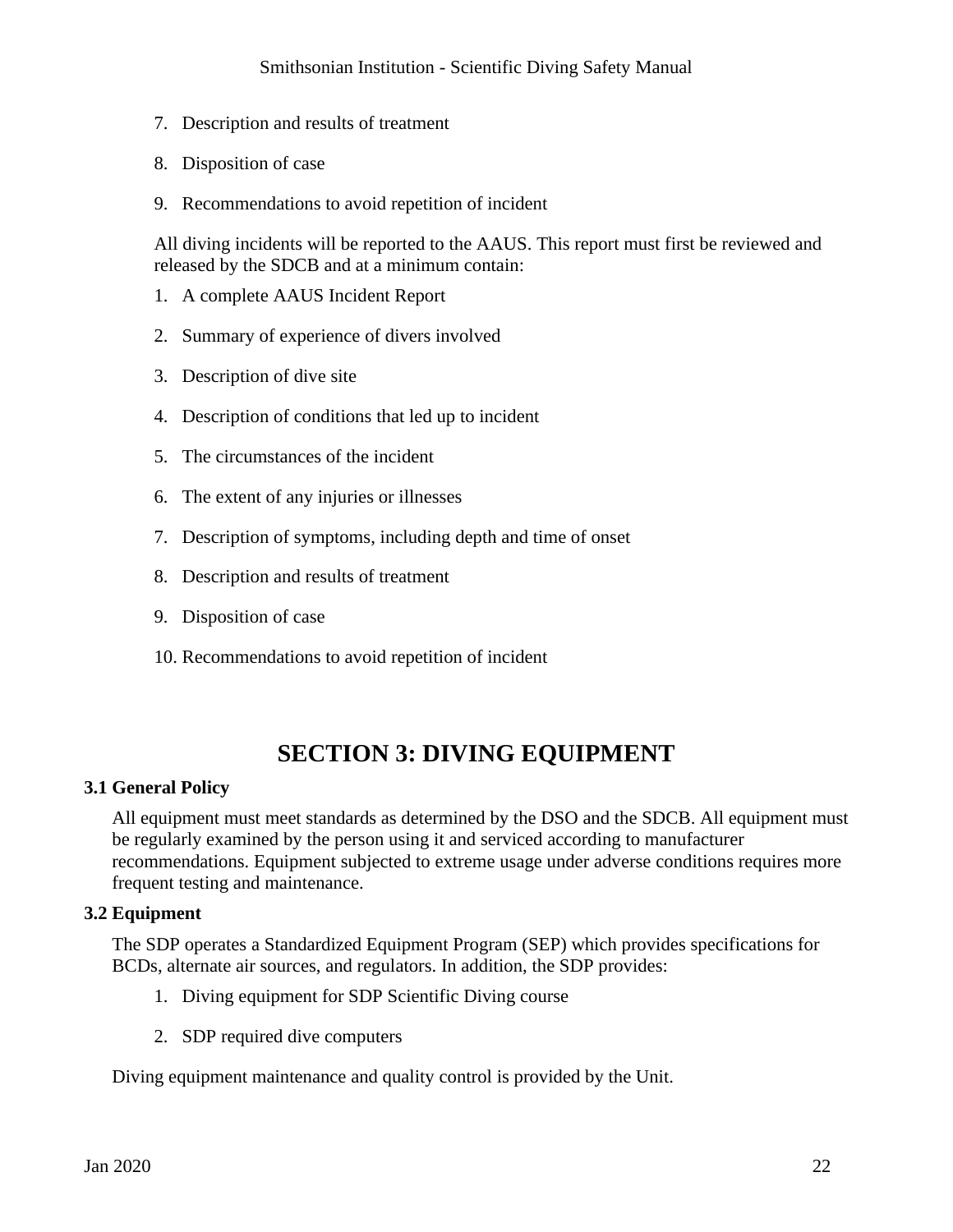# **3.2.1 Required Equipment**

Each SI Diver shall dive with the following equipment:

- 1. Mask, fins, and snorkel
- 2. Regulator (first and second stage)
- 3. Redundant second stage regulator on the primary cylinder(s) for air sharing
- 4. Scuba cylinder
- 5. Submersible pressure gauge
- 6. Dive computer (SDP issued)
- 7. Buoyancy Compensation Device (BCD) with attached inflator
- 8. Dive knife or cutting device sharp enough to cut through monofilament line
- 9. Surface Marker Buoy when in open water
- 10. Compass when in open water
- 11. Weight system capable of quick release
- 12. Appropriate thermal insulation
- 13. Whistle or other sound-producing device

# **3.2.2 Regulators and Gauges**

Scuba regulators and gauges must be inspected and serviced annually, then tested by the SI Diver prior to each use. Standard open circuit (OC) regulator configuration is:

- 1. first stage;
- 2. primary 2nd stage or Full Face Mask;
- 3. alternate Air 2nd stage;
- 4. submersible Pressure Gauge (SPG); and
- 5. inflator hose for a BCD.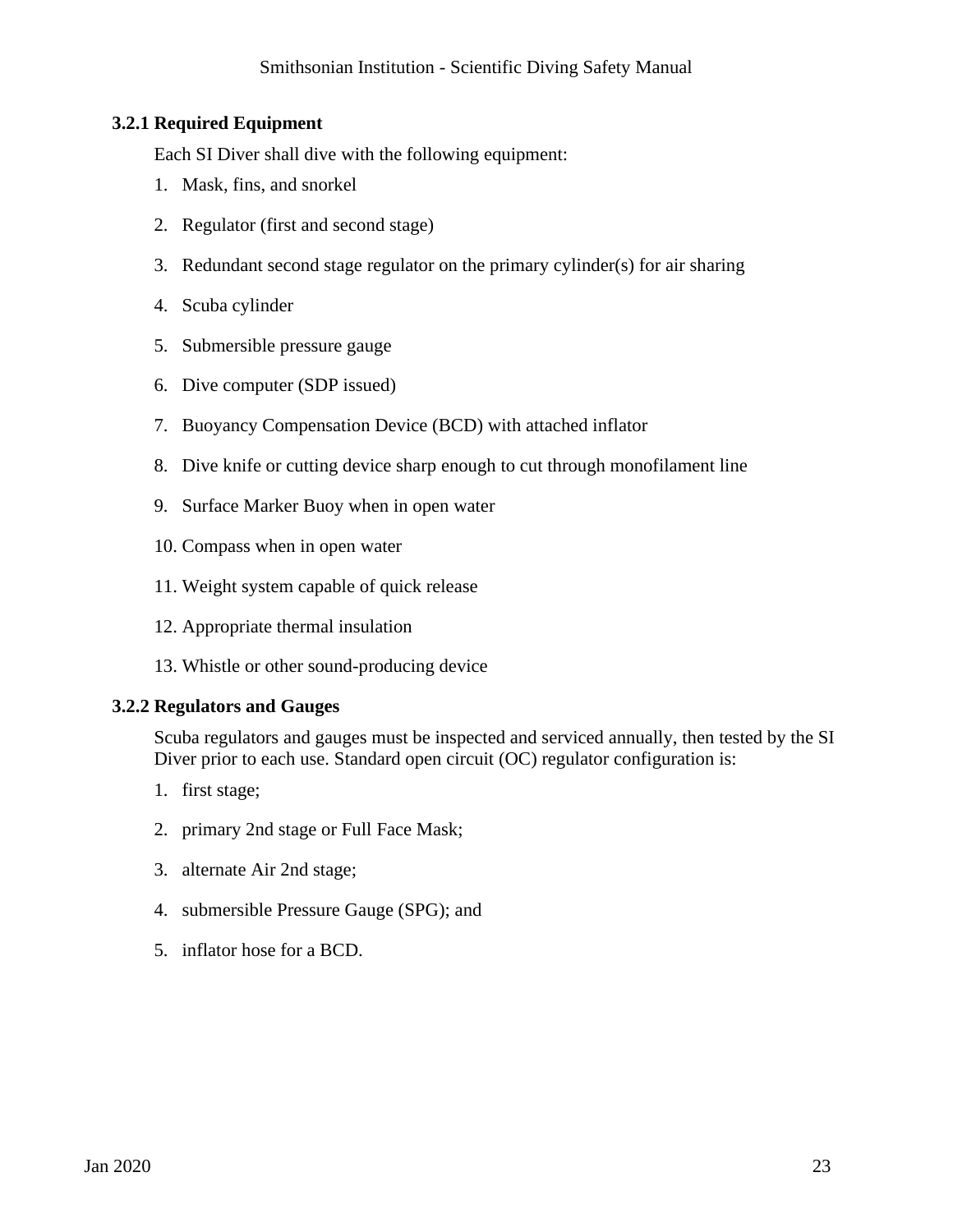# **3.2.3 Dive Computers for Determination of Dive Time, Depth and Decompression Status**

# **3.2.3.1 SI Diver Primary Dive Computer**

All SI Divers will be issued an SDP dive computer to be used as the diver's primary source for dive depth, dive time, and no decompression status, and will be held responsible for the following:

- 1. Each SI Diver must dive with their own SI-issued dive computer;
- 2. SI Divers must use the same SI-issued dive computer on all repetitive dives and/or multiple days of diving;
- 3. SI Divers will be held accountable to the data recorded on the SDP-issued dive computer;
- 4. If dive tables are being used for dive planning, a set of tables must be available at the dive location;
- 5. In the instance of a dive computer failure, the diver must remain out of the water to offgas for 24 hours before changing to a back-up computer, unless the back-up computer has been on every dive with that diver during the current repetitive dive sequence.

# **3.2.3.2 Exception for Aquarium or other manmade structure**

In an aquarium or other manmade structure of a known maximum obtainable depth:

- 1. A depth indicator is not required, except when a diver's decompression status must be taken into consideration on repetitive dives.
- 2. Only one buddy must be equipped with a timing device.
- 3. The maximum obtainable depth of the aquarium must be used as the diving depth.

# **3.2.4 Scuba Cylinders**

Scuba cylinders must:

- 1. be designed, constructed, and maintained in accordance with the applicable provisions of the Unfired Pressure Vessel Safety Orders;
- 2. be hydrostatically tested in accordance with DOT standards;
- 3. have an internal and external inspection at intervals not to exceed 12-months; and
- 4. have valves functionally tested at intervals not to exceed 12-months.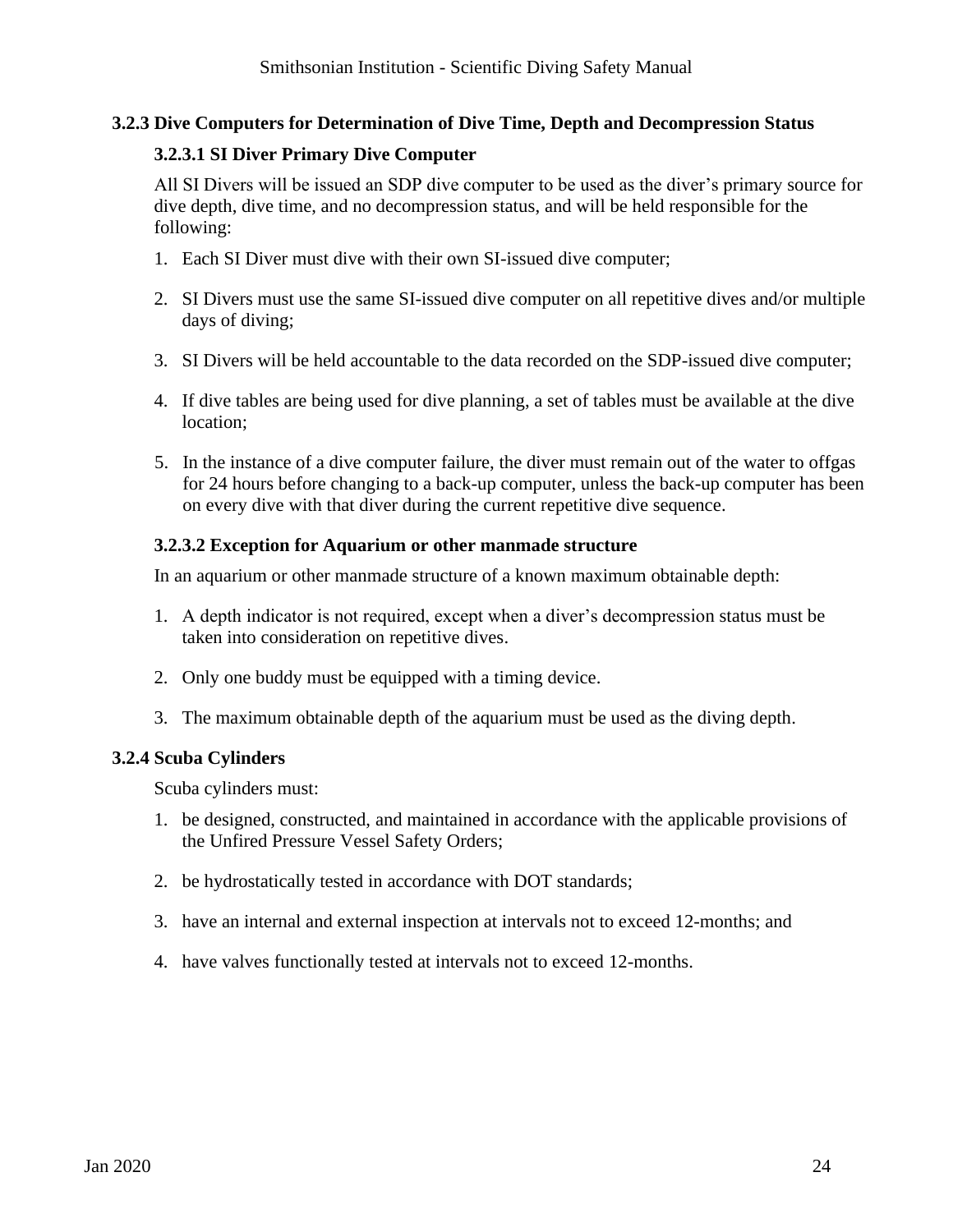# **3.2.5 Buoyancy Compensation Devices (BCD)**

- 1. Divers must have the capability of achieving and maintaining neutral buoyancy underwater and positive buoyancy at the surface;
- 2. BCDs, dry suits, or other variable volume buoyancy compensation devices must be equipped with an exhaust valve;
- 3. These devices must be functionally inspected and tested at intervals not to exceed 12 months; and
- 4. BCDs, dry suits, or other variable volume buoyancy compensation devices must not be used as a lifting device in lieu of lift bags.

# **3.2.6 Specialty Equipment**

The use of the following specialty equipment requires approval by the DSO and additional training through an internationally recognized agency or the SDP:

- 1. Full Face Mask
- 2. Dry suit
- 3. Tether
- 4. Independent Reserve Breathing Gas
- 5. Hookah
- 6. Diving Helmet
- 7. Twin Cylinders

# <span id="page-24-0"></span>**3.3 Auxiliary Equipment**

# **3.1.1 Handheld Underwater Power Tools**

- 1. Power tools and equipment used underwater must be specifically approved for this purpose and the diver must be trained in their use.
- 2. Tools and equipment supplied with power from the surface must be de-energized before being placed into or retrieved from the water.
- 3. Handheld power tools must not be supplied with power from the dive location until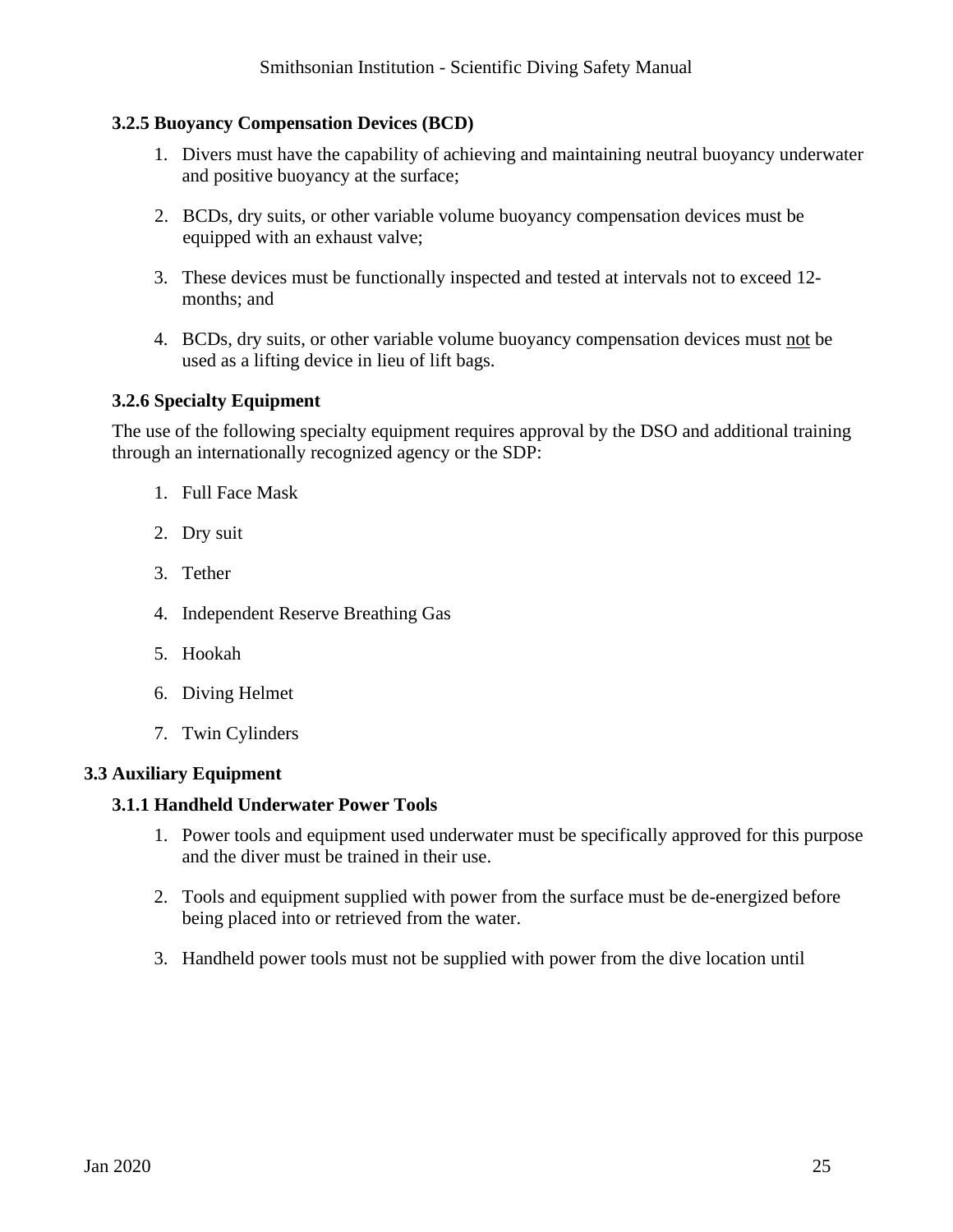requested by the diver.

# <span id="page-25-0"></span>**3.4 Support Equipment**

# **3.4.1 Dive Site Requirements**

The following must be available at the dive site:

# **3.4.1.1 First Aid Kit**

A first aid kit must be:

- a) Approved under CFR 160.041 or have equivalent contents and instructions;
- b) Stored in a suitable, watertight container that is marked "First-Aid Kit";
- c) Easily visible and readily available;
- d) Appropriate for the diving location; and
- e) Stocked to the appropriate capacity for the number of participants.

# **3.4.1.2 Oxygen Kit**

An emergency oxygen kit must be:

- a) Equipped with a regulator with hose and demand valve;
- b) Filled with medical or aviator grade oxygen and have sufficient quantity of oxygen to supply one diver for the time required to transport them to a higher level of care; and
- c) Capable of delivering oxygen simultaneously to two patients.

# **3.4.1.3 Diver's Flag**

When operating in areas capable of supporting marine traffic, a red and white "diver down" sport diving flag, appropriately sized for meeting local legal requirements, shall be displayed at the dive location in a manner which allows all-round visibility, and shall be illuminated during night diving operations.

#### **3.4.1.4 Communications**

An operational, two-way surface communication system (e.g., VHF radio, cell phone) will be available at the dive location to obtain emergency assistance.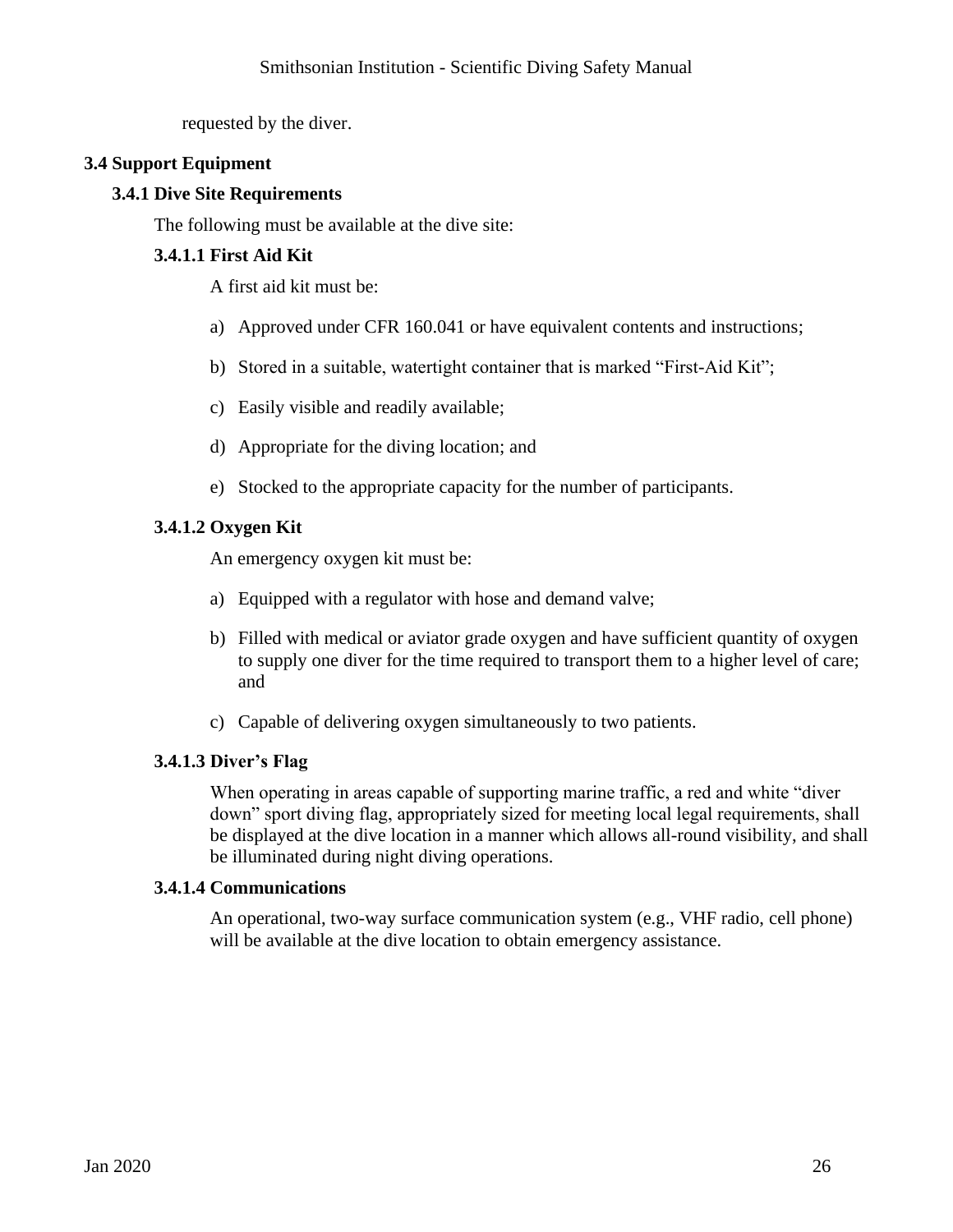# **3.4.4 Compressor Systems**

- 1. Compressors shall be operated and maintained following manufacturer's specifications.
- 2. Persons operating breathing air compressors must receive training in the proper operating procedures.
- 3. The following will be considered in design and location of compressor systems:
	- a) Low-pressure compressors used to supply air to the diver if equipped with a volume tank must have a check valve on the inlet side, a pressure gauge, a relief valve, and a drain valve.
	- b) Compressed air systems over 500 psig must have slow-opening shut-off valves.
	- c) All air compressor intakes must be located away from areas containing exhaust or other contaminants.

### **3.4.5 Compressor Air Testing**

Gas analyses and air tests to the standard outlined in 3.6.1 must be performed on each breathing gas compressor at regular intervals of no more than 100 hours of operation or 6 months, whichever occurs first.

#### **3.4.6 Oxygen Systems**

- 1. Equipment used with oxygen or mixtures containing over forty percent (40%) by volume oxygen must be designed, dedicated and maintained for oxygen service according to the highest prevailing standards for such use.
- 2. Components exposed to oxygen or mixtures containing over forty percent (40%) by volume oxygen must be cleaned of flammable materials before being placed into service.
- 3. Oxygen systems over 125 psig must have slow-opening shut-off valves.

#### <span id="page-26-0"></span>**3.5 Equipment Maintenance Record Keeping**

#### **3.5.1 Compressors**

A log must be maintained showing operation, repair, overhaul, filter maintenance and temperature adjustment for each compressor as well as training verification of air compressor operators.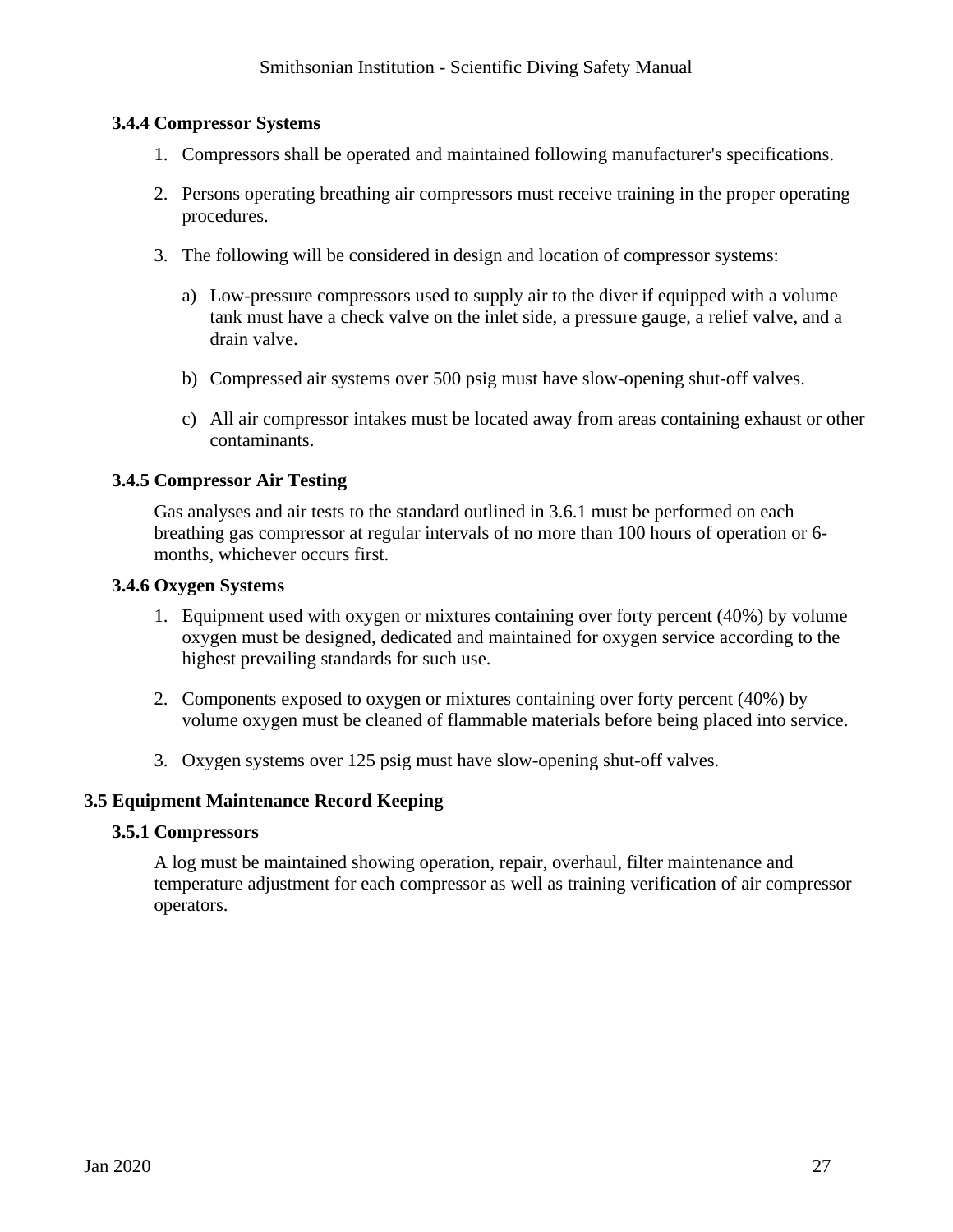### **3.5.2 Dive support equipment**

Each equipment modification, repair, test, calibration, or maintenance service must be logged, including the date and nature of work performed, serial number of the item (if applicable), and the name of the person performing the work for the following equipment:

- 1. Regulators
- 2. Alternative breathing sources
- 3. Gauges (SPG, Depth Gauges, Timers, and Dive Computers)
- 4. BCDs
- 5. Dry suits
- 6. Scuba cylinders and valves
- 7. Full Face Masks
- 8. Compressors, air filtration systems, gas control panels, and storage banks
- 9. Surface supplied equipment
- 10. Rebreather systems
- 11. Additional equipment categories as determined by the SDCB

### <span id="page-27-0"></span>**3.6 Breathing Gas Quality Standards**

#### **3.6.1 Breathing Gas**

Breathing gas must meet the following specifications as set forth by the Compressed Gas Association (CGA Pamphlet G-7.1; see table below).

| <b>CGA Grade E</b>                   |                  |
|--------------------------------------|------------------|
| Component                            | <b>Maximum</b>   |
| Oxygen                               | $20 - 22\% / v$  |
| Carbon Monoxide                      | $10$ PPM/v       |
| Carbon Dioxide                       | 1000 PPM/v       |
| Condensed Hydrocarbons               | $5 \text{ mg/m}$ |
| <b>Total Hydrocarbons as Methane</b> | $25$ PPM/v       |
| Water Vapor ppm                      | (2)              |
| <b>Objectionable Odors</b>           | None             |

(2) For breathing air used in conjunction with self-contained breathing apparatus in extreme cold, where moisture can condense and freeze causing the breathing apparatus to malfunction, a dew point not to exceed -50 $\degree$ F (63 pm v/v) or 10 degrees lower than the coldest temperature expected in the area is required.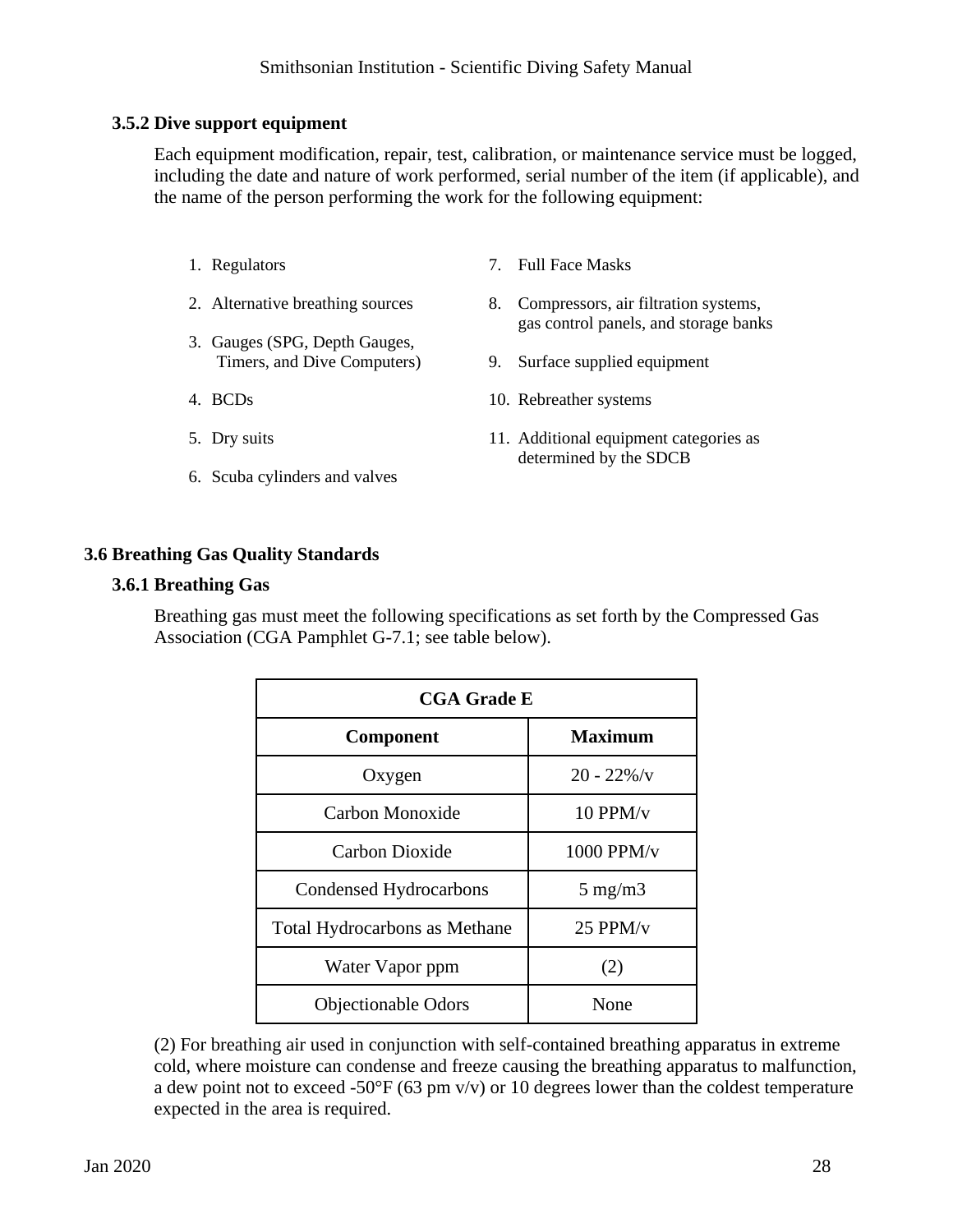# **3.6.2 Breathing Gas in Remote Operations**

The quality of the breathing gas utilized by our divers is critical in safeguarding their safety. Every effort shall be made to locate a source which conducts testing of all compressors supplying breathing gas. These tests are required at intervals of 100 hours of operation or 6 months, whichever occurs first, using CGA Grade E as the standard. Lead Divers will attain a copy of this test and submit it to the UDO to be included in the record of the dive plan.

As true for all aspects of diving, the diver is ultimately responsible for their own safety. This carries over to the breathing gas utilized. The procedures outlined below are intended to provide prudent steps to help ensure breathing gas quality. Even when a valid breathing gas test is available, this does not alleviate the responsibility of diver in doing their part to check and use their judgement when determining if the breathing gas is acceptable.

As is standard practice in setting up a Scuba unit prior to diving, the diver should smell and breath the breathing gas being delivered by the regulator and refuse to use any breathing gas with a detectable odor or taste.

- 1. Any tank which has breathing gas with detectable odor or taste needs to be chemically cleaned prior to use.
- 2. The cause of this contaminant is most likely the compressor and therefore and alternate source for breathing gas should be found.

### **3.6.2.1 The SDP Breathing Gas Questionnaire**

Found in DecoStop, this questionnaire provides information to help validate the maintenance and usage of a facility intended for use to supply dive cylinders and/or breathing gas. The Lead Diver will send this questionnaire to the proposed source for completion and then submit it to the UDO to be evaluated and included with the dive plan. Responses from the SDP Breathing Gas Compressor Questionnaire will be retained on file and updated as needed. This data, as well as endorsements from reputable sources (AAUS OM's or International Collaborators) will be taken into consideration when approving dive plans and/or determination of further actions which may need to be taken.

# **3.6.2.2 Operational Requirements**

# **3.6.2.2.1 Breathing Gas Quality Test Available**

For remote site operations where the testing of a breathing gas source **is** available, the following protocol will be followed:

- 1. SDP Breathing Gas Questionnaire submission and review.
- 2. First time using the supplier, Lead Diver will be required to bring a CO and O2 analyzer to test the breathing gas upon arrival and periodically throughout the dive operations. This becomes a recommendation when supplier has been used in the past without incident or concerns raised.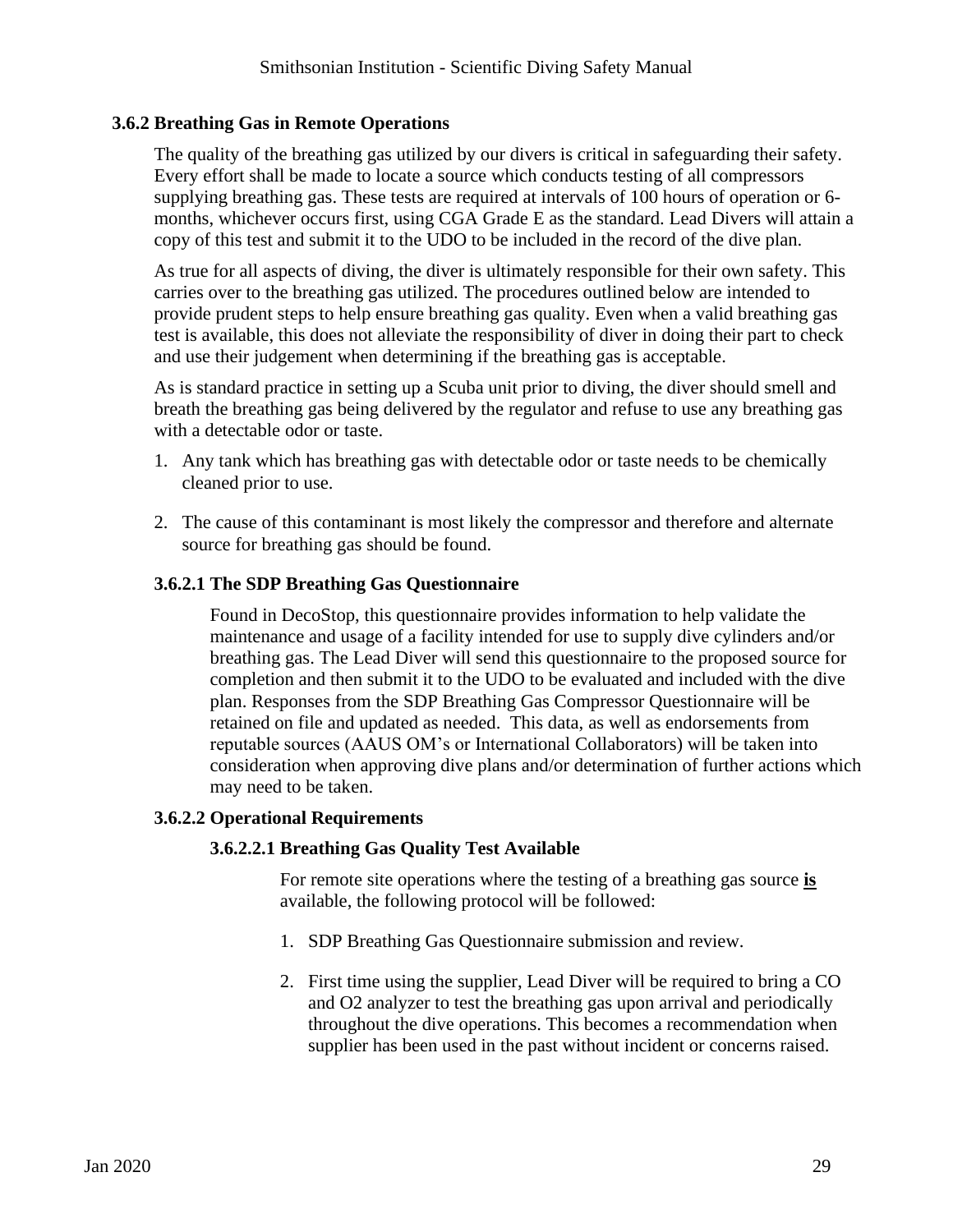- a) At a minimum, an analysis using the CO and O2 analyzers will be made of the breathing gas of one tank from each fill cycle of the compressor.
- b) Only tanks for which the oxygen level is between 20-22% (air) or 23- 40% (nitrox) and a CO count of less than 10 ppm/v can be used.
- c) For breathing gas which does not meet the CO and O2 standards outlined in b., the options are as follows:
	- i. Find another breathing gas source which meets the above standard.
	- ii. Use an inline filter when filling each tank (if taken).
	- iii. Do not dive.

#### **3.6.2.2.2 Breathing Gas Quality Test Not Available**

For remote site operations where the testing of a breathing gas source is not available, the following protocol will be followed:

- 1. SDP Breathing Gas Questionnaire submission and review.
- 2. If time permits, a breathing gas test kit will be sent to the location so breathing gas testing can be conducted.
	- a) The actual analysis can occur quickly with shipping time being the greatest time factor in this process. It is advised to allow up to 6 weeks depending on the location.
	- b) CDO has breathing gas test kits available which can be sent upon request.
	- c) If a successful test results are attained, follow protocol outlined above in 3.6.2.2.1 (2)
- 3. If time does not permit for a test kit to be sent, with the approval of the SDCB or designee, the following protocol will be followed:
	- a) Lead Diver must bring a CO and O2 analyzer to test the breathing gas being utilized by the dive team and follow the same protocols outlined in Section 3.6.2.2.1 (2) a, b, & c only.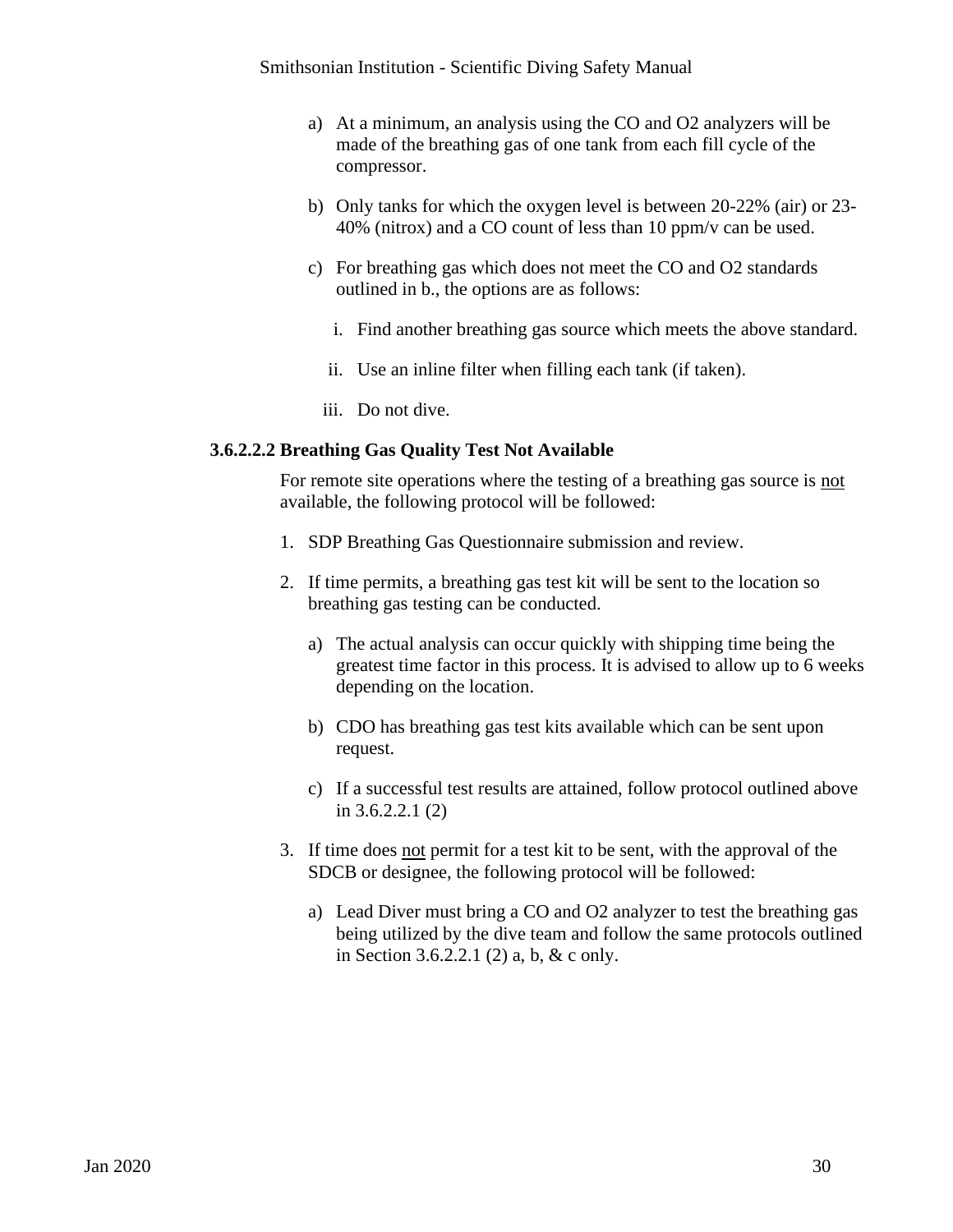- b) Lead Diver must bring an inline filter to be utilized by the dive team if the breathing gas fails the CO or O2 analysis and another source breathing gas cannot be found. Should this occur:
	- i. the inline filter will be used in the filling of every tank;
	- ii. the breathing gas coming out of the filter must initially and subsequently be checked for acceptable CO and O2 levels; and
	- iii. if the breathing gas does not fall within acceptable levels, then diving will not be conducted.

In all cases where a breathing gas test cannot be verified, final approval for the use of a facility to supply breathing gas will be made by the SDCB or designee as part of the dive plan approval process.

# <span id="page-30-0"></span>**SECTION 4: SCIENTIFIC DIVER CERTIFICATION AND AUTHORIZATIONS**

Set forth below are the SDCB standards for the SI Scientific Diver certification as well as requirements to receive and maintain authorization to dive with the SI. No person shall engage in scientific diving activities under the auspices of the SDP unless the diver completes all requirements outlined below and receives an authorized dive plan issued by the DSO.

Submission of documents and participation in aptitude examinations does not automatically result in certification. Any applicant who does not appear to possess the necessary judgment to make safe decisions under diving conditions may be denied SI scientific diving privileges.

# **Training requirements for diving specialties are found under Sections 6.00 -12.00 Specialty Guidelines.**

# <span id="page-30-1"></span>**4.1 Scientific Diver Certification Training**

# **4.1.1 Eligibility**

The Smithsonian Scientific Diving Course is a mechanism by which SI employees, fellows, interns, contractors, or volunteers obtain the required training and experience (classroom, pool, and open water) to become a certified SI Scientific Diver to dive with the Smithsonian Institution. The applicant must have an identifiable need for the use of scuba diving to conduct research or educational activities under the auspices of the Smithsonian Institution and this language will be included in the diver's performance plan or contract. The signature of the candidate's supervisor or sponsoring principal investigator acknowledges this need.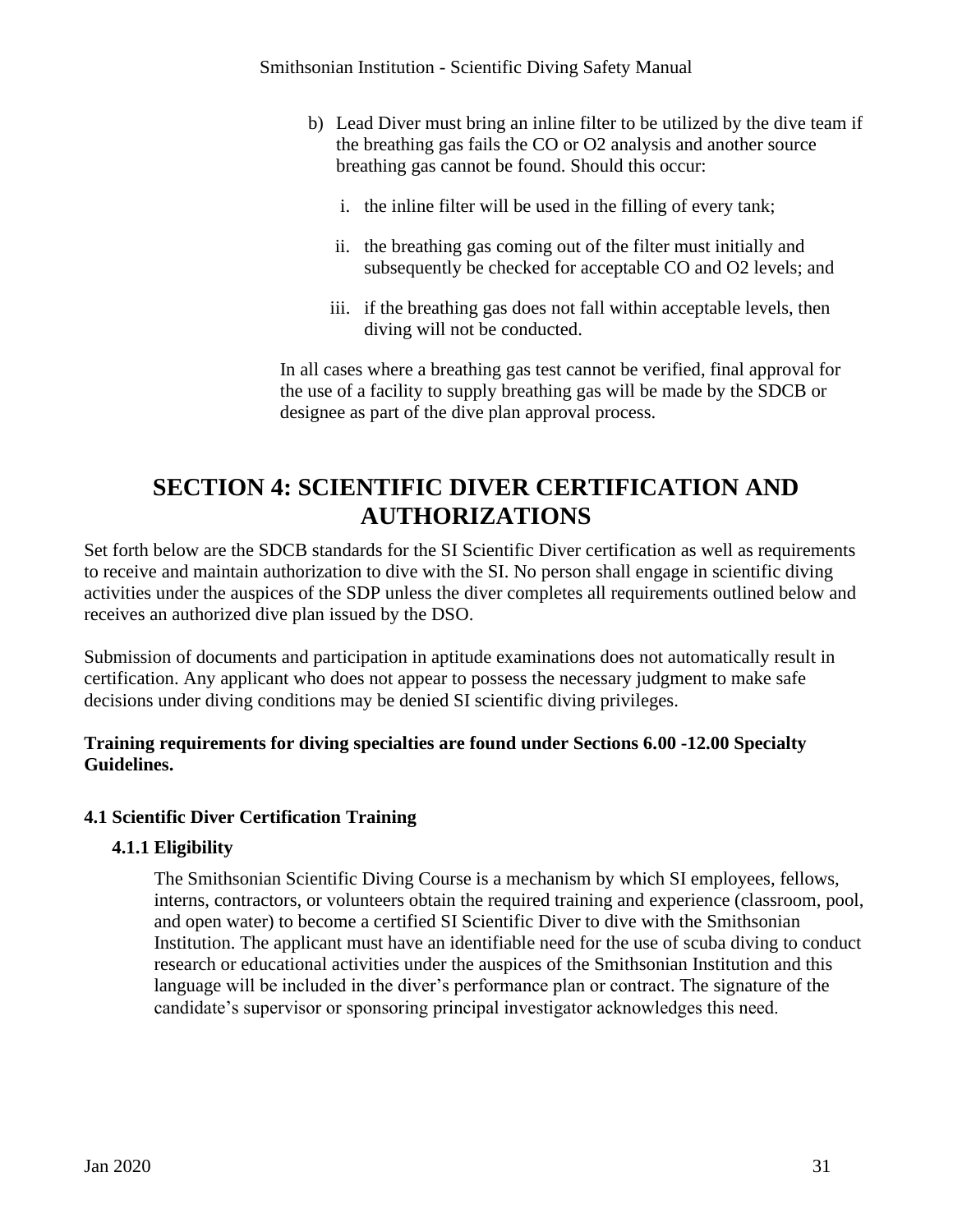# **4.1.2 Prerequisites**

# **4.1.2.1 Administrative**

The applicant must complete and submit all required diver application, administrative, medical, and legal documentation through their UDO.

# **4.1.2.2 Medical Examination**

The candidate must be medically qualified for diving as described in Section 5 of this *Manual* before the individual will be allowed participation in any diving activities or the swim test. SDP medical standards may not be waived.

# **4.1.2.3 Swimming/Watermanship Evaluation**

The candidate must demonstrate the following in the presence of the DSO or designee:

- 1. Swim underwater for a distance of 25 yards (23 meters) without surfacing.
- 2. Swim 400 yards (366 meters) in less than 12 minutes.
- 3. Tread water for 10 minutes, or 2 minutes without the use of hands.
- 4. Transport a passive person of equal size a distance of 25 yards (23 meters) in the water.

All tests are to be performed without swim aids. However, the candidate may use weights to achieve neutral buoyancy.

# **4.1.2.4 Entry Level Diver Certification**

The SDP Scientific Diver Course provides entry level diver training in compliance with the Recreational Scuba Training Council/World Recreational Scuba Training Council (RSTC/WRSTC) and/or ISO entry-level diver standards. Entry level diver training is a prerequisite to scientific diver training and therefore no part of entry level training may be counted in any way toward scientific diver training.

# **4.1.3 Instructional Personnel Qualifications**

All personnel involved in diving instruction under the auspices of the SI must be reviewed and authorized by the SDCB.

# **4.1.4 Course Requirements**

The candidate must successfully complete prerequisites, theoretical aspects, practical training, and examinations for a minimum cumulative time of 100-hours and a minimum of 12 open water dives for a minimum cumulative bottom time of 6 hours. One of these dives must be a check-out dive with the DSO, UDO, or designee. Formats for meeting the 100-hour training requirements include the SDP developed formalized training course.

The SDP has developed a Minimum Standard (Section 4.2.1) all divers must meet to dive with the SI. Upon completion of the SDP course, candidates will continue to dive as a Diver-in-Training (DIT) until the Minimum Standard is met. These additional dives will be conducted under the supervision of a DSO approved SI Diver and will provide the opportunity to obtain on-the-job training specific to the principles and activities appropriate to the intended area of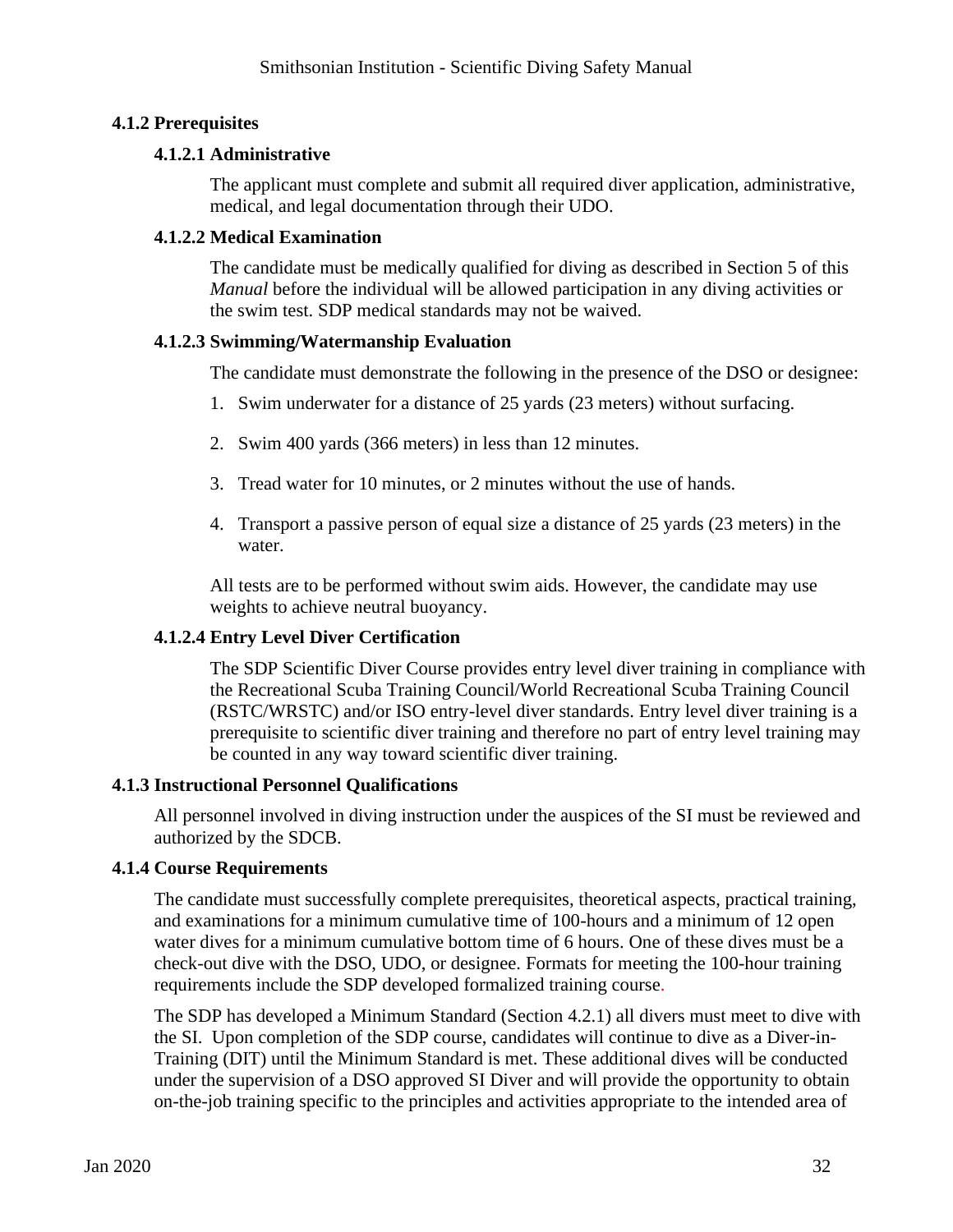scientific study. The SI Scientific Diver Certification will be awarded upon successful completion of the 100-hour formalized training course, plus additional job specific science dives, for a minimum of 25 scientific dives.

When a diver's resume provides clear evidence of significant scientific diving experience, the diver can be given credit for meeting portions of the 100-hour course requirements. The SDCB will identify specific overlap between on-the-job training, previous scientific diving training/experience and course requirements, and then determine how potential deficiencies will be resolved. However, divers will not be allowed to "test-out", regardless of experience, when they have no previous experience in scientific diving.

Submission of documents and participation in aptitude examinations does not automatically result in certification. To be certified, the applicant must demonstrate to the SDCB, through the DSO, sufficient skills and proficiency, and possess the necessary judgement for their safety and/or that of the dive team. Scientific Diver Certification is only active when required authorizations are in place and current.

| <b>Required Topics:</b>                         | <b>Suggested Topics:</b>                       |
|-------------------------------------------------|------------------------------------------------|
| Diving Emergency Care Training                  | Specific Dive Modes (methods of gas delivery)  |
| 1. Cardiopulmonary Resuscitation (CPR)          | Open Circuit<br>1.                             |
| 2. AED                                          | Hookah<br>2.                                   |
| 3.<br><b>Standard or Basic First Aid</b>        | 3.<br>Surface Supplied diving                  |
| Recognition of DCS and AGE<br>4.                | Rebreathers (closed and/or semi-closed)<br>4.  |
| <b>Accident Management</b><br>5.                |                                                |
| <b>Field Neurological Exam</b><br>6.            |                                                |
| 7. Oxygen Administration                        |                                                |
| <b>Dive Rescue</b>                              | <b>Specialized Breathing Gas</b>               |
| To include procedures relevant to OM            | 1. Nitrox                                      |
| specific protocols. (See water skills below)    | 2. Mixed Gas                                   |
| Scientific Method                               | <b>Small Boat Operation</b>                    |
| Data Gathering Techniques                       | <b>Specialized Environments and Conditions</b> |
| (Only items specific to area of study required) | 1. Blue Water Diving                           |
| 1. Transects and Quadrats                       | Altitude<br>2.                                 |
| Mapping<br>2.                                   | 3. Ice and Polar Diving (Cold Water Diving)    |
| Coring<br>3.                                    | 4. Zero Visibility Diving                      |
| Photography<br>4.                               | 5. Polluted Water Diving                       |
| Tagging<br>5.                                   | 6. Saturation Diving                           |
| Collecting<br>6.                                | 7. Decompression Diving                        |
| <b>Animal Handling</b><br>7.                    | 8. Overhead Environments                       |
| Archaeology<br>8.                               | <b>Aquarium Diving</b><br>9.                   |
| <b>Common Biota</b><br>9.                       | 10. Night Diving                               |
| 10. Organism Identification                     | 11. Kelp Diving                                |
| 11. Behavior                                    | 12. Strong Current Diving                      |
| 12. Ecology                                     | 13. Potential Entanglement/Entrapment          |
| 13. Site Selection, Location, and Re-location   | 14. Live boating                               |
| 14. Specialized Data Gathering Equipment        |                                                |

# **4.1.5 Theoretical Training / Knowledge Development**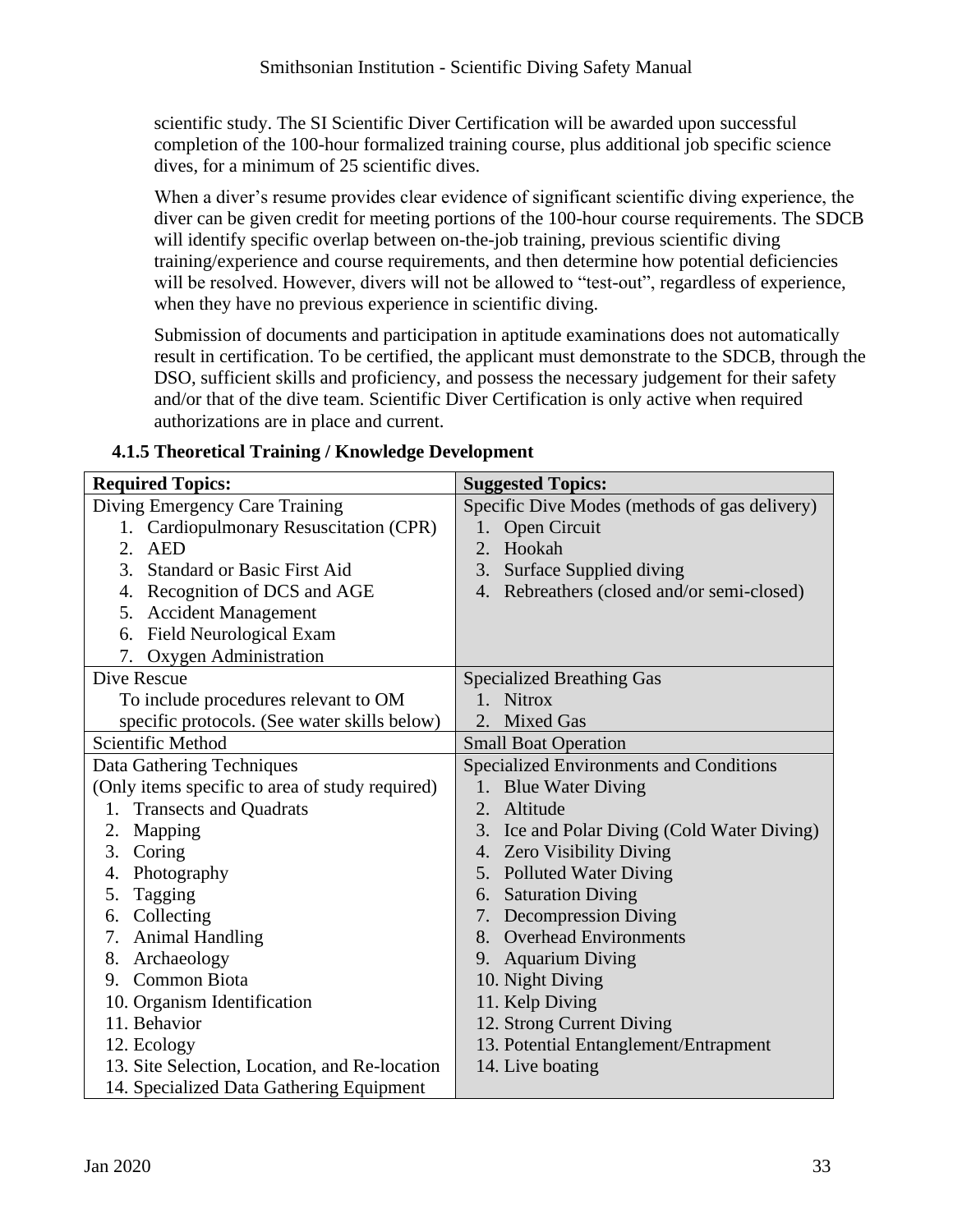| Navigation                                 | <b>HazMat Training</b>                       |
|--------------------------------------------|----------------------------------------------|
| <b>HazMat Training</b>                     | 1. Chemical Hygiene, Laboratory Safety       |
| 1. HP Cylinders                            | (Use of Chemicals)                           |
| <b>Decompression Management Tools</b>      | <b>Specialized Diving Equipment</b>          |
| 1. Dive Tables                             | Full face mask                               |
| Dive Computers                             | Dry Suit                                     |
| 3. PC Based Software                       | Communications<br>3.                         |
| AAUS Scientific Diving Regulations and     | Dive Propulsion Vehicle (DPV)<br>4.          |
| <b>History</b>                             | <b>SMBs/Lift Bags</b><br>5.                  |
| 1. Scientific Dive Planning                | Line Reels<br>6.                             |
| 2. Coordination with other Agencies        |                                              |
| 3. Appropriate Governmental Regulations    |                                              |
| SDP Policy, Procedures, and Best Practices |                                              |
| Hazards of breath-hold diving and ascents  |                                              |
| Dive Physics (Beyond entry level scuba)    | Other Topics and Techniques as Determined by |
| Dive Physiology (Beyond entry level scuba) | the SDCB                                     |
| Dive Environments                          |                                              |
| Decompression Theory and its Application   |                                              |

# **4.1.6 Practical Training / Skill Development**

| Confined | At the completion of training, the trainee must satisfy the DSO or SDCB approved   |
|----------|------------------------------------------------------------------------------------|
| Water    | designee of their ability to perform the following, as a minimum, in a pool or in  |
|          | sheltered water:                                                                   |
|          | 1. Enter water fully equipped for diving                                           |
|          | 2. Clear fully flooded face mask                                                   |
|          | 3. Demonstrate air sharing and ascent using an alternate air source, as both donor |
|          | and recipient, with and without a face mask                                        |
|          | 4. Demonstrate buddy breathing as both donor and recipient, with and without a     |
|          | face mask                                                                          |
|          | 5. Demonstrate understanding of underwater signs and signals                       |
|          | Demonstrate ability to remove and replace equipment while submerged<br>6.          |
|          | Demonstrate acceptable watermanship skills for anticipated scientific diving       |
|          | conditions                                                                         |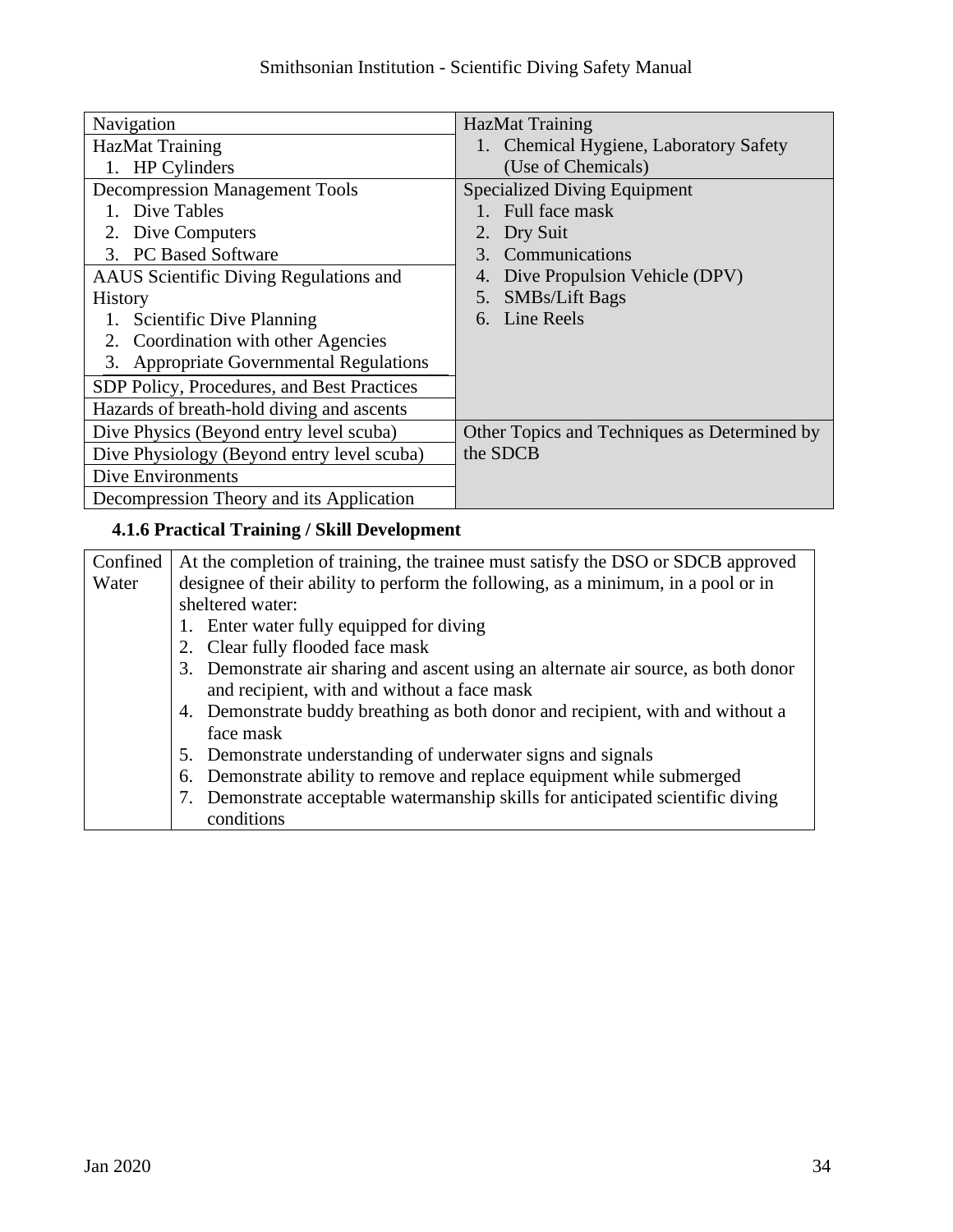| Open          | The trainee must satisfy the DSO, or SDCB approved designee, of their ability to                                          |
|---------------|---------------------------------------------------------------------------------------------------------------------------|
| Water         |                                                                                                                           |
|               | perform at least the following in open water:                                                                             |
| <b>Skills</b> | Surface dive to a depth of 10 feet (3 meters) without scuba <sup>a</sup><br>1.                                            |
|               | 2. Enter and exit water while wearing scuba gear <sup>a, b</sup>                                                          |
|               | 3. Kick on the surface 400 yards (366 meters) while wearing scuba gear, but not                                           |
|               | breathing from the scuba unit <sup>a</sup>                                                                                |
|               | 4. Demonstrate proficiency in air sharing ascent as both donor and receiver <sup>a</sup>                                  |
|               | 5. Demonstrate a buddy check <sup>b</sup>                                                                                 |
|               | 6. Demonstrate the ability to ascend at a rate not to exceed 30 feet/ $\text{min}^c$                                      |
|               | 7. Demonstrate the ability to perform a safety stop for 3-5 mins at 15 feet <sup>c</sup>                                  |
|               | 8. Demonstrate the ability to maneuver efficiently in the environment, at and                                             |
|               | below the surface <sup>a, b</sup>                                                                                         |
|               | 9. Complete a simulated emergency swimming ascent <sup>a</sup>                                                            |
|               |                                                                                                                           |
|               | 10. Demonstrate clearing of mask and regulator while submerged <sup>a</sup><br>11. Underwater communications <sup>b</sup> |
|               |                                                                                                                           |
|               | 12. Demonstrate ability to achieve and maintain neutral buoyancy while                                                    |
|               | submerged <sup>a</sup>                                                                                                    |
|               | 13. Demonstrate techniques of self-rescue and buddy rescue <sup>a</sup>                                                   |
|               | 14. Navigate underwater <sup>c</sup>                                                                                      |
|               | 15. Plan and execute a dive <sup>c</sup>                                                                                  |
|               | 16. Demonstrate judgment adequate for safe scientific diving <sup>a, b</sup>                                              |
|               |                                                                                                                           |
|               | <sup>a</sup> Checkout dive element                                                                                        |
|               | <sup>b</sup> Evaluated on all dives                                                                                       |
|               | <sup>c</sup> Evaluated at some point during the training cycle                                                            |
|               | <b>Rescue Skills:</b>                                                                                                     |
|               | 1. Rescue from depth and transport 25 yards (23 meters), as a diver, a passive                                            |
|               | simulated victim of an accident: surface diver, establish buoyancy, stabilize                                             |
|               | victim                                                                                                                    |
|               | 2. Demonstrate simulated in-water mouth-to-mouth resuscitation                                                            |
|               | 3. Removal of victim from water to shore or boat                                                                          |
|               |                                                                                                                           |
|               | 4. Stressed and panicked diver scenarios                                                                                  |
|               | 5. Rescue of a Submerged Unresponsive Compressed-Gas Diver - Appendix 3                                                   |
|               | Following the initial checkout dive, the eleven dives (minimum) may be conducted                                          |
|               | over a variety of depth ranges as specified by the SDCB. Depth progression must                                           |
|               | proceed shallower to deeper, after acceptable skills and judgement have been                                              |
|               | demonstrated at each depth and are not to exceed 100 feet (30 m) during the initial                                       |
|               | 12 dive cycle.                                                                                                            |
|               | The candidate will receive DIT status after successfully completing a minimum of                                          |
|               | one checkout dive and at least eleven additional open water dives, for a cumulative                                       |
|               | time of 6 hours.                                                                                                          |
|               | The remaining dives required following the course, for a total of 25 training dives,                                      |
|               | must be supervised by an active Scientific Diver holding the necessary depth                                              |
|               |                                                                                                                           |
|               | authorization and experience in the type of diving planned, and with the knowledge                                        |
|               | and permission of the DSO.                                                                                                |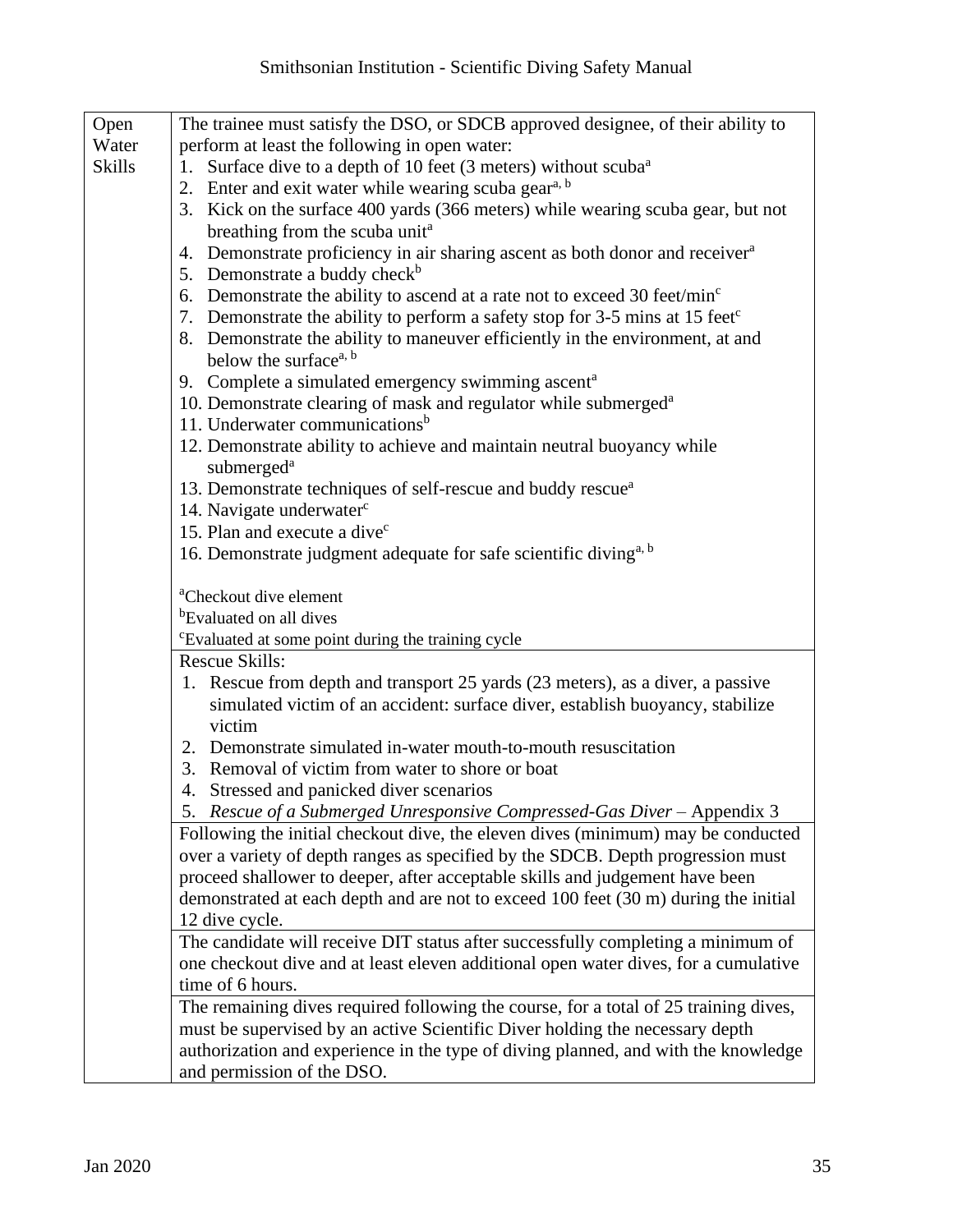| 4.1.7 Examinations |  |
|--------------------|--|
|--------------------|--|

| Equipment | The trainee will be subject to examination/review of:                           |  |
|-----------|---------------------------------------------------------------------------------|--|
|           | 1. Personal diving equipment                                                    |  |
|           | 2. Task specific equipment                                                      |  |
|           | 3. Function and manipulation of decompression computer to be employed by the    |  |
|           | diver (if applicable)                                                           |  |
| Written   | The trainee must pass SDP written examinations which demonstrate knowledge      |  |
| Exams     | of at least the following:                                                      |  |
|           | 1. Function, care, use, and maintenance of diving equipment                     |  |
|           | 2. Advanced physics and physiology of diving                                    |  |
|           | Diving regulations<br>3.                                                        |  |
|           | 4. Applicable diving environments                                               |  |
|           | Emergency procedures, including buoyant ascent and ascent by air sharing<br>5.  |  |
|           | 6. Currently accepted decompression theory and procedures                       |  |
|           | 7. Proper use of dive tables                                                    |  |
|           | 8. Hazards of breath-hold diving and ascents                                    |  |
|           | 9. Planning and supervision of diving operations                                |  |
|           | 10. Navigation                                                                  |  |
|           | 11. Diving hazards & mitigations                                                |  |
|           | 12. Cause, symptoms, treatment, and prevention of the following: near drowning, |  |
|           | air embolism, hypercapnia, squeezes, oxygen toxicity, nitrogen narcosis,        |  |
|           | exhaustion and panic, respiratory fatigue, motion sickness, decompression       |  |
|           | sickness, hypothermia, and hypoxia/anoxia                                       |  |
|           | 13. Applicable theoretical training and knowledge development from the          |  |
|           | Required and Suggested Topics (above)                                           |  |
|           | 14. Dive Computer theory and use                                                |  |

# **Authorization requirements for diving specialties are found under Sections 6.00 -12.00 Specialty Guidelines.**

# <span id="page-35-0"></span>**4.2 Diver Authorization**

Only a person diving under the auspices of an OM who subscribes to the practices of AAUS is eligible for a scientific diver certification.

# **4.2.1 SDP Minimum Standard**

All divers conducting dives with the SDP are required to be certified as a Scientific Diver through the SDP or an OM of AAUS in accordance with this *Manual* and will be required to have conducted at least 25 open water dives or possess equivalent training and operational experience as determined by the DSO. Divers must abide by the policies outlined in this *Manual*, including Diving Emergency Care Training, Diving Medical Clearance, and the Standardized Equipment Program.

Should an SI Diver not meet required certification qualifications as described above, the diver may be authorized to dive under Diver-In-Training status as described in Section 4.2.2.1.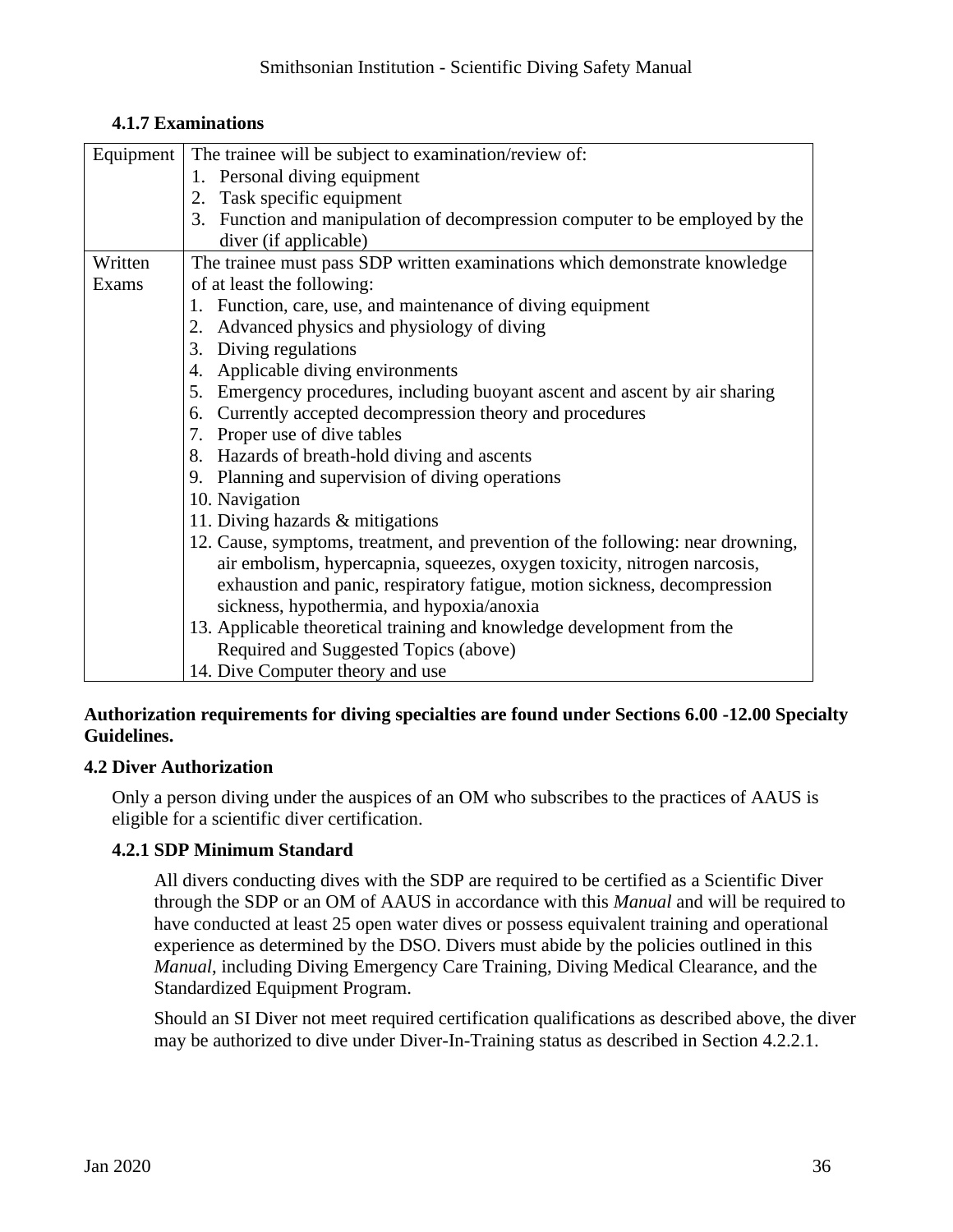### **4.2.2 Smithsonian Diver (SI Diver)**

This category is for all divers who are associated with the Smithsonian through employment, academic appointment, contract, or as a volunteer, and wish to conduct dives in support of Smithsonian research or educational activities.

### **4.2.2.1 Diver-In-Training (DIT) Authorization**

This authorization signifies a diver has met the qualifications below and has the knowledge, skills, and experience necessary to commence and continue training to become a scientific diver under supervision, as approved by the DSO. It allows for divers to continue their training or begin their work prior to attaining the qualifications of a Smithsonian Scientific Diver. This authorization is intended to be temporary, not a substitute for Scientific Diver Certification.

#### **Eligibility**

Smithsonian personnel (including but not limited to: Volunteers, Fellows, Interns, Contractors, as well as Employees) who require the use of scientific diving for research or educational activities.

#### **Qualifications**

- 1. Scientific Diving Course participation/completion with less than 25 open water dives; or
- 2. Dive Rescue and Advanced Open Water Diver from an internationally recognized recreational certification and a minimum of 25 open water dives.
- 3. All must successfully complete:
	- a. SDP swim test
	- b. SDP check-out dive
	- c. SDP written exams

#### **Limitations**

Divers must abide by the limitations outlined in this *Manual* and shall be supervised at all times. Initial depth limitations will be set to 30 feet in accordance with Section 4.3.

#### **4.2.2.2 Scientific Diver Authorization**

Signifies a diver has completed all requirements in Section 4.1 and is certified by the DSO to engage in scientific diving without supervision, as approved by the SDCB through the DSO.

#### **Eligibility**

For all those who are associated with the Smithsonian (including but not limited to: Volunteers, Fellows, Interns, Contractors, as well as Employees) who require the use of scientific diving for research and educational activities.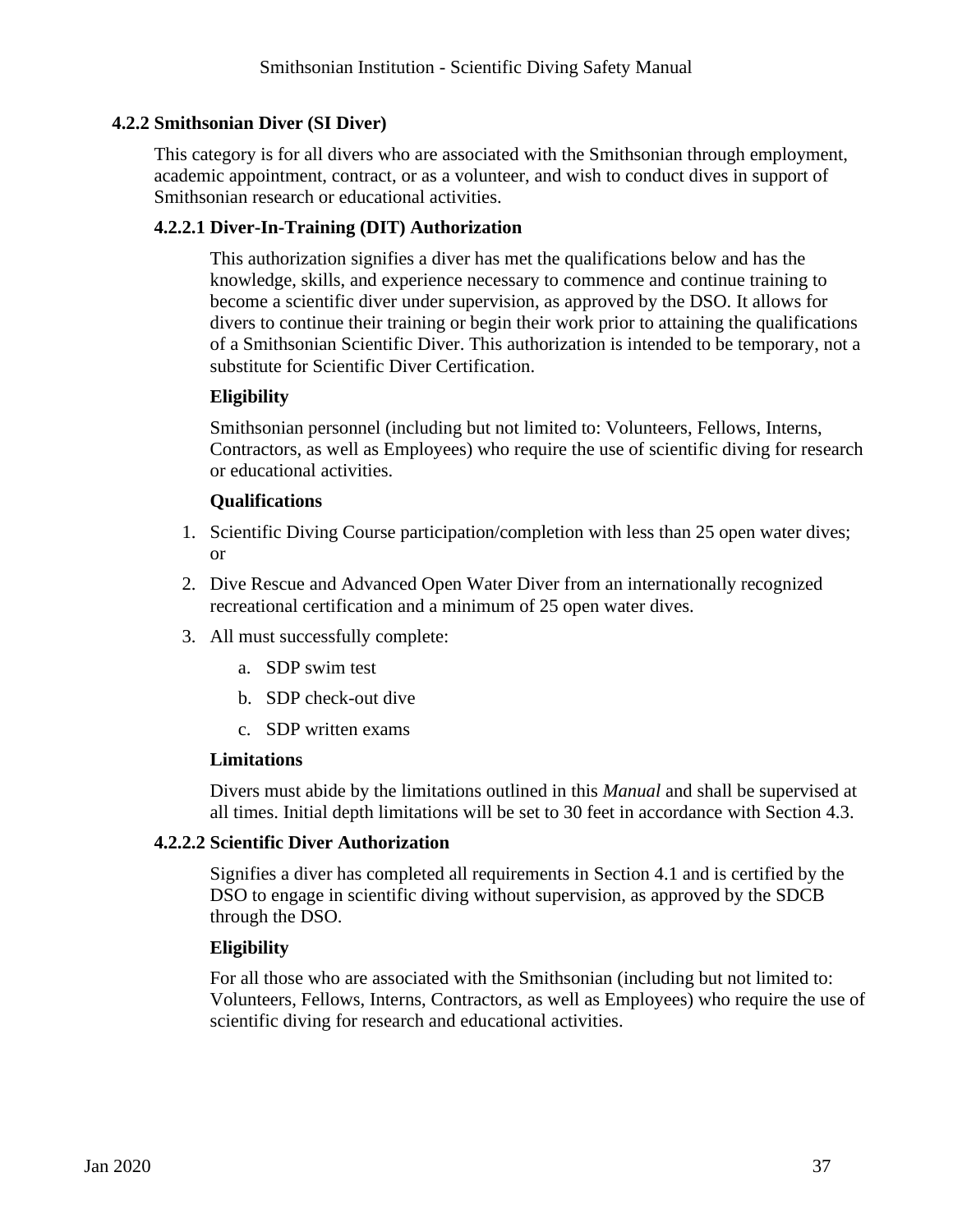### **Qualifications**

- 1. A minimum of 25 open water dives
- 2. Scientific Diver certification
- 3. SDP swim test completion
- 4. SDP check-out dive
- 5. SDP written exams

#### **Limitations**

Divers must abide by the limitations outlined in this *Manual*. Unless otherwise authorized by the DSO, initial depth authorization will be set to 30 feet in accordance with Section 4.3.

#### **4.2.2.3 Temporary Diver Authorization**

This authorization recognizes the situation where a highly qualified diver who could significantly contribute to a Smithsonian dive project but is not classified by one of the other categories.

Only a diver not under the auspices of an AAUS OM may be granted a Temporary Diver Authorization. The individual in question must demonstrate proficiency in diving and can contribute measurably to a planned dive. A Temporary Diver Authorization constitutes a waiver of selected requirements of Section 4 and is valid only for a limited time, as approved by the SDCB. A Temporary Diver Authorization must be restricted to the planned diving operation and must comply with all other policies, regulations, and standards of this *Manual*, including medical requirements. This authorization is not to be utilized as a repeated mechanism to circumvent existing standards set forth in this *Manual*.

#### **Eligibility**

Must be current and active diver who does not belong to a scientific diving program currently having, or the potential to establish, Reciprocity with the SDP.

#### **Qualifications**

- 1. A minimum of 25 open water dives
- 2. Scientific Diver certification or equivalent as determined by the DSO (minimum Rescue and Advanced Open Water Diver internationally recognized recreational certifications)
- 3. SDP swim test completion
- 4. SDP check-out dive
- 5. SDP written exam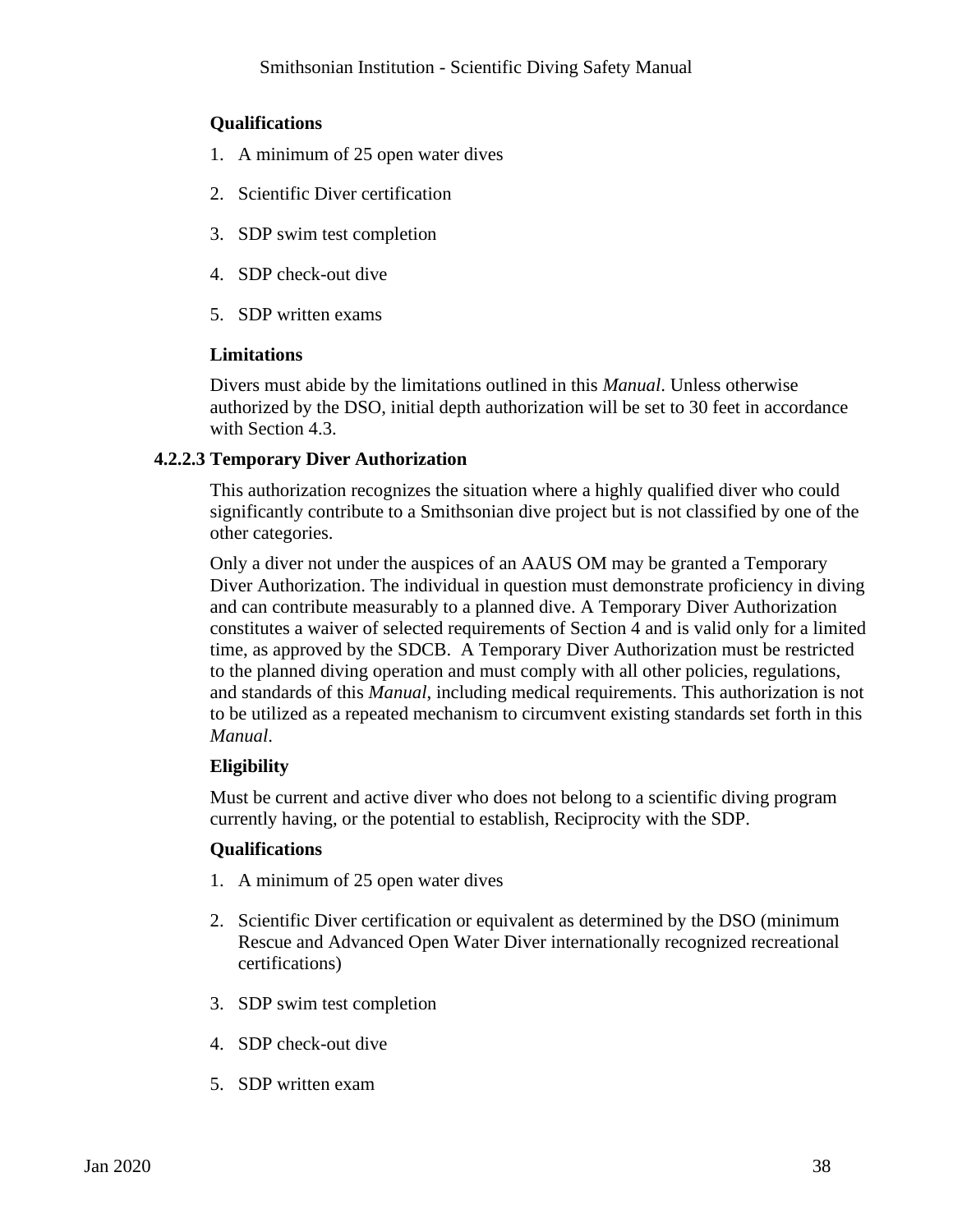# **Limitations**

Divers must abide by the limitations outlined in this *Manual*. Authorization shall be restricted to the planned diving operation for the duration of the dive plan and shall comply with all policies, regulations and standards of this *Manual*. Initial depth limitations will be set to 30 feet in accordance with Section 4.3. Deeper depth limits may be requested via the SI Unit Diving Officer and granted at the discretion of the DSO.

### **4.2.3 Visiting Diver**

This category for all divers who are not part of the SDP and wish to conduct dives with Smithsonian Divers, dive at Smithsonian facilities, or otherwise utilize Smithsonian auspices (Section 1.2.2) for their diving activities.

#### **4.2.3.1 Reciprocity Diver Authorization**

This authorization is issued by the DSO for a certified scientific diver from an organization that operates under scientific diving regulations that meet or exceed those of the American Academy of Underwater Sciences (AAUS).

# **Eligibility**

Diver must be part of a Scientific Diving Program which has established reciprocity with the SDP either as being an Organization Member of the AAUS or through a direct request to the Central Diving Office via the Diving Officer for the Unit in which the diving will occur. Diver's status and eligibility will be verified through a signed Letter of Reciprocity (LOR) from the Diving Safety Officer of the scientific diving program in which the diver belongs. Verification of meeting the qualifications listed below will be the responsibility of the diver's Diving Safety Officer and will be specifically addressed in the LOR. The LOR, at a minimum, will address the elements listed in Appendix 6 of the AAUS Standards for Scientific Diving.

#### **Qualifications**

- 1. A minimum of 25 open water dives
- 2. Scientific Diver certification or equivalent as determined by the DSO
- 3. Swim test completion
- 4. SDP Check-out dive (at the discretion of the DSO)
- 5. Written exam

#### **Limitations**

Divers must abide by the limitations outlined in this *Manual*. Divers depth limit will be in accordance to those of the LOR or as determined by the DSO. The reciprocity authorization, if granted, is for the duration of the dive plan for which it was requested.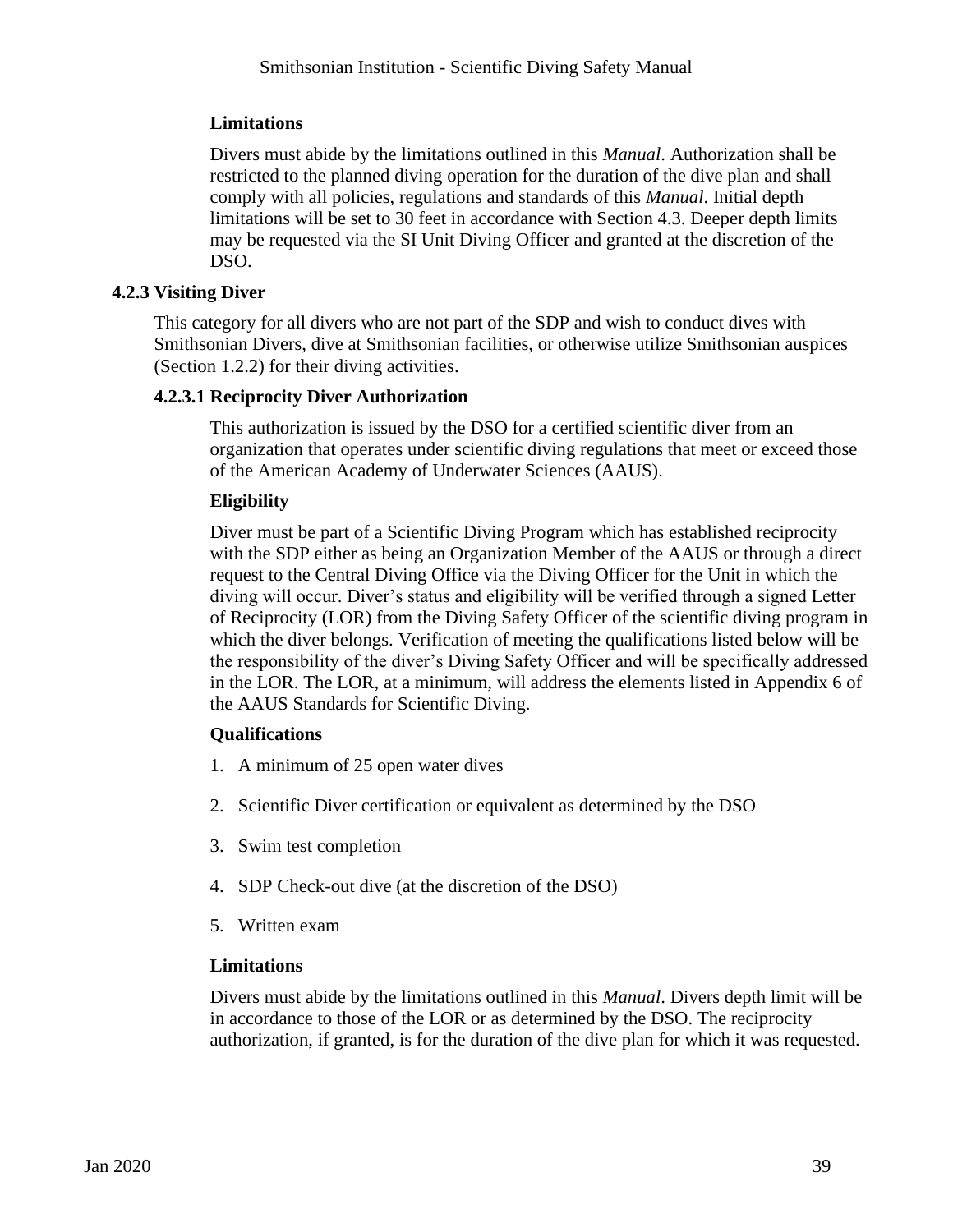# **4.2.3.2 Non-Reciprocity Diver Authorization**

This authorization is issued by the DSO to a visiting diver under the auspices of their home institution which may not meet AAUS standards but has, at a minimum, a dive program which meets the OSHA Scientific Diving Exemption requirements. This certified scientific diver, or diver who meets SDP minimum qualifications as stated below, will operate under scientific diving regulations that meet or exceed those of the American Academy of Underwater Sciences (AAUS).

### **Eligibility**

Diver must establish authorization with the SDP through a direct request to the Central Diving Office via the Diving Officer for the Unit in which the diving will occur. Diver's status and eligibility will be verified via direct documentation. The documentation, at a minimum, will address the elements listed in Appendix 6 of the AAUS Standards for Scientific Diving.

#### **Qualifications**

- 1. A minimum of 25 open water dives
- 2. Scientific Diver certification or equivalent as determined by the DSO (minimum Rescue and Advanced Open Water Diver internationally recognized recreational certifications)
- 3. Swim test completion
- 4. Check-out dive
- 5. Written exam

#### **Limitations**

Divers must abide by the limitations outlined in this *Manual.* Divers depth limit will be set at 30 feet or as determined by the DSO. This non-reciprocity authorization, if granted, is for the duration of the dive plan for which it was requested.

#### **4.3 Depth Authorizations**

Indicates the maximum depth in which a diver can conduct science and, with appropriate experience and DSO approval, may supervise other divers holding a lesser depth authorization. A scientific diver requires a valid depth authorization, approved by the DSO, to be considered active.

#### **4.3.1 Progression to Next Depth Limit**

A diver may be authorized by the DSO to the next depth limit, providing there is a research need, after successfully completing the requirements for that limit. Depth authorizations may be exceeded by one level when accompanied and supervised by a dive buddy holding a depth authorization greater or equal to the intended depth. Dives must be planned and executed with the permission of the DSO. A DSO approved UDO or designee documented check-out dive for all depth authorizations beyond 60 feet is required before a depth increase will be authorized.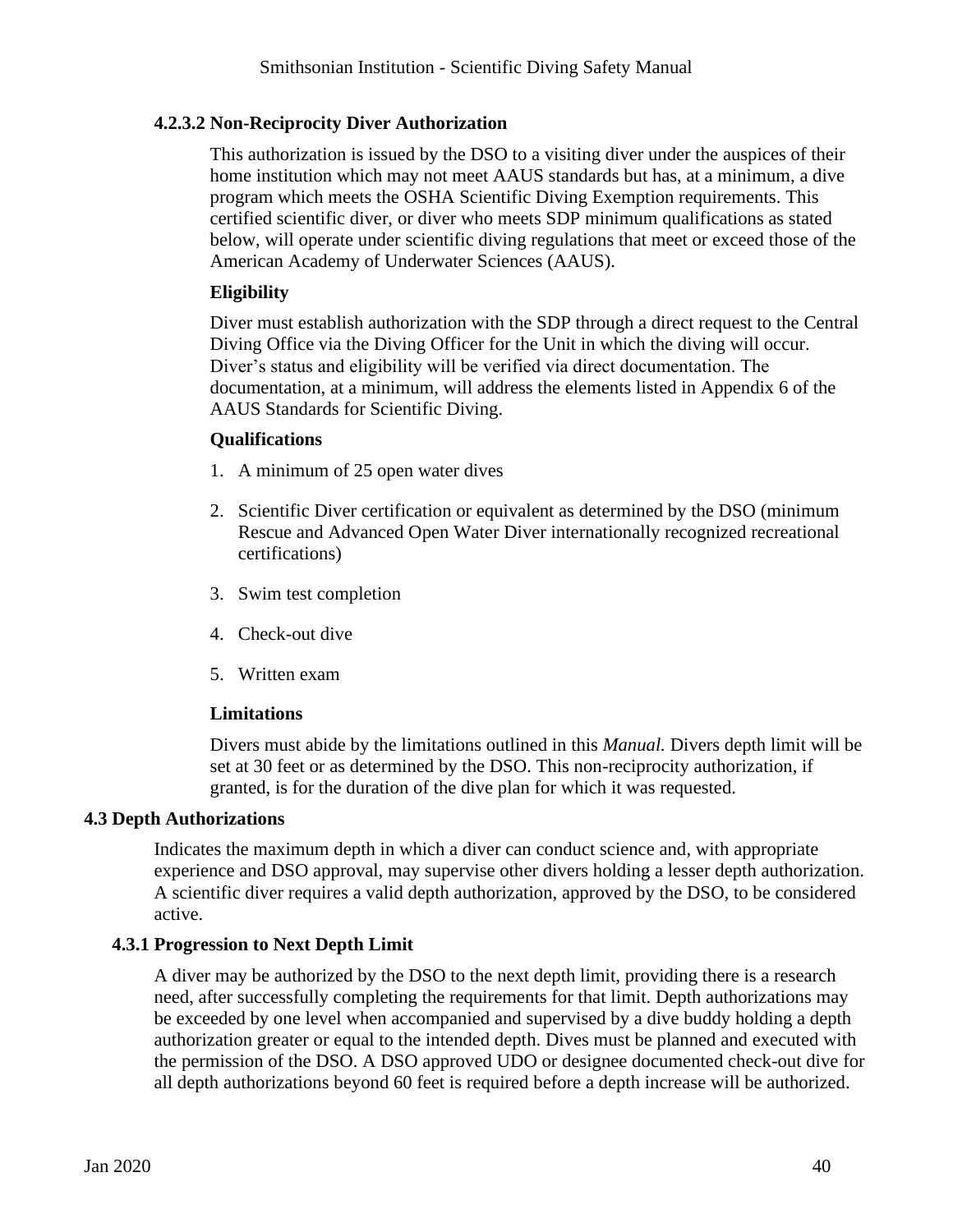# **4.3.2 Depth Limits**

- 1. Authorization to 30 Foot Depth Initial science diver depth authorization, approved upon the successful completion of training listed in Section 4.1. Cumulative minimum supervised dives: 12.
- 2. Authorization to 60 Foot Depth A diver holding a 30-foot authorization may be authorized to a depth of 60 feet after successfully completing and logging 12 supervised dives (post completion of dive course) near the maximum depth of 60 feet under supervision of a diver authorized by the DSO, for a minimum total time of 4 hours. Cumulative minimum supervised dives: 24.
- 3. Authorization to 100 Foot Depth A diver holding a 60-foot authorization may be authorized to a depth of 100 feet after successfully completing and logging 6 supervised dives near the maximum depth of 100 feet under supervision of a dive buddy authorized by the DSO. The diver must demonstrate knowledge of the impacts the advanced hyperbaric environment has upon air management, tissue absorption, heat loss, and mental acuity. Divers will demonstrate the ability to properly plan and work at these depths while maintaining appropriate situational awareness through a series of tests administered by the DSO or designee during supervised dives. Even though decompression diving requires a specialized certification, divers will be trained on how to properly manage a decompression obligation to include, but not limited to, the use of their dive computer and dive tables. Cumulative minimum supervised dives: 30.

#### **Dives deeper than 100 feet, as well as authorizations awarded to 130 feet or deeper, will require the approval of the SDCB.**

- 4. Authorization to 130 Foot Depth A diver holding a 100-foot authorization may be authorized to a depth of 130 feet after successfully completing and logging 6 supervised dives near the maximum depth of 130 feet under supervision of a dive buddy authorized by the DSO. The diver must also demonstrate proficiency in the use of the appropriate decompression profiling method. Cumulative minimum supervised dives: 36.
- 5. Authorization to 150 Foot Depth A diver holding a 130-foot authorization may be authorized to a depth of 150 feet after successfully completing and logging 6 supervised dives near the maximum depth of 150 feet under supervision of the DSO or designee. The diver must also demonstrate knowledge of the special problems of deep diving and of special safety requirements. Cumulative minimum supervised dives: 42.

#### **Use of alternate inert gas mixtures to limit narcosis is recommended for depths greater than 150 feet (Section 9).**

6. Authorization to 190 Foot Depth - A diver holding a 150-foot authorization may be authorized to a depth of 190 feet after successfully completing and logging 6 dives near the maximum depth of 190 feet under supervision of a dive buddy authorized by the DSO. The diver must also demonstrate knowledge of the special problems of deep diving and of special safety requirements. Cumulative minimum supervised dives: 48.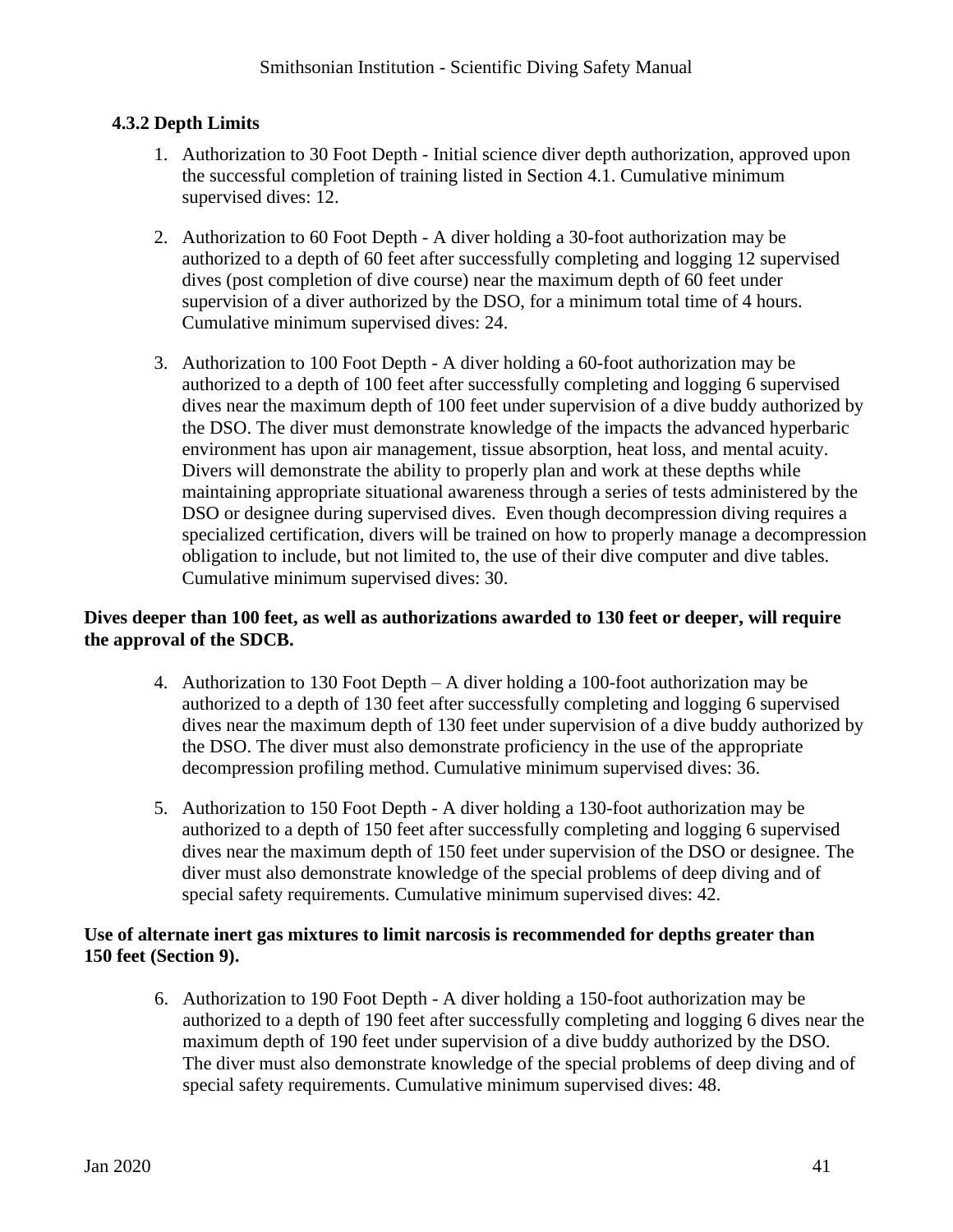#### **Diving on air is not permitted beyond a depth of 190 feet. Dives beyond 190 feet require the use of mixed gas (Section 9).**

- 7. Authorization to 250 Foot Depth A diver holding a 190-foot authorization may be authorized to a depth of 250 feet after successfully completing and logging 6 supervised dives to depths between 190 and 250 feet under supervision of a dive buddy authorized by the SDCB. The diver must also demonstrate knowledge of the special problems of deep diving and of special safety requirements.
- 8. Authorization to 300 Foot Depth A diver holding a 250-foot authorization may be authorized to a depth of 300 feet after successfully completing and logging 6 supervised dives to depths between 200 and 250 feet under supervision of dive buddy authorized by the SDCB. The diver must also demonstrate knowledge of the special problems of deep diving and of special safety requirements.
- 9. Authorizations deeper than 300 Feet Depth authorizations deeper than 300 feet progress in 50-foot depth/6 dive increments. A diver holding a 300 foot, or deeper authorization may be authorized to the next depth authorization increment after successfully completing and logging 6 supervised dives under supervision of dive buddy authorized by the SDCB. The diver must also demonstrate knowledge of the special problems of deep diving and of special safety requirements.

# **4.4 Maintaining Active Status**

### **4.4.1 Minimum Activity to Maintain Authorizations**

Each scientific diver must log a minimum of 12 scientific, scientific training, or proficiency dives within the 12-month period prior to an intended dive. At least one dive must be logged near the maximum depth of the diver's authorization during each 6-month period. Divers authorized to 150 feet or deeper may satisfy these requirements with dives to 130 feet or deeper.

#### **4.4.2 Failure to meet Minimum Activity**

Failure to meet minimum activity requirements will result in revocation, restriction, or reduction of depth authorization of diver's authorization.

#### **4.4.3 Requalification of Authorization**

Once the initial requirements of Section 4 are met, divers whose do not meet minimum activity requirements (4.4.1) may be requalified by satisfactorily performing a check-out dive with the DSO or approved designee. Should a long duration occur between diving activities, additional training or work-up dives may be required as specified by the DSO.

#### **4.4.4 Medical Examination**

All scientific divers must pass a medical examination, cleared by the DMO, as specified in Section 5. This medical examination requirement cannot be waived for any diver.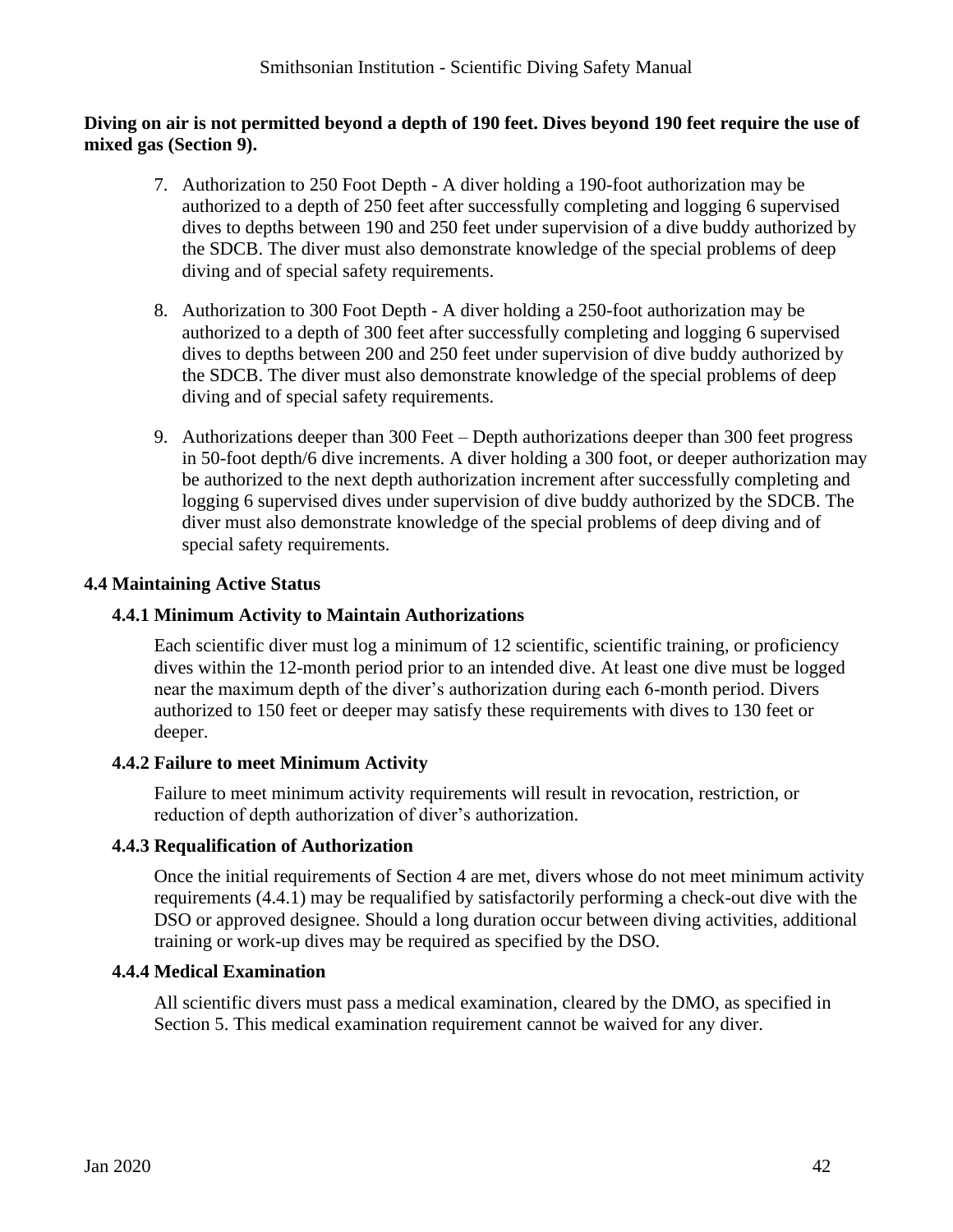# **4.4.5 Emergency Care Training**

SI Divers must hold current DAN DFA Pro certification or equivalent from an internationally recognized agency to be completed every two years, as well as annual hands-on practical training to include the following:

- 1. Adult CPR and AED
- 2. Emergency oxygen administration
- 3. First aid for diving accidents
- 4. Field Neurological exam

#### **4.5 Violation of Regulations**

All dive operations must be immediately suspended whenever there is concern the activities could result in dangerous consequences such as unacceptable risk to human life or property and/or constitutes a scientific diving policy violation.

Violations of regulations set forth in this *Manual*, or demonstration of poor judgement, may be considered cause for restriction, suspension, or revocation. All outcomes, actions, written statements and requests, as identified in this section, shall be documented and included in the diver's file.

#### **4.5.1 Violation Reporting Process**

Should a violation occur:

- 1. Lead Diver (LD) must suspend diving activity and immediately notify the UDO of the situation;
- 2. UDO must immediately suspend any further diving activities of divers in violation and notify the DSO;
- 3. DSO will discuss the situation with the UDO and, if warranted, immediately notify the SDCB and the diver's immediate supervisor;
- 4. SDCB will review, evaluate, make findings, and where appropriate, require corrective actions in all diving policy violations submitted. Findings and corrective actions shall be:
	- a) Approved by at least a two-thirds vote of the SDCB.
	- b) Submitted in written form to the Under Secretary for Science and Research within twenty-one calendar days after the matter is received by the SDCB for consideration.

#### **4.5.2 Restriction/Suspension of Authorization**

Authorizations associated with an individual's scientific diver certification may be restricted or suspended for cause by the DSO.

- 1. Restriction or suspension of authorizations may be rescinded by the DSO.
- 2. All actions will be reported to and reviewed by the SDCB.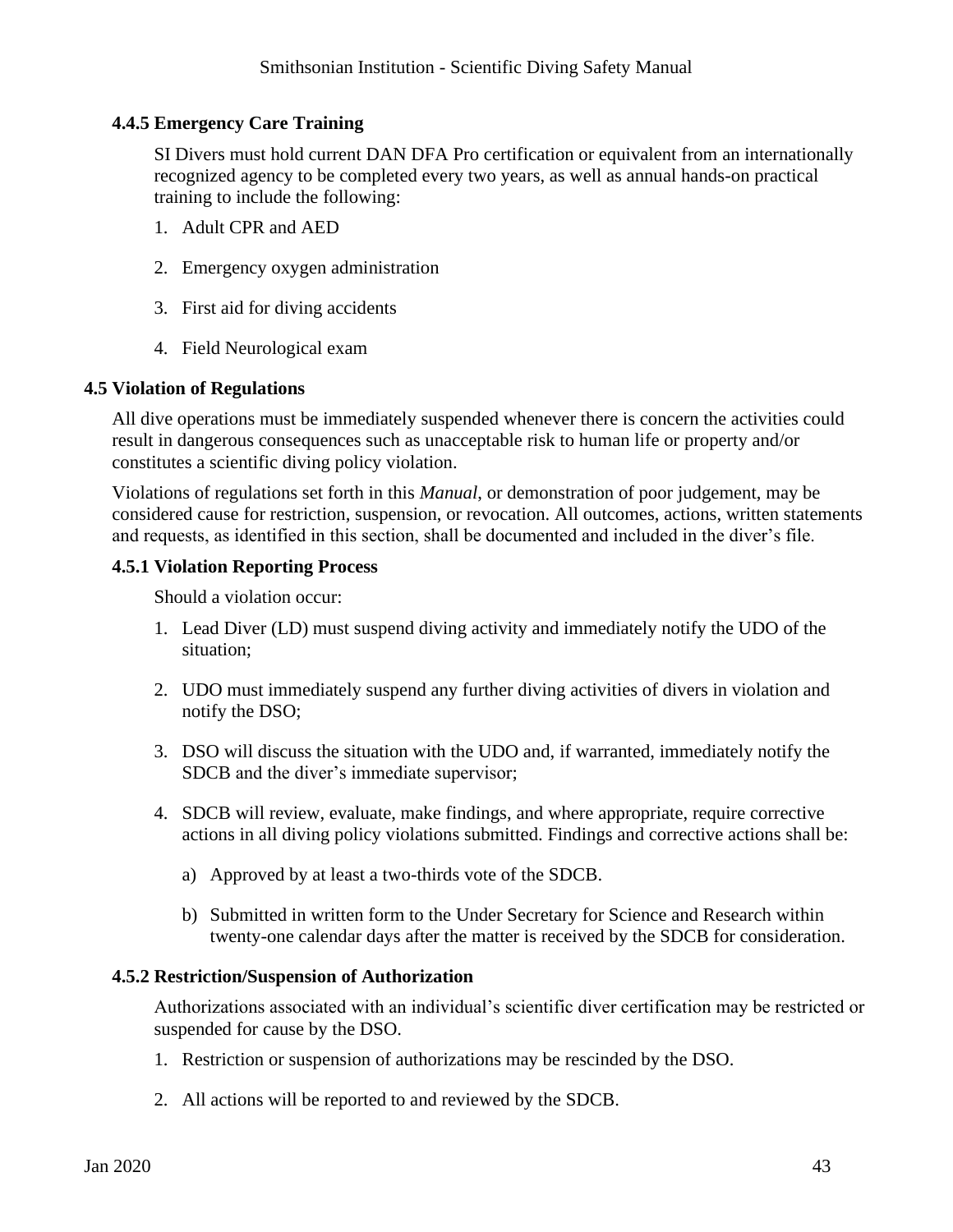### **4.5.3 Revocation of Certification**

An individual's scientific diver certification can be revoked for cause by the SDCB.

- 1. The SDCB or designee must inform the diver in writing of the reason(s) for revocation.
- 2. The diver will be given the opportunity to present their case in writing to the SDCB for reconsideration.
- 3. Following revocation, the diver may be reauthorized after complying with all conditions imposed by the SDCB.

#### **4.5.4 Diver Appeals**

SI Divers have the right to appeal if adversely affected by a finding or if remedial action is required by the SDCB. The appeal procedures are as follows:

- 1. All appeals must be submitted in writing to the DSO within ten working days of the SDCB action or decision.
- 2. The DSO, through SDCB, will render a final written decision within ten working days after receipt of the appeal.
- 3. If needed, a further appeal can be made to the Under Secretary for Science and Research who will consult with the DSO, Chair of the SDCB and a DSO from another AAUS OM of equivalent size and complexity of the SDP and render a final decision.

# **SECTION 5: MEDICAL STANDARDS**

#### **5.1 Medical Requirements**

All medical evaluations required by this *Manual* must be performed by, or under the direction of, a Medical Doctor (MD) or a Doctor of Osteopathy (DO), preferably one trained in diving/undersea medicine, with final clearance being provided by the SI Diving Medical Officer (DMO) or designee.

The diver should be free of any chronic disabling disease and any conditions listed in contained in *Conditions Which May Disqualify Candidates from Diving* described under Appendix 1 of the *AAUS Standards for Scientific Diving*, unless otherwise cleared to dive by the DMO. The DSO shall verify that scientific divers have passed a current diving medical evaluation and have been certified as medically fit to engage in diving activities.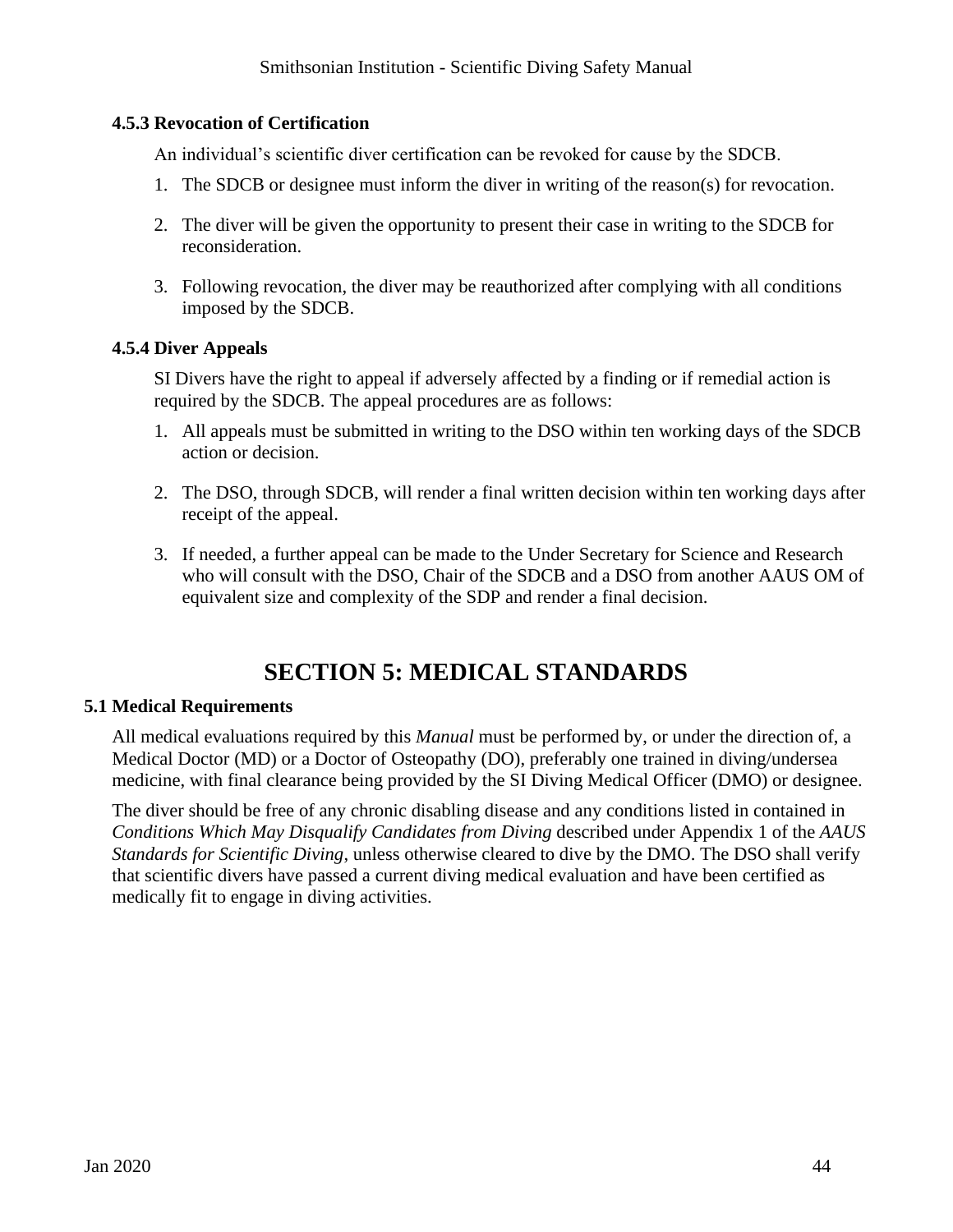### **5.2 Frequency of Medical Evaluations**

| Medical evaluation must be completed: |                                 |                                 |  |  |  |
|---------------------------------------|---------------------------------|---------------------------------|--|--|--|
| Before Age 40                         | After age 40 Before Age 60      | After Age 60                    |  |  |  |
| Before a diver may begin              | Before a diver may begin        | Before a diver may begin        |  |  |  |
| diving, unless an equivalent          | diving, unless an equivalent    | diving, unless an equivalent    |  |  |  |
| initial medical evaluation has        | initial medical evaluation has  | initial medical evaluation has  |  |  |  |
| been given within the preceding       | been given within the preceding | been given within the preceding |  |  |  |
| 5 years                               | 3 years                         | 2 years                         |  |  |  |
| At 5-year intervals                   | At 3-year intervals             | At 2-year intervals             |  |  |  |

A previously medically cleared diver must be granted medical clearance by the DMO, from direct examination or based on information from the healthcare provider, prior to returning to diving when experiencing any of the following:

- 1. Major injury or illness;
- 2. Condition requiring chronic medication; or
- 3. Conditions listed in Appendix 1 of the AAUS *Standards for Scientific Diving.*

# **5.3 Information Provided to Examining Physician**

The SI Diver must submit the SDP *Diving Medical Exam Packet*, completed and signed by the diver, to the examining physician. The examining physician will follow instructions provided and, once the exam is complete, submit the entire packet, along with any additional information deemed necessary, to the SI Diving Medical Officer (DMO) at the SI Occupational Health Services (OHS).

The SDP *Diving Medical Exam Packet* is available to download within DecoStop.

#### **5.4 Content of Medical Evaluations**

Medical examinations conducted initially and at the intervals specified in Section 5.2 must consist of the following:

- 1. The Medical Evaluation Checklist and Clearance to Dive (Form SDP-001)
- 2. Report of Medical History (SDP-002)
- 3. Report of Physical Examination (SDP-003)

#### **5.5 Physician's Written Report**

- 1. The *SDP Diving Medical Exam Packet,* and any additional information deemed necessary, will be forwarded to the DMO for review.
- 2. Final determination for fitness for diving will be made by the SI DMO.
- 3. Once the *Medical Evaluation Checklist and Clearance to Dive* (Form SDP-001) has been received by the UDO from the DMO, the diver's records and authorizations will be updated accordingly.
- 4. A copy of any physician's written reports will be made available to the individual upon request.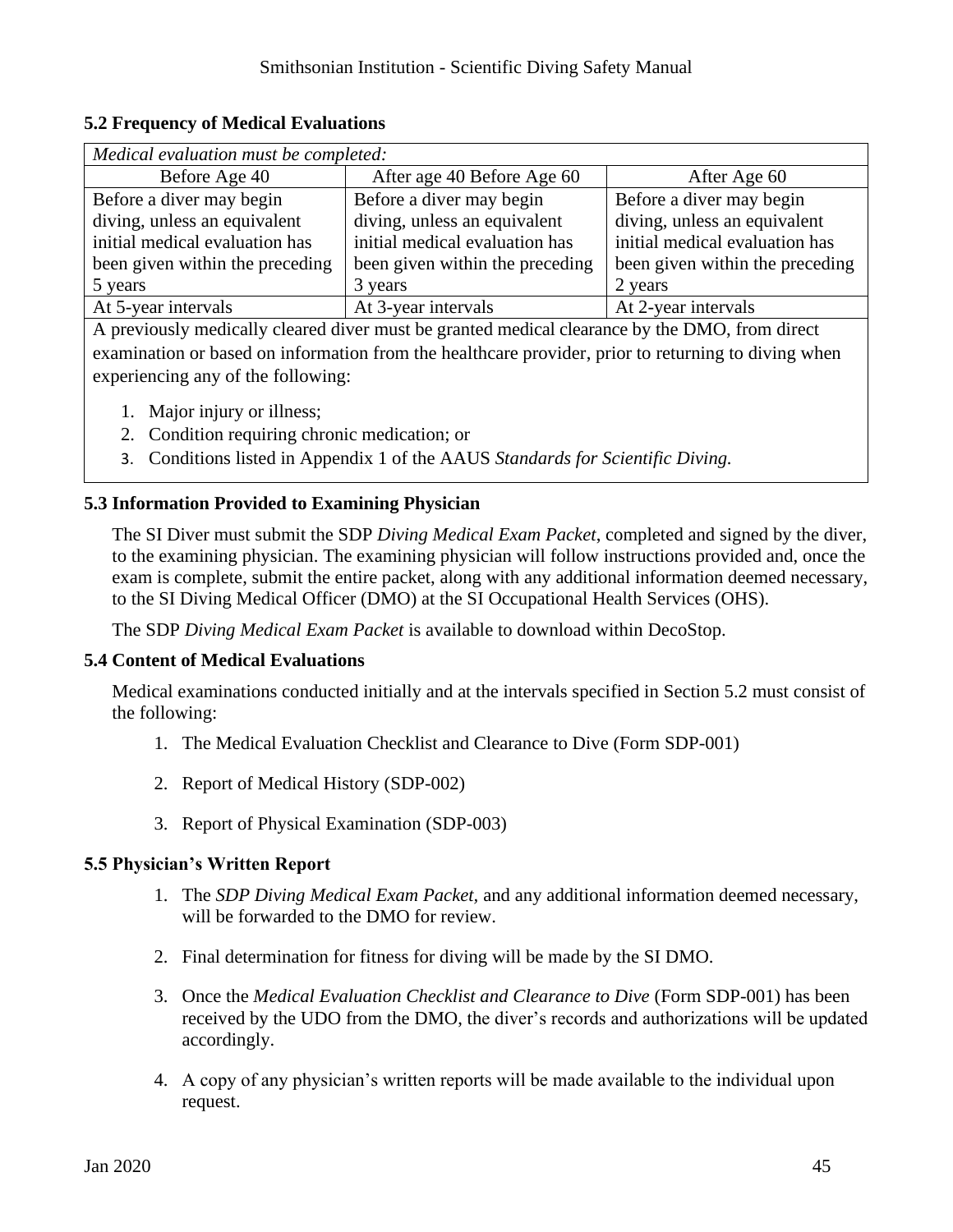# **Specialty Guidelines**

# **Sections 6 through 12**

**Required Only When Conducting Described Diving Activities Prior Authorization is mandatory**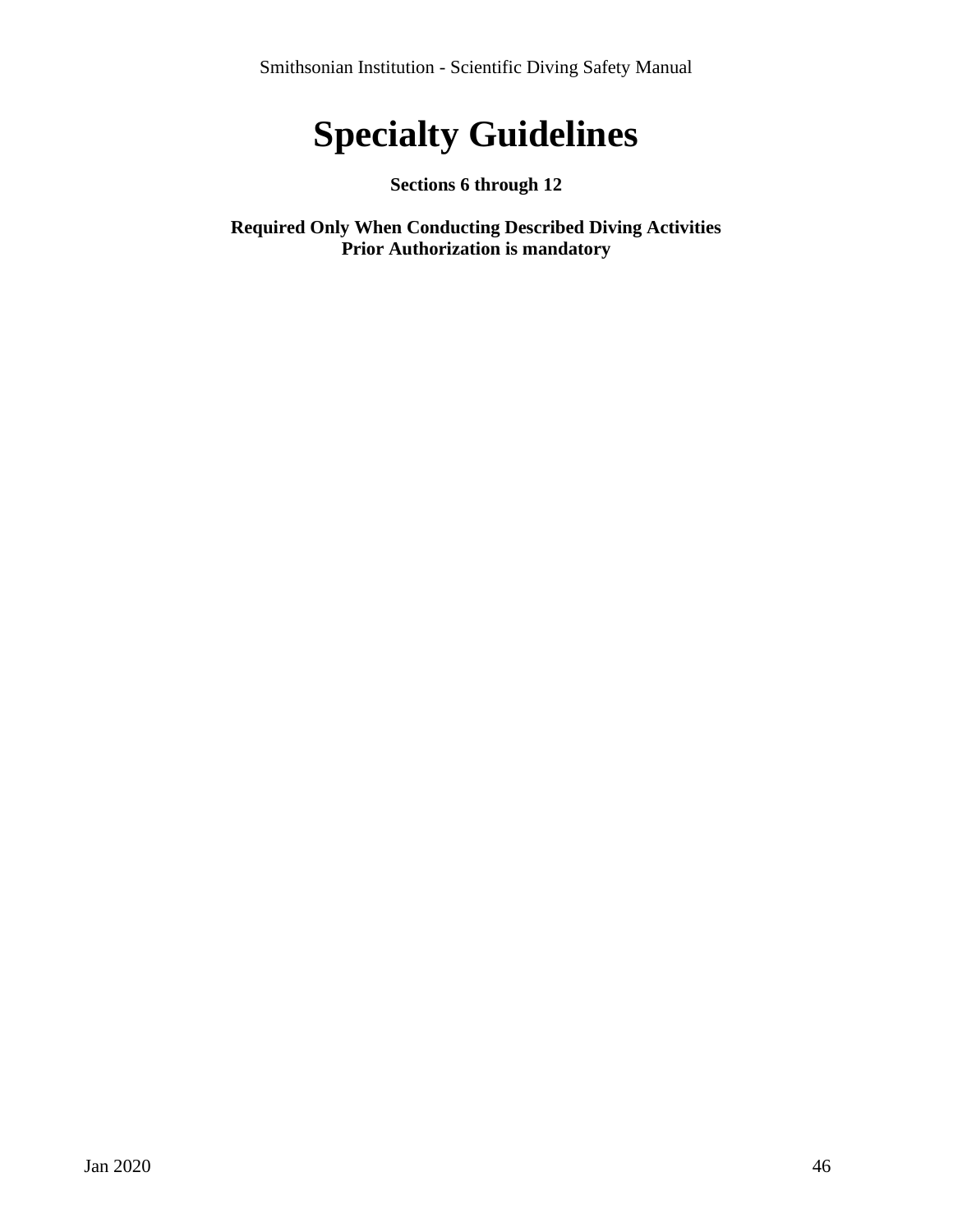# <span id="page-46-0"></span>**SECTION 6: NITROX CERTIFICATION AND AUTHORIZATION**

This section describes the minimum requirements for authorization and use of nitrox for scientific diving. Application for authorization to use nitrox must be made to the DSO. Authorizations will be considered once diver provides proof of training in compliance with section 6.1 or equivalent. Submission of documents and participation in aptitude examinations does not automatically result in authorization to use nitrox. The applicant must convince the SDCB through the DSO that they are sufficiently knowledgeable, skilled and proficient in the theory and use of nitrox for diving.

# **6.1 Training**

Training for use of nitrox will be conducted under the auspices and standards of an internationally recognized diver training agency.

#### **6.1.1 Prerequisites**

Diver must hold a Scientific Diver Certification or be an active participant in the SI Scientific Dive Course.

#### **6.1.2 Practical Evaluation**

Must include:

- 1. Oxygen analysis of nitrox mixtures;
- 2. Determination of Maximum Operating Depth (MOD), oxygen partial pressure exposure  $(pO<sub>2</sub>)$ , and oxygen toxicity time limits, for various nitrox mixtures at various depths;
- 3. Determination of nitrogen-based dive limit status by Equivalent Air Depth (EAD) method using air dive tables, NOAA nitrox dive tables, and dive computers;
- 4. Nitrox dive computer use; and
- 5. A minimum of two supervised open water dives using nitrox is required for authorization.

# **6.1.3 Written Evaluation**

Must include:

- 1. Function, care, use, and maintenance of equipment cleaned for nitrox use.
- 2. Physical and physiological considerations of nitrox diving (e.g.  $O_2$  and  $CO_2$  toxicity)
- 3. Diving regulations, procedures/operations, and dive planning as related to nitrox diving
- 4. Equipment marking and maintenance requirements
- 5. Dive table and dive computer usage
- 6. Calculation of MOD and  $pO<sub>2</sub>$

# **6.2 Minimum Activity to Maintain Authorization**

The diver should log at least one nitrox dive per year. Failure to meet the minimum activity level may be cause for restriction or revocation of nitrox authorization.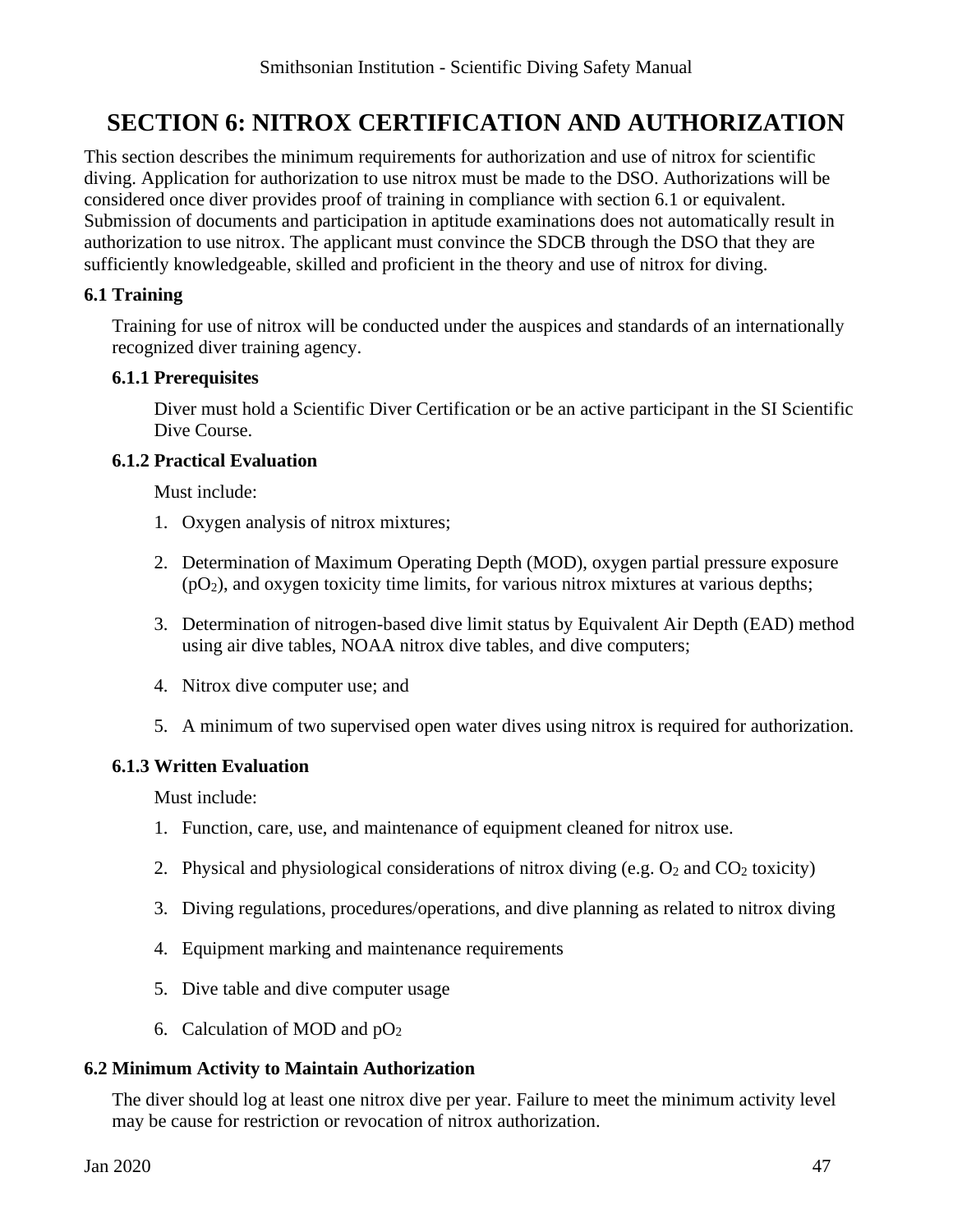# **6.3 Operational Requirements**

#### **6.3.1 Oxygen Exposure Limits**

- 1. The inspired oxygen partial pressure experienced at depth should not exceed 1.4 atmospheres absolute (ATA).
- 2. The maximum allowable exposure limit should be reduced in cases where cold or strenuous dive conditions, or extended exposure times are expected.

#### **6.3.2 Calculation of No-Decompression Status**

- 1. NOAA nitrox dive tables should be available at the dive site.
- 2. Dive computers may be used to compute decompression status during nitrox dives.
- 3. Dive computers with properly set  $pO_2$  limit and fraction of oxygen (fO<sub>2</sub>) should be checked by the diver prior to the start each dive and verified by the Lead Diver (LD) to ensure conformity with the mix being used.

#### **6.3.3 Gas Mixture Requirements**

- 1. Only nitrox mixtures and mixing methods approved by the DSO may be used.
- 2. SDP personnel mixing nitrox must be qualified and approved by the DSO for the method(s) used.
- 3. Oxygen used for mixing nitrox should meet the purity levels for "Medical Grade" (U.S.P.) or "Aviator Grade" standards.
- 4. In addition to the Breathing Gas Quality Standards outlined in Section 3.6, any air that may come in contact with oxygen concentrations greater than 40% (e.g. during mixing), must also have a hydrocarbon contaminant no greater than .01 mg/m<sup>3</sup>.
- 5. For site operations using compressors not controlled by the SDP where this is not verifiable, the SDP breathing gas quality protocol (Section 3.6.2) must be followed to mitigate risk to the diver.

#### **6.3.4 Analysis Verification by User**

- 1. Prior to the dive, it is the responsibility of each diver to analyze the oxygen content of his/her scuba cylinder and acknowledge in writing the following information for each cylinder: fO2, MOD, cylinder pressure, date of analysis, and user's name.
- 2. Individual dive log reporting forms should report  $fO<sub>2</sub>$  of nitrox used, if different than 21%.
- 3. The above should be verified by the LD.

#### **6.4 Nitrox Diving Equipment**

#### **6.4.1 Required Equipment**

All of the designated equipment and stated requirements regarding scuba equipment required in this *Manual* apply to nitrox operations. Additional minimal equipment necessary for nitrox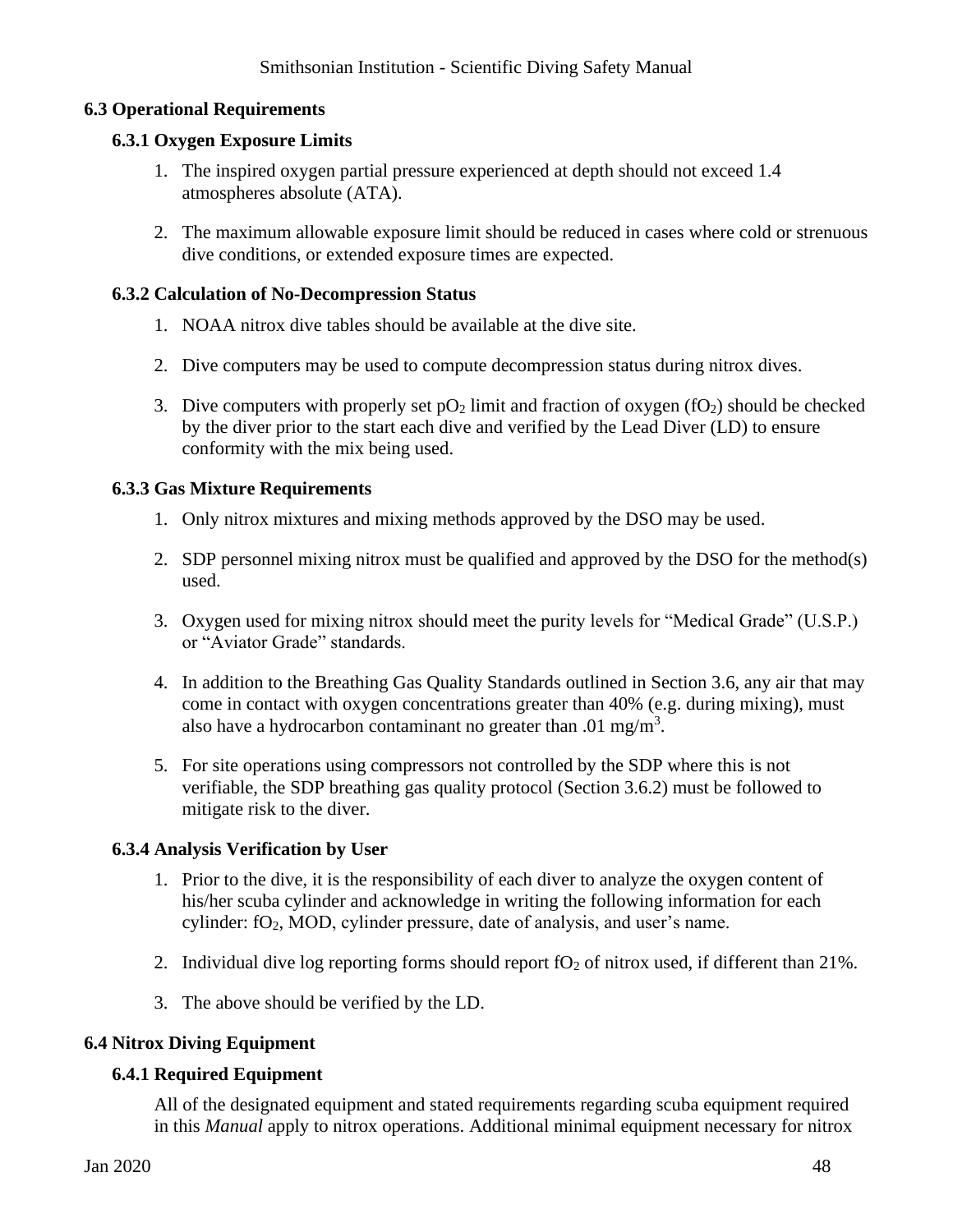diving operations includes:

- 1. Dedicated oxygen-clean "NITROX"-labeled scuba cylinders must be used
- 2. Oxygen Analyzers
- 3. Oxygen compatible equipment as applicable
- 4. Dive computers adjusted for  $fO_2$  and  $PO_2$  limit.

#### **6.4.2 Requirement for Oxygen Service**

- 1. All equipment, which during the dive or cylinder filling process is exposed to concentrations greater than 40% oxygen, should be cleaned and maintained for oxygen service.
- 2. Any equipment used with oxygen or mixtures containing over 40% by volume oxygen must be designed and maintained for oxygen service. Oxygen systems over 125 psig must have slow-opening shut-off valves.

#### **6.4.3 Compressor system**

- 1. Compressor/filtration system must produce oil-free air, or
- 2. An oil-lubricated compressor placed in service for a nitrox system should be checked for oil and hydrocarbon contamination at least quarterly.

# **SECTION 7: SURFACE SUPPLIED DIVING TECHNOLOGIES**

Surface supplied diving technologies include any diving mode in which a diver at depth is supplied with breathing gas from the surface. For the purpose of this manual, the two breathing gas delivery modes addressed are via an umbilical with required strength member, pneumofathometer hose, and communication line, etc. (Surface Supplied Diving) and via a simple pressurized hose (Hookah).

#### **7.1 Prerequisites**

All surface supplied and hookah divers must be certified scientific divers or divers in training and have completed system specific training as authorized by the SDCB.

#### **7.2 Surface Supplied Diving**

Currently the SDP does not conduct or allow Surface Supplied Diving. Request for addition of Surface Supplied Diving to the SDP can be made to the SDCB via the UDO.

#### **7.3 Hookah**

#### **7.3.1 Hookah Definition**

Hookah is an open circuit diving mode comprised of a remote gas supply, a long hose, and a standard scuba second stage or full face mask. Hookah is generally used in shallow water (30 feet or less), though the configuration has been used to supply breathing gas from a diving bell, habitat, or submersible/submarine.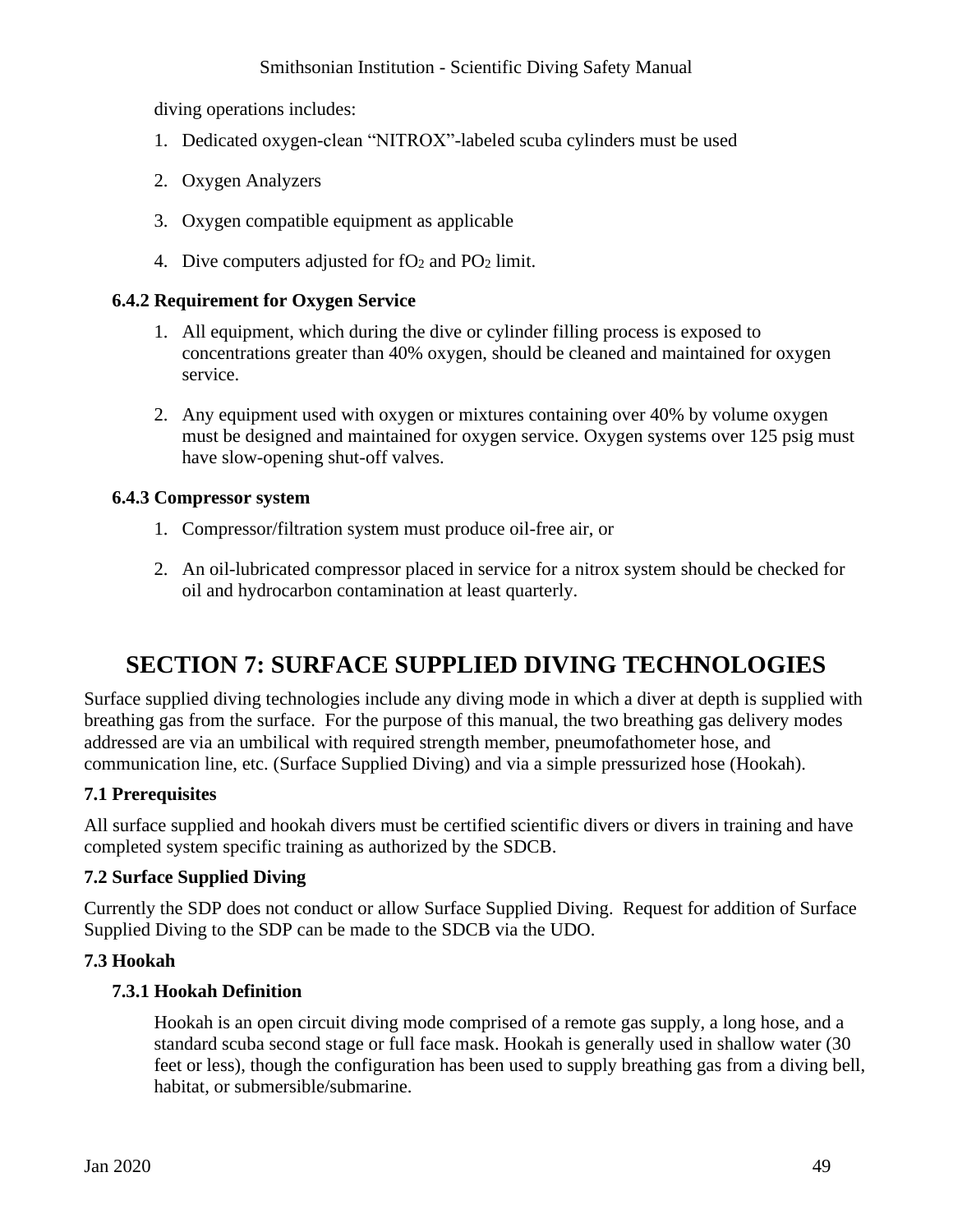#### **7.3.2 Equipment Requirements**

- 1. All hookah system elements will be designed for the system being used and meet manufacturer specifications.
- 2. Gas supplied to the hookah diver must meet the breathing gas quality standards outlined in section 3.6.
- 3. Hookah supply systems must be capable of supplying all divers breathing from the system with sufficient gas for comfortable breathing for the planned depth and workload.
- 4. Hookah system second stage should be capable of being attached to the diver in a way to avoid pulling stress on the second stage mouthpiece and affords easy release if the diver must jettison the regulator and hose.
- 5. An independent reserve breathing gas supplied will be carried by each hookah diver:
	- a) when the diver does not have direct access to the surface; or
	- b) At depths or distance from alternate breathing gas source determined by the SDCB.

#### **7.3.3 Operational Requirements**

- 1. Hookah diving must not be conducted beyond depths or distance from alternate breathing gas source as determined by the SDCB.
- 2. A diver's independent reserve breathing gas supply, if worn, must contain sufficient volume to allow the diver(s) to exit to the surface or alternate breathing gas source.
- 3. Hookah divers not supported by diving bell, or underwater habitat must not be exposed to dives that require staged decompression.
- 4. The SDCB is responsible for developing additional operational protocols.

#### **7.3.4 Hookah Diving in Aquariums**

- 1. In an aquarium habitat where the maximum depth is known and planned for, a depth gauge is not required.
- 2. The maximum obtainable depth of the aquarium may be used as the maximum diving depth.
- 3. A hookah configured diver may operate without an in-water buddy in an aquarium provided the diver is tended from the surface; has visual, line pull, or voice communication with the tender; the diver carries an independent reserve breathing gas source containing sufficient volume to allow the diver to exit to the surface or alternate breathing gas source; and under other operational conditions as determined by the SDCB.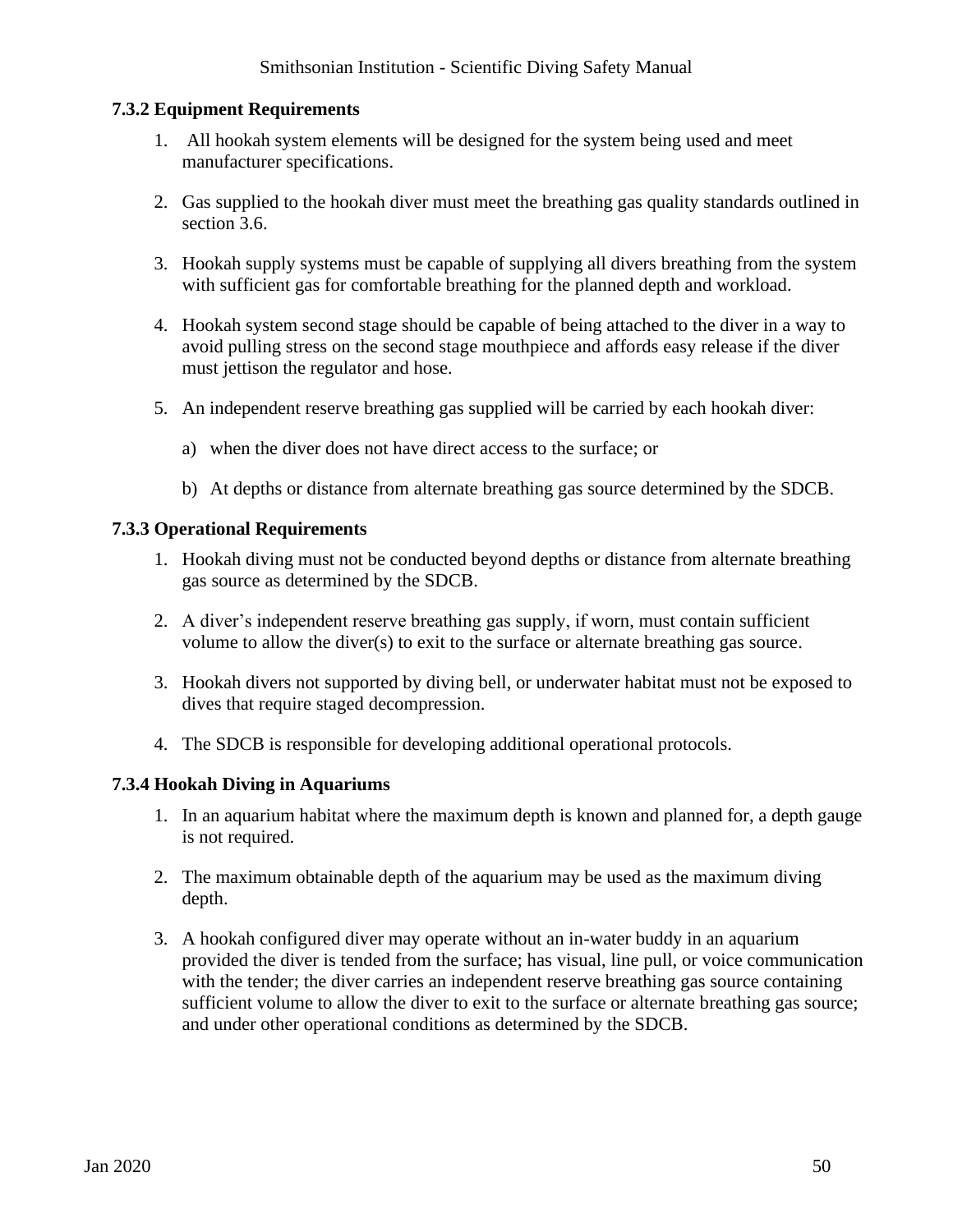# **SECTION 8: STAGED DECOMPRESSION DIVING**

Decompression diving is defined as any diving during which the diver cannot perform a direct return to the surface without performing a mandatory decompression stop to allow the release of inert gas from the diver's body. The following procedures must be observed when conducting dives requiring planned decompression stops.

Staged decompression diving is currently not standardly authorized by the SDP. Special consideration will be made on a case by case bases should a scientific need arise, and operational conditions warrant the use of this mode of diving. Request for this mode of diving will be made to the SCDB via the Unit Diving Officer. For consideration, the standards outlined in this section must be adhered to.

#### **8.1 Experience and Training Requirements**

#### **8.1.1 Prerequisites**

- 1. Scientific Diver qualification [\(Section 4\)](#page-30-0).
- 2. Minimum of 100 logged dives with experience in the depth range where decompression dives will be conducted.
- 3. Demonstration of the ability to safely plan and conduct dives deeper than 100 feet.
- 4. Nitrox authorization [\(Section 6\)](#page-46-0).

#### **8.1.2 Training Requirements**

Training must be appropriate for the conditions in which dive operations are to be conducted. Minimum training must include the following:

- 1. A minimum of 6 hours of classroom training to ensure theoretical knowledge to include: physics and physiology of decompression; decompression planning and procedures; gas management; equipment configurations; decompression method, emergency procedures, and omitted decompression.
- 2. At least one training session shall be conducted in a pool or sheltered water setting, to cover equipment handling and familiarization, swimming and buoyancy control, to estimate gas consumption rates, and to practice contingency situations and emergency procedures.
- 3. At least 6 open-water training dives simulating/requiring decompression must be conducted, emphasizing planning and execution of required decompression dives for no more than 15min total decompression time according with the dive tables, dive computers, and/or PC software.
- 4. Progression to greater depths must be by 6-dive increments at depth intervals as specified in Section 4.3.
- 5. No training dives requiring decompression shall be conducted until the diver has demonstrated acceptable skills under simulated conditions.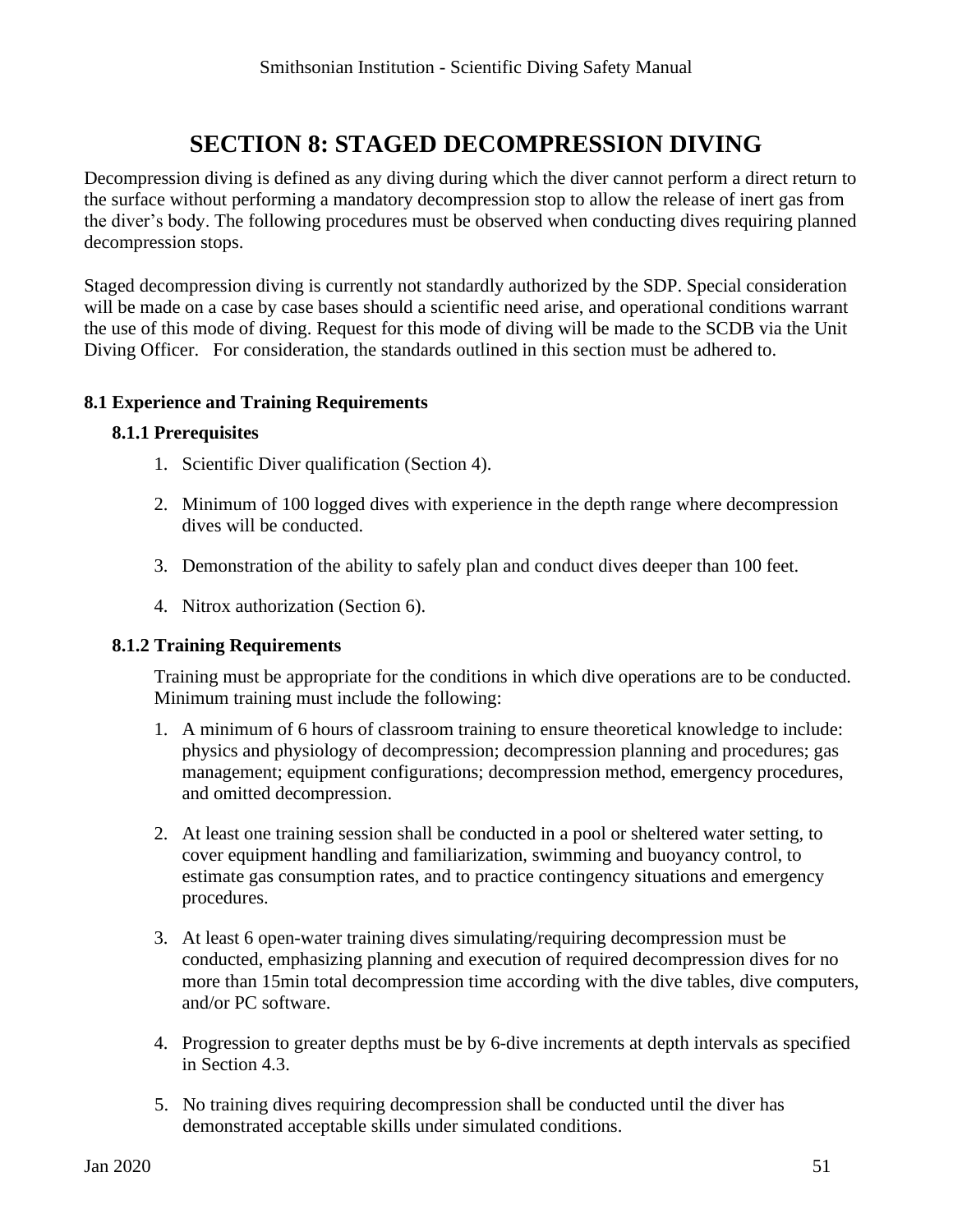- 6. The following are the minimum skills the diver must demonstrate proficiently during dives simulating and requiring decompression:
	- a) Buoyancy control
	- b) Proper ascent rate
	- c) Proper depth control
	- d) Equipment manipulation
	- e) Stage/decompression bottle use as pertinent to planned diving operation
	- f) Buddy skills
	- g) Gas management
	- h) Time management
	- i) Task loading
	- j) Emergency skills
	- k) Safety drills
- 7. Divers must demonstrate to the satisfaction of the DSO, or the DSO's qualified designee, proficiency in planning and executing required decompression dives appropriate to the conditions in which diving operations are to be conducted.
- 8. Upon completion of training, the diver must be authorized to conduct required decompression dives with DSO approval.

#### **8.2 Equipment Requirements**

- 1. Valve and regulator systems for primary (bottom) gas supplies must be configured in a redundant manner that allows continuous breathing gas delivery in the event of failure of any one component of the regulator/valve system.
- 2. Bottom cylinders and Deco Stage cylinders must have enough volume and configuration adequate for planned diving operations.
- 3. One of the second stages on the primary gas supply must be configured with a hose of adequate length to facilitate effective emergency gas sharing in the intended environment.
- 4. During decompression on high-oxygen concentration mixtures, divers must closely monitor one another for signs of acute oxygen toxicity. Decompression stage bottle mixture may be between 22% to 100% O2.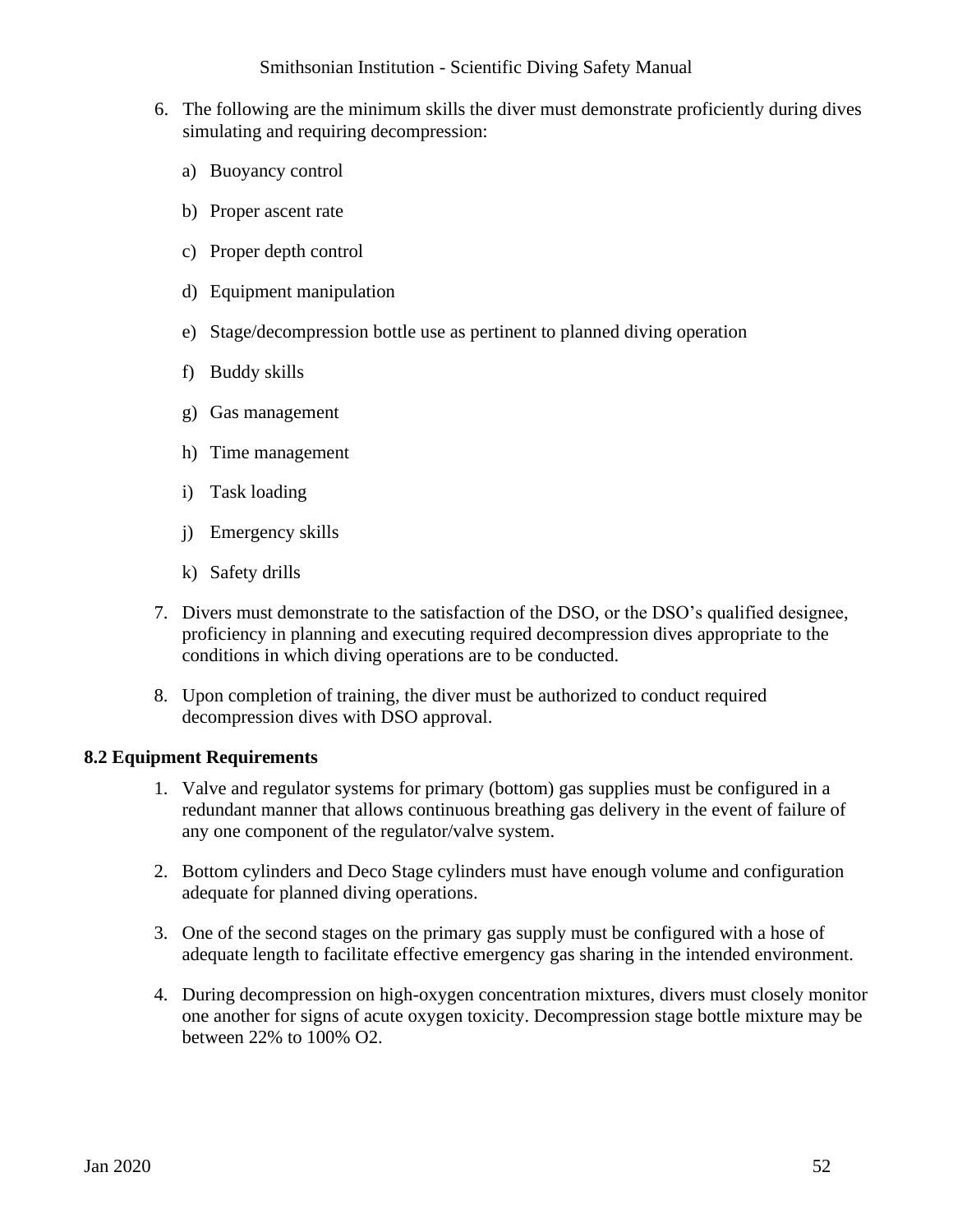- 5. Minimum dive equipment should include:
	- a) Diver location devices adequate for the planned diving operations and environment.
	- b) Compass
	- c) Redundancy in the following components are required:
		- i. Decompression Schedules
		- ii. Dive Timing Devices
		- iii. Depth gauges
		- iv. Buoyancy Control Devices
		- v. Cutting devices
		- vi. Lift bags and line reels

#### **8.3 Operational Requirements**

- 1. The maximum  $pO_2$  to be used for planning required decompression dives is 1.6 for open circuit. It is recommended that a  $pO_2$  of less than 1.4 be used during bottom exposure.
- 2. Decompression dives may be planned using dive tables, dive computers, and/or PC software approved by the SDCB.
- 3. Breathing gases used while performing in-water decompression must contain the same or greater oxygen content as used during the bottom phase of the dive.
- 4. The dive team, prior to each dive, must review emergency decompression procedures appropriate for the planned dive.
- 5. If breathing gas mixtures other than air are used for required decompression, their use must be in accordance with those regulations set forth in the appropriate sections of this *Manual*.
- 6. Use of additional nitrox and/or high-oxygen fraction decompression gases to decrease decompression obligations is required.
- 7. Use of alternate inert gas mixtures to limit narcosis for decompression diving is required for depths greater than 150 feet.
- 8. The maximum depth for required decompression using air as the bottom gas is 150 feet.
- 9. If a period of more than 6-months has elapsed since the last decompression dive, a series of progressive workup dives defined by the SDCB to return the diver(s) to proficiency status prior to the start of project diving operations is required.
- 10. Mission specific workup dives are recommended.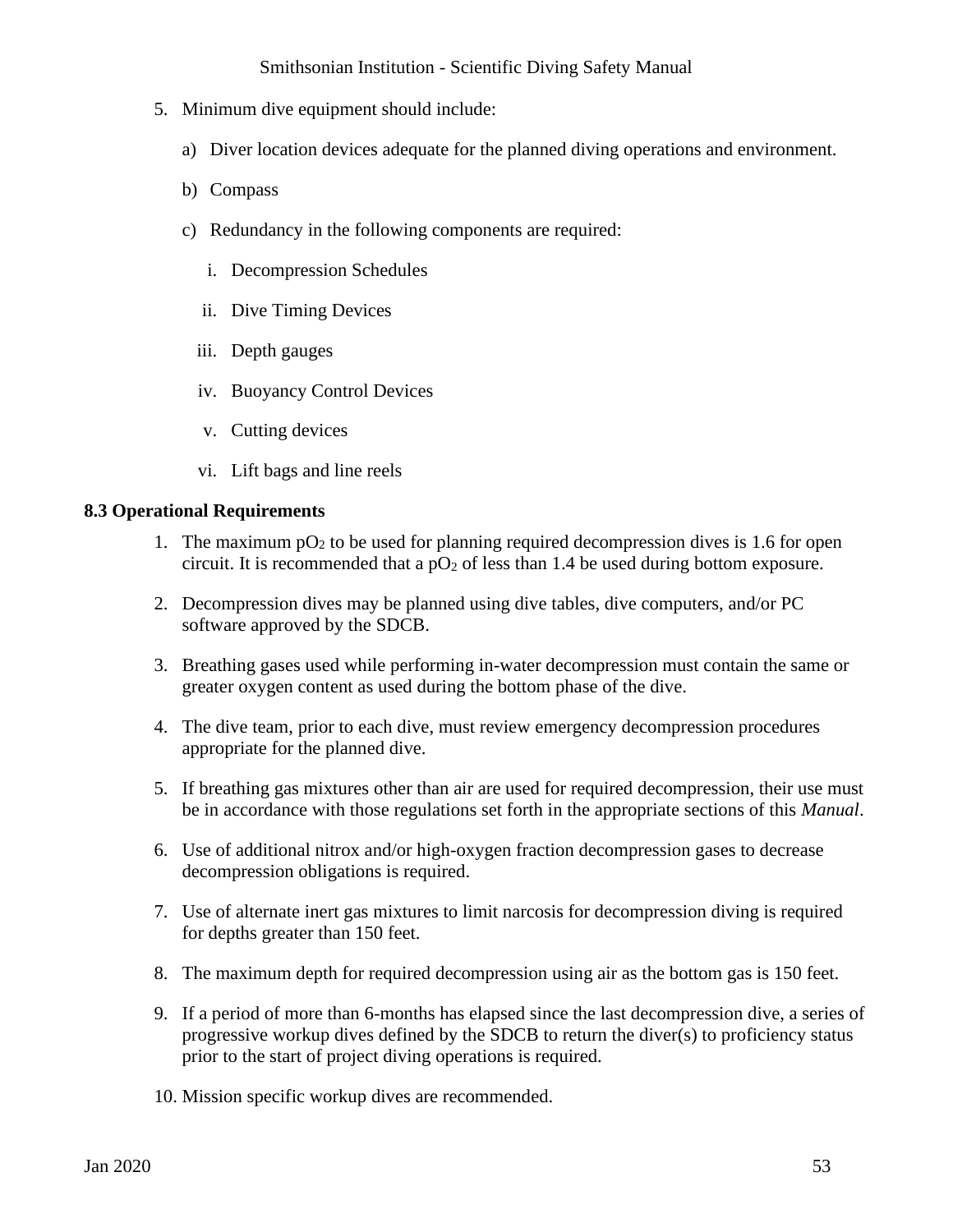# **SECTION 9: MIXED GAS DIVING**

Mixed gas diving is defined as dives conducted while breathing gas mixtures containing proportions greater than 1% by volume of an inert gas other than nitrogen.

Mixed gas diving is currently not authorized by the SDP. Special consideration will be made on a case by case bases should a scientific need arise, and operational conditions warrant the use of this mode of diving. Request for this mode of diving will be made to the SCDB via the Unit Diving Officer.

Application of this standard is in addition to pertinent requirements of all other sections of this Manual.

#### **9.1 Minimum Experience and Training Requirements**

# **9.1.1 Prerequisites**

- 1. Nitrox authorization (Section 6).
- 2. If the intended use entails required decompression stops, divers will be previously authorized in stage decompression diving (Section 8).
- 3. Divers must demonstrate to the SDCB's satisfaction skills, knowledge, discipline, and attitude appropriate for training in the safe use of mixed gases.

#### **9.1.2 Training**

Divers must be certified by an internationally recognized training agency approved the by SDCB.

#### **9.1.2.1 Practical Training**

- 1. Confined water session(s) in which divers demonstrate proficiency in required skills and techniques for proposed diving operations.
- 2. A minimum of 6 open water training dives.
- 3. At least one initial dive must be in 130 feet or less to practice equipment handling and emergency procedures.
- 4. Subsequent dives will gradually increase in depth, with a majority of the training dives being conducted between 130 feet and the planned operational depth.
- 5. Planned operational depth for initial training dives must not exceed 200 feet.
- 6. Diving operations beyond 200 feet requires additional training dives.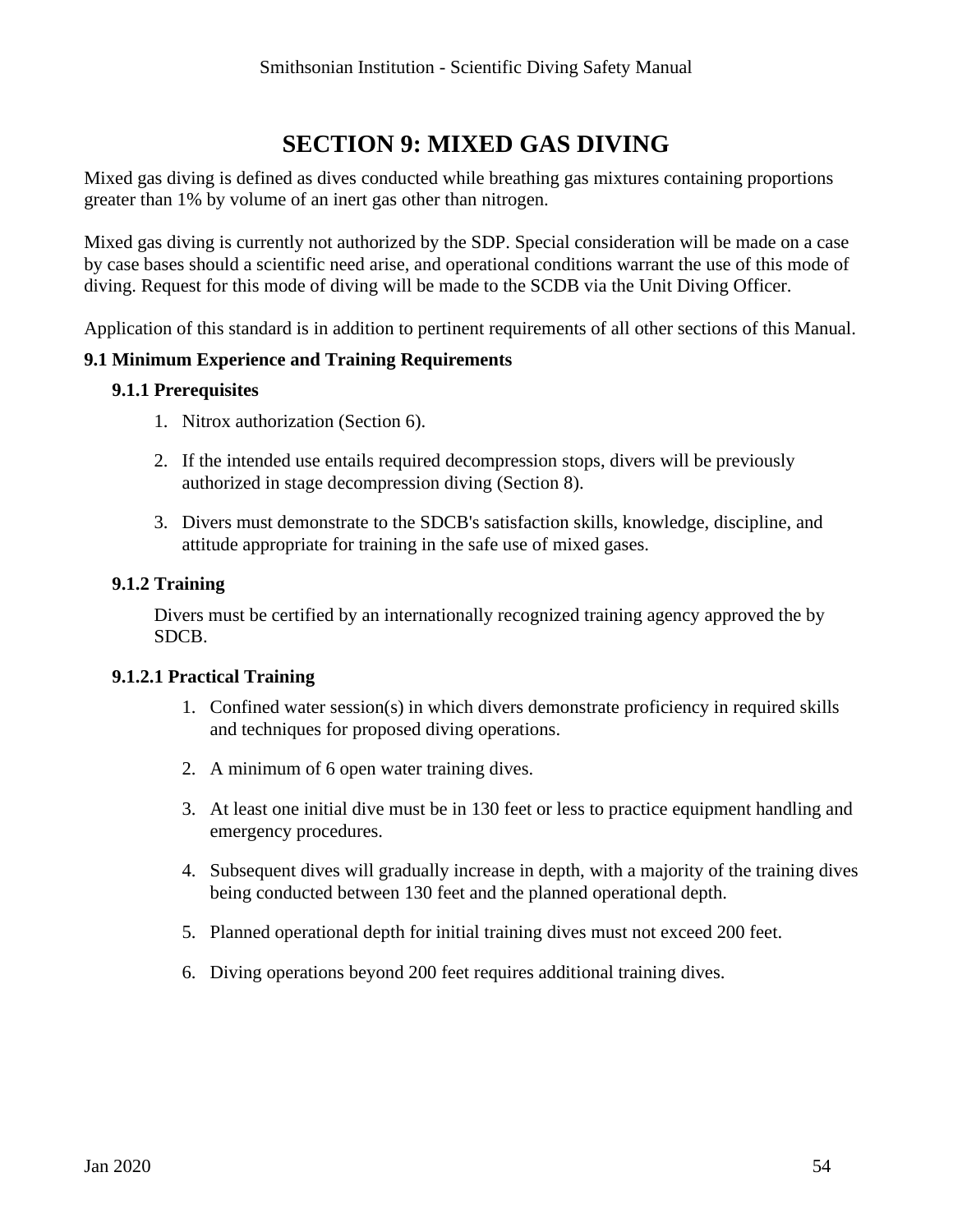# **9.2 Equipment and Gas Quality Requirements**

- 1. Equipment and techniques must meet minimum standards of the approved certifying agency and must meet other pertinent requirements set forth elsewhere in this *Manual*.
- 2. The quality of inert gases used to produce breathing mixtures must be of an acceptable grade for human consumption.

#### **9.3 Operational Requirements**

- 1. All applicable operational requirements for nitrox and decompression diving must be met.
- 2. The maximum  $pO_2$  to be used for planning required open circuit decompression dives is 1.6. It is recommended that a  $pO_2$  of less than 1.4 be used during bottom exposure.
- 3. Divers decompressing on high-oxygen concentration mixtures must closely monitor one another for signs of acute oxygen toxicity.
- 4. If a period of more than 6-months has elapsed since the last decompression dive, a series of progressive workup dives defined by the SDCB to return the diver(s) to proficiency status prior to the start of project diving operations are required.
- 5. Mission specific workup dives are recommended.

# **SECTION 10: SPECIALIZED DIVING ENVIRONMENTS**

The types of diving listed below require specialized equipment, procedures, training and must be approved by the DSO. Divers must comply with all scuba diving procedures in this *Manual* unless specified.

#### **10.1 Blue Water Diving**

Blue water diving is defined as diving in open water where the bottom is generally greater than 200 feet deep. It requires special training and the use of multiple-tethered diving techniques. Specific guidelines that should be followed are outlined in "Blue Water Diving Guidelines" (California Sea Grant Publ. No. T-CSGCP-014).

#### **10.2 Ice and Polar Diving**

Divers planning to dive under ice or in polar conditions should refer to the USAP Antarctic Dive Guide [\(https://www.usap.gov/scienceSupport/documents/Antarctic\\_Dive\\_Guide.pdf\)](https://www.usap.gov/scienceSupport/documents/Antarctic_Dive_Guide.pdf) or "PESH-POL Standards for the Conduct of Scientific Diving", National Science Foundation, Division of Polar Programs.

Dry suit use requires additional training (Sec 3.2.6).

# **10.3 Overhead Environments**

This section covers any diving environment where the diver cannot easily reach the surface in the event of equipment failure or a compromised breathing supply due to an overhead physical obstruction. (This does not include ship husbandry diving.) Overhead environments include water filled caverns, caves, flooded mines and ice diving, as well as portions of sunken shipwrecks and other manmade structures.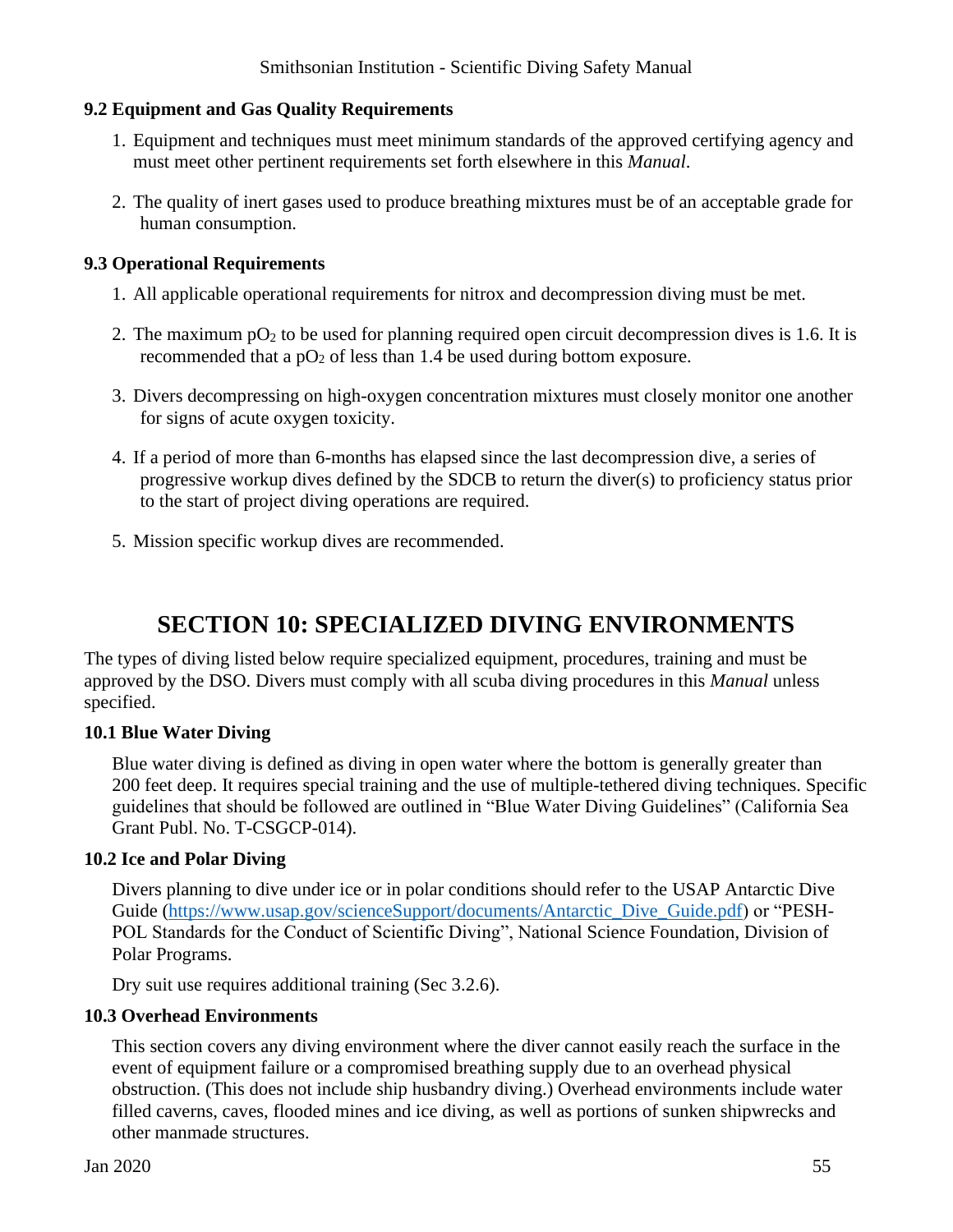- 1. A dive team shall be considered to be overhead obstruction diving if at any time during the dive they find themselves in a position where they cannot complete a direct, unobstructed vertical ascent to the surface, e.g., rock formations, ice, or manmade structures.
- 2. Overhead obstruction diving shall not be conducted at depths greater than 100 feet.
- 3. Dive teams shall perform a safety drill prior to commencing overhead obstruction diving operations that includes locating and rescuing a trapped diver.
- 4. Each team within the overhead obstruction zone shall utilize a continuous guideline appropriate for the environment leading to a point from which an uninterrupted vertical ascent to the surface may be made.

#### **10.3.1 Equipment Requirements**

- 1. Equipment used for scuba in an overhead environment is based on the concept of redundancy.
- 2. In addition to standard scuba diving equipment, the following equipment is required when diving in an overhead environment:
	- a) A diver-carried, independent reserve breathing gas supply with separate scuba regulator and sufficient gas volume to allow the diver to safely return to the surface;
	- b) A slate and pencil; and
	- c) Redundant underwater lights, knives, and line reels as deemed appropriate by the DSO.

#### **10.3.2 Specific Environments**

- 1. Ice diving is a specialized overhead environment addressed in Section 10.2.
- 2. For cavern, cave, or flooded mine diving see Section 12.
- 3. For sunken shipwrecks and other manmade structures, divers should refer to the NOAA Diving Manual (Section 17.18,  $6<sup>th</sup>$  ed) for further information.

#### **10.3.3 Training and Proficiency**

- 1. The requirement for overhead obstruction dive training will be left to the discretion of the DSO.
- 2. Dive experience in lieu of training may be approved by the DSO.
- 3. When diving of this type is not performed on a routine basis, 'work-up' dives shall be completed prior to the dive mission.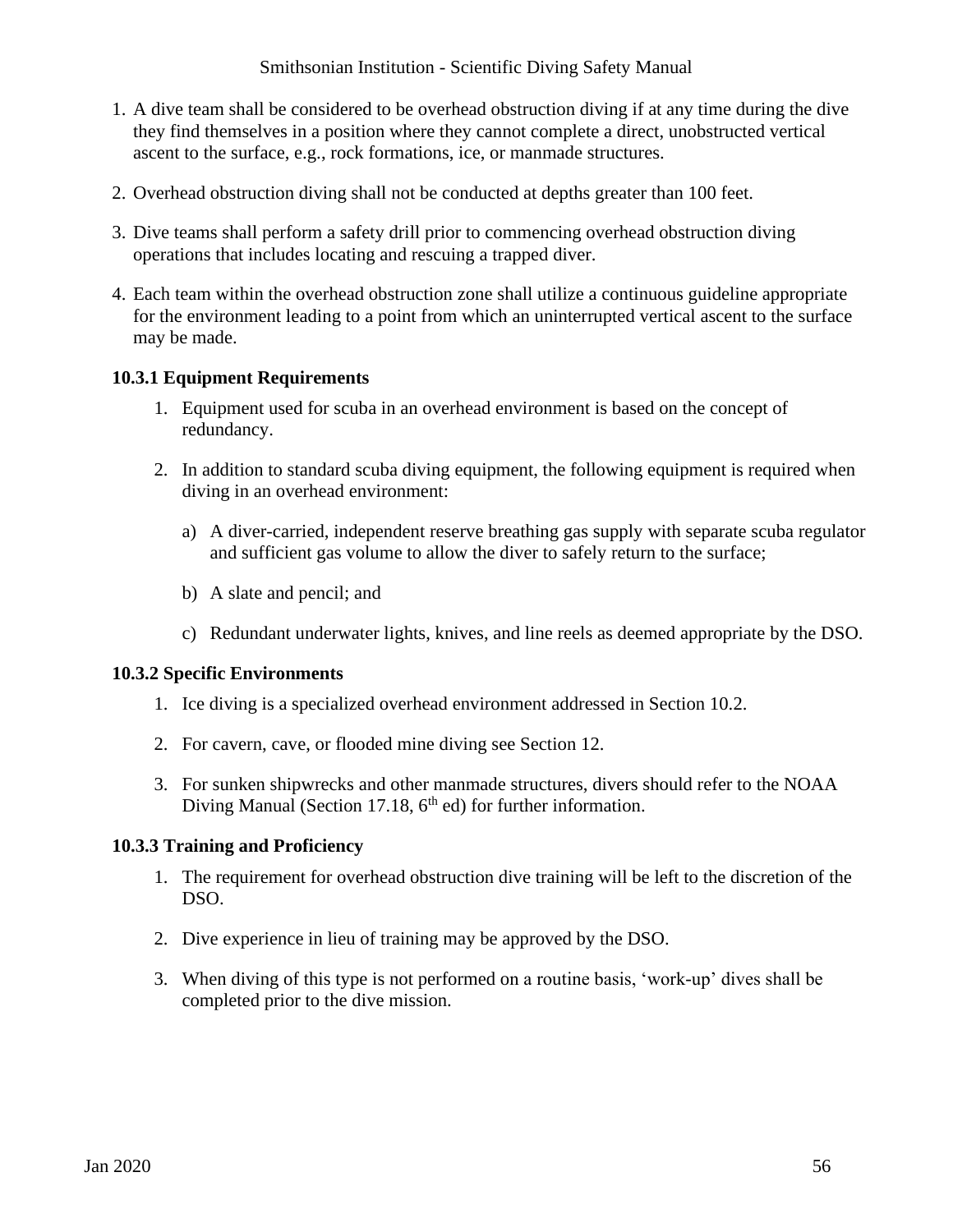### **10.4 Aquarium Diving**

An aquarium is an artificial, confined body of water, which is operated by or under the control of an institution and is used for the purposes of specimen exhibit, education, husbandry, or research.

It is recognized that within scientific aquarium diving there are environments and equipment that fall outside the scope of those addressed in this *Manual*. In those circumstances, SDP Aquarium diving will meet the standards of the Association of Zoos & Aquarium (AZA).

# **10.4.1 The Buddy System in Scientific Aquarium Diving**

All scuba diving activities in the confined environment of an aquarium shall be conducted in accordance with the buddy system, whereby both divers, or a diver and a tender as provided below, are always in visual contact with one another, can always communicate with one another, and can always render prompt and effective assistance either in response to an emergency or to prevent an emergency.

A diver and tender comprise a buddy team in the confined environment of an aquarium only when the maximum depth does not exceed 30 feet, and there are no overhead obstructions or entanglement hazards for the diver, and the tender is equipped, ready and able to conduct or direct a prompt and effective in-water retrieval of the diver at all times during the dive.

# **10.4.2 Annual Safety Drills**

Scientific Aquarium Divers are required to have annual rescue skills training in accordance with the Association of Zoos and Aquariums (AZA) standards to maintain Scientific Diver Active Status. To fulfill the AZA accreditation requirement, the National Zoo Unit Diving Officer will conduct annual live-action emergency safety drills.

#### **10.5 Night Diving**

Is defined as diving during the periods from one hour after sunset to one hour before sunrise.

- 1. Divers must have lights for visual illumination.
- 2. Light sticks attached to diver's cylinder must be used to provide continual illumination for each diver.
- 3. Safety stops should be illuminated on the descent line.
- 4. Redundant dive lights are required.
- 5. Dive flag shall be illuminated at night.
- 6. Pre-dive brief should include night dive hand signals.
- 7. An effective way to recall divers in case of emergency.

Divers should refer to the NOAA Diving Manual (Section 17.19,  $6<sup>th</sup>$  ed) for further information.

#### **10.6 Diving at Altitude**

Is defined as all dives where the surface is 1000 feet or more above sea level. This specialty requires certification by an internationally recognized agency.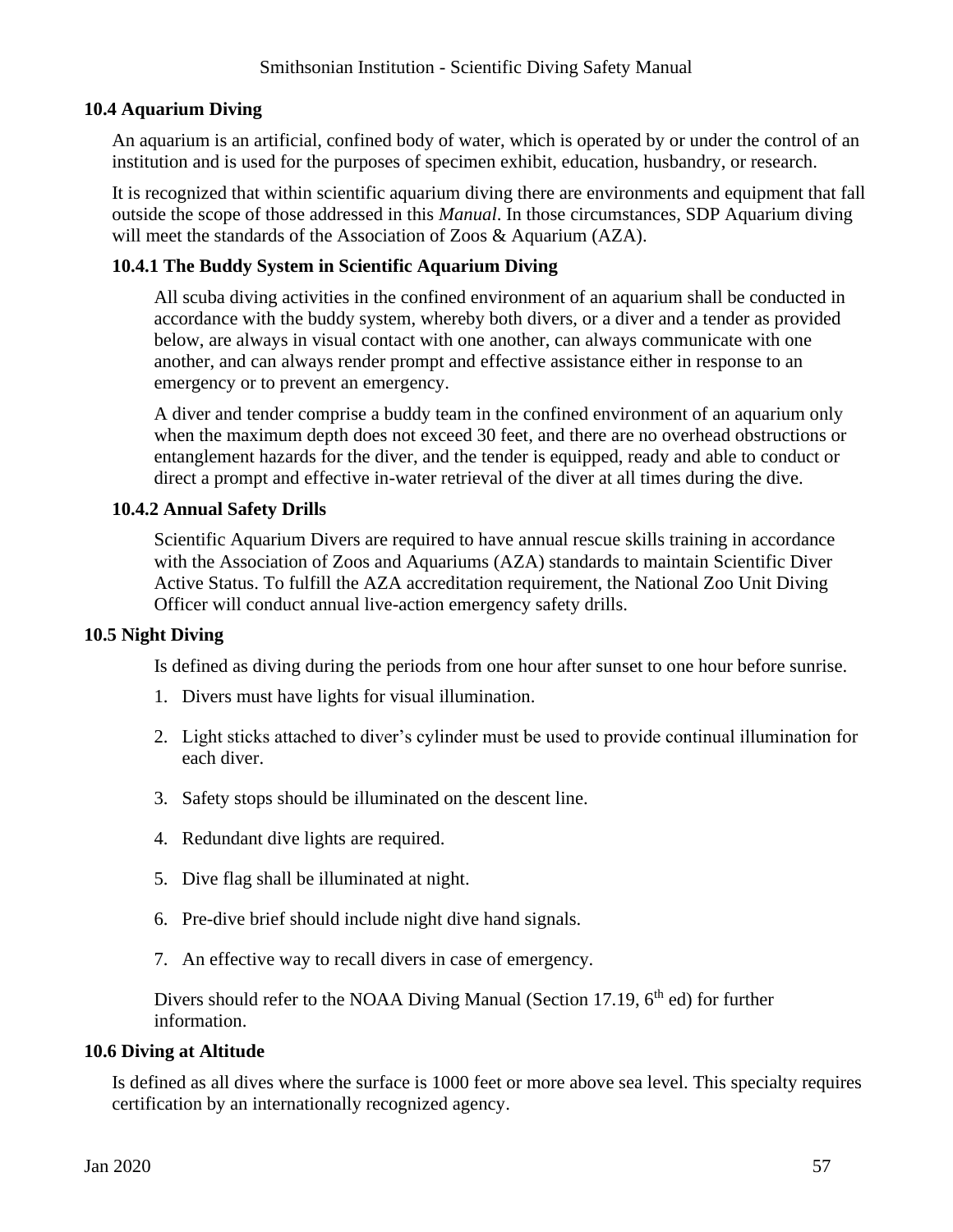#### **10.7 Deep Diving**

Is defined as depths beyond 60 feet. Additional training and an DSO approved check-out dive are required to obtain certifications to these depths.

### **10.8 Low/Zero Visibility Diving**

Is defined as when visual contact with the dive buddy can no longer be maintained. Alternate buddy systems, such as tethered or buddy lines, should be implemented. Divers should refer to the NOAA Diving Manual (Section 17.26,  $6<sup>th</sup>$  ed) for further information.

# **10.9 Contaminated Water Diving**

Is defined as water which contains any chemical, biological, or radioactive substance which poses a chronic or acute health risk to exposed personnel. This specialty requires additional training to include exposure protection, decontamination procedures as well as dry suit and full face mask use. Because of the wide variability in contaminants, potential exposure levels and other variables, dive operation requirements will be based on specifics of the dive site contamination which should be identified in the SDP dive plan. Divers should refer to the NOAA Diving Manual (Section 18, 6<sup>th</sup> ed) for further information.

# **SECTION 11: REBREATHERS**

Rebreathers are currently not authorized for use by the SDP. Special consideration will be made on a case by case bases should a scientific need arise, and operational conditions warrant the use of this specialized equipment. In such case, divers must abide by the standards outlined in the AAUS Standards for Scientific Diving Manual.

# **SECTION 12: SCIENTIFIC CAVE AND CAVERN DIVING**

# **12.1 General**

This section defines specific considerations regarding the following issues for Scientific Cavern and Cave diving. Only divers certified by the National Speleological Society Cave Diving Section (NSS/CDS), the National Association for Cave Diving (NACD), International Association of Nitrox and Technical Divers (IANTD), Technical Diving International (TDI), or other equivalent agencies reviewed by the SDCB, will be considered for authorization to conduct planned diving operations in caverns, or caves.

All scientific cave or cavern dives under the auspices of the SDP must receive prior approval by the SDCB and authorization by the DSO. Equipment and techniques must meet minimum standards of the approved certifying agency.

Divers must demonstrate they possesses the proper attitude, judgment, and discipline to safely conduct cave and cavern diving in the context of planned operations and the understanding that any cave/cavern dive may be called at any time for any reason or even for no articulable reason whatsoever by any member of the dive team.

For cavern or cave dives that involve staged decompression, rebreathers, and/or mixed gas diving, all requirements for each of the relevant diving techniques, modes, or gases must be met.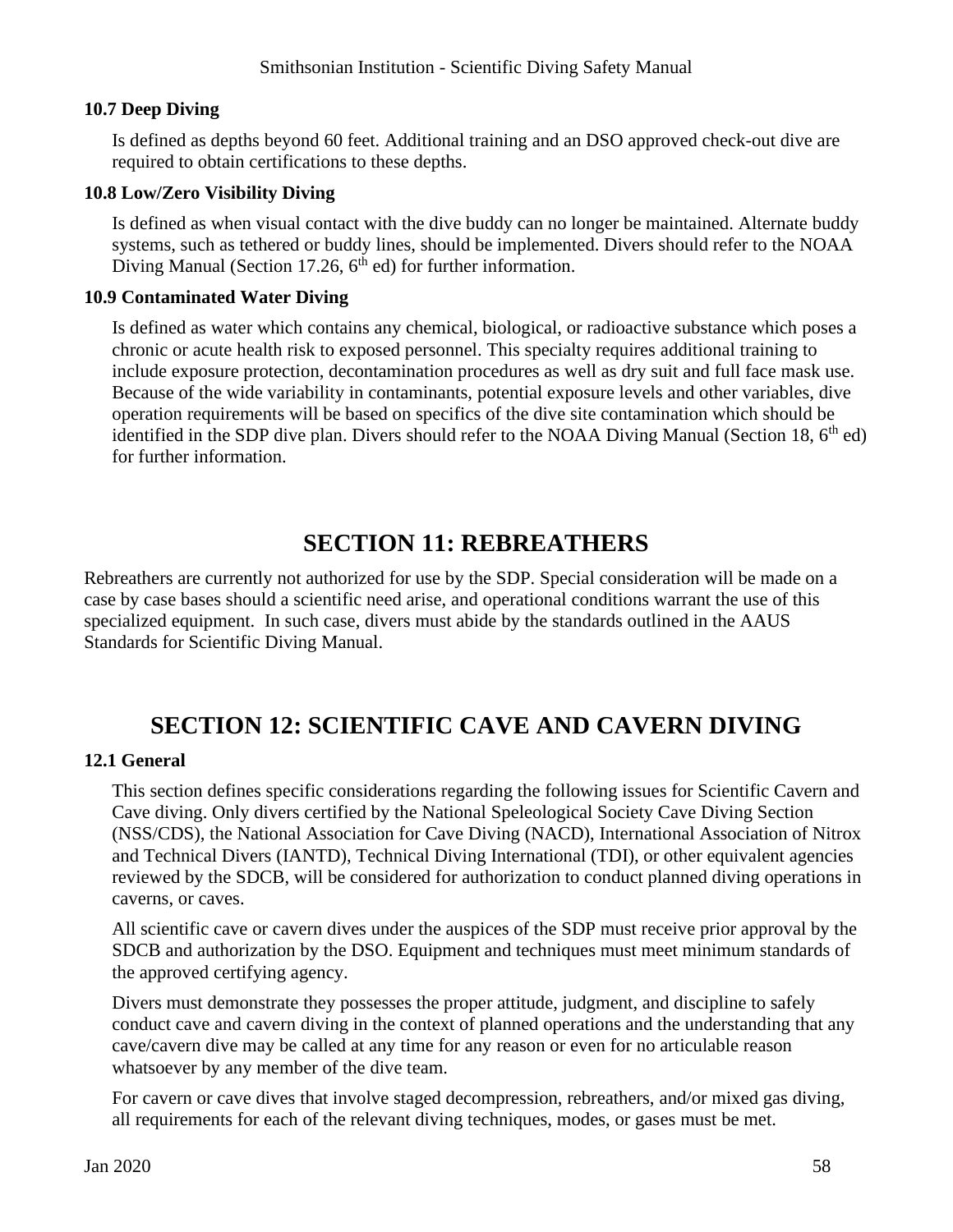Application of this standard is in addition to pertinent requirements of all other sections of this *Manual*. If a conflict exists between this section and other sections in this *Manual*, the information set forth in this section only takes precedence when the scientific diving being conducted takes place wholly or partly within an underwater cave or cavern environment.

# **12.2 Definition**

A dive team must be considered to be cave or cavern diving if at any time during the dive they find themselves in a position where they cannot complete a direct, unobstructed ascent to the surface because of rock formations. In addition to blocking direct access to surfacing, underwater caves have additional environmental hazards including but not limited to:

- 1. The absence of natural light.
- 2. Current or flow that vary in strength and direction. Of particular note is a condition known as siphoning. Siphoning caves have flow or current directed into the cave. This can cause poor visibility as a result of mud and silt being drawn into the cave entrance.
- 3. The presences of silt, sand, mud, clay, etc. that can cause visibility to be reduced to nothing in a very short time.
- 4. Restrictions Any passage through which two divers cannot easily pass side by side while sharing air make air sharing difficult.
- 5. Cave-Ins Cave-Ins are a normal part of cave evolution. However, experiencing a cave-in during diving operations is extremely unlikely.

| <b>Prerequisites</b>                                                | Cavern:    | Cave | Rebreather |
|---------------------------------------------------------------------|------------|------|------------|
|                                                                     | OC or      |      | Cave       |
|                                                                     | Rebreather |      |            |
| Active scientific diver status, with depth qualification sufficient |            |      |            |
| for proposed training location(s)                                   |            |      |            |
| Completion of a minimum of 25 dives.                                |            |      |            |
| <b>Cavern Diver Authorization</b>                                   |            |      |            |

# **12.3 Prerequisites**

#### **12.4 Training**

| <b>Training</b>                                                           | Cavern:    | Cave         | Rebreather |
|---------------------------------------------------------------------------|------------|--------------|------------|
|                                                                           | OC or      | OC           | Cave       |
|                                                                           | Rebreather |              |            |
| Key: $X =$ include, $R =$ Review, $IA =$ If Applicable, OC = Open Circuit |            |              |            |
| Trainers must be qualified for the type of instruction to be              |            |              |            |
| provided. Training must be conducted by agencies or instructors           | X          | X            |            |
| approved by the DCB or their designee                                     |            |              |            |
| <b>Academic</b>                                                           |            |              |            |
| Policy for diving overhead environments                                   | X          | $\mathbf{X}$ | X          |
| Environment and environmental hazards                                     | X          | X            | X          |
| Accident analysis                                                         | X          | X            | X          |
| Psychological considerations                                              | X          | X            | X          |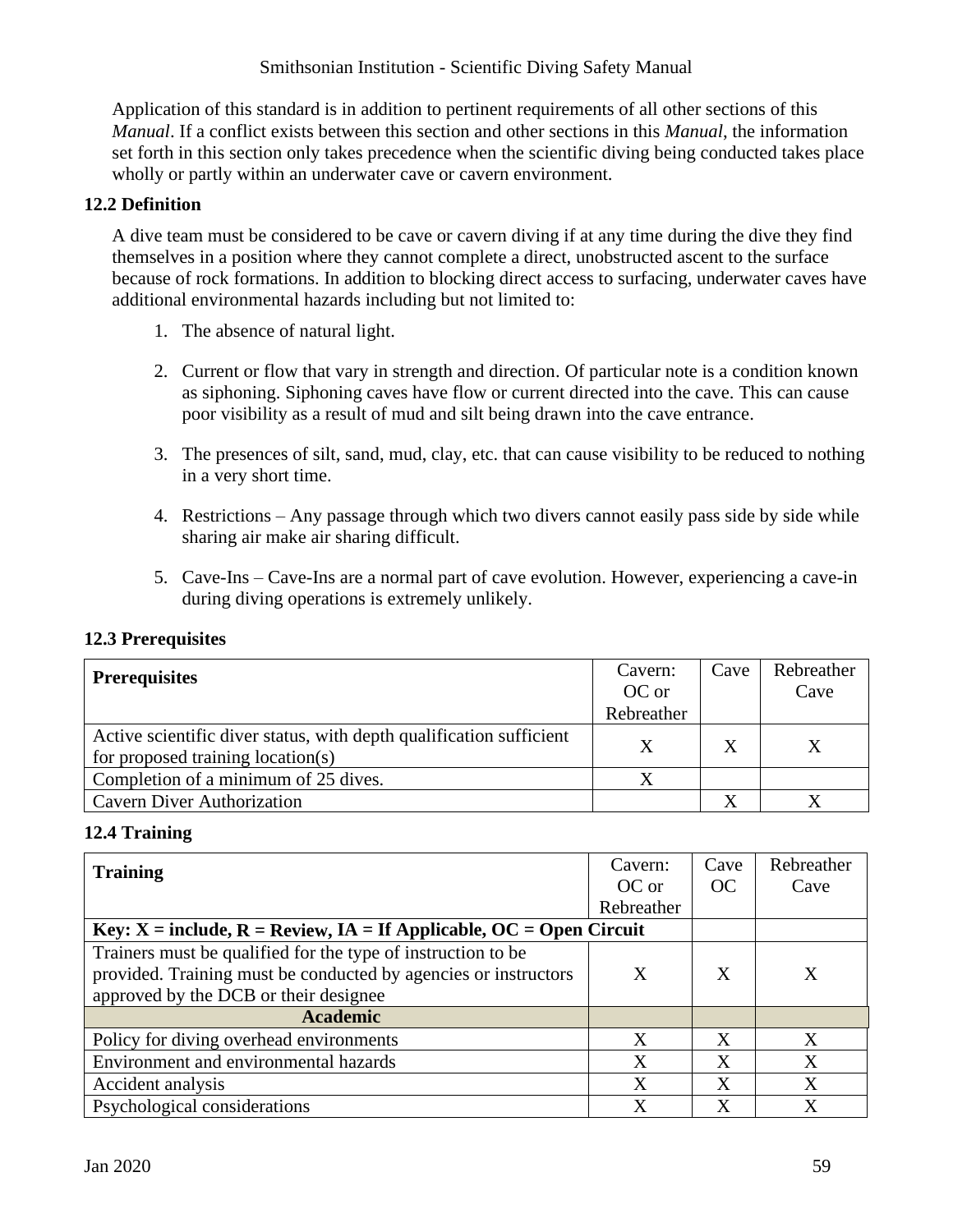| Required equipment and equipment configuration                 |                           |                       |                           |
|----------------------------------------------------------------|---------------------------|-----------------------|---------------------------|
| Single cylinder with H or Y Valve                              | IA                        | IA                    |                           |
| Doubles with Isolation Manifold                                | IA                        | IA                    |                           |
| Side Mount                                                     |                           | IA                    | IA                        |
| No Mount                                                       |                           | IA                    | IA                        |
| Stage Cylinder(s)                                              |                           | IA                    | IA                        |
| <b>Off-board Bailout</b>                                       | IA                        |                       | X                         |
| Communications                                                 | X                         | X                     | X                         |
| <b>Diving techniques</b>                                       |                           |                       |                           |
| Body control                                                   | X                         | X                     | X                         |
| Navigation and guidelines                                      | X                         | X                     | $\boldsymbol{X}$          |
| Entry and Exit Protocols (Right of Way)                        | X                         | $\mathbf R$           | $\mathbf R$               |
| Use of line arrows and cookies                                 | $\mathbf X$               | X                     | $\boldsymbol{\mathrm{X}}$ |
| Line Systems Applicable to the Area and/or Cave System         | $\overline{\text{X}}$     | $\overline{\text{R}}$ | $\mathbf R$               |
| Line Jumps                                                     |                           | X                     | $\boldsymbol{\mathrm{X}}$ |
| Circuits                                                       |                           | X                     | $\boldsymbol{\mathrm{X}}$ |
| Dive planning                                                  |                           |                       |                           |
| <b>Rule of Sixths</b>                                          | X                         | $\mathbf R$           | $\mathbf R$               |
| Rule of Thirds                                                 | X                         | $\mathbf R$           | $\mathbf R$               |
| <b>Gas Matching</b>                                            | IA                        | X                     | X                         |
| Decompression Theory                                           | $\mathbf R$               | $\mathbb{R}$          | $\mathbf R$               |
| <b>Dive Tables</b>                                             | $\mathbf R$               | $\mathbf R$           | $\mathbf R$               |
| <b>Mixed Mode Diving</b>                                       | IA                        | IA                    | IA                        |
| Cave geology                                                   | $\mathbf X$               | $\mathbf R$           | $\mathbf R$               |
| Cave hydrology                                                 | X                         | $\mathbf R$           | $\mathbf R$               |
| Cave biology                                                   | $\boldsymbol{\mathrm{X}}$ | X                     | X                         |
| <b>Emergency procedures</b>                                    | X                         | X                     | X                         |
| <b>Practical Training and Evaluation</b>                       |                           |                       |                           |
| <b>Land Drills</b>                                             |                           |                       |                           |
| Line Reel Use                                                  | $\boldsymbol{\mathrm{X}}$ | $\mathbf R$           | $\mathbf R$               |
| Techniques and Considerations for Laying a Guideline           | X                         | X                     | X                         |
| Guideline Following                                            | X                         | $\mathbf R$           | R                         |
| <b>Buddy Communication</b>                                     | X                         | $\mathbf R$           | $\mathbf R$               |
| Team Positioning for Normal Entry and Exit                     | $\mathbf X$               | X                     | X                         |
| Zero Visibility Drills                                         |                           |                       |                           |
| Line Reel Use                                                  | X                         | $\mathbb{R}$          | $\mathbf R$               |
| Line and Line Arrow Identification and Following               | X                         | $\mathbf R$           | R                         |
| Bump and Go (Skills description)                               |                           | X                     | X                         |
| <b>Emergency Procedures</b>                                    |                           |                       |                           |
| How Far Can You Go Out of Gas? (Skills description)            | X                         | X                     | X                         |
| Team Positioning for Emergency Situations                      | X                         | X                     | X                         |
| <b>In-Water</b>                                                |                           |                       |                           |
| Demonstrated skills must include, at a minimum:                |                           |                       |                           |
| A minimum of four (4) cavern dives, preferably to be conducted | X                         |                       |                           |
| in a minimum of two (2) different caverns                      |                           |                       |                           |
| A minimum of twelve (12) cave dives, preferably to be          |                           |                       |                           |
| conducted in a minimum of four (4) different cave sites with   |                           | X                     | X                         |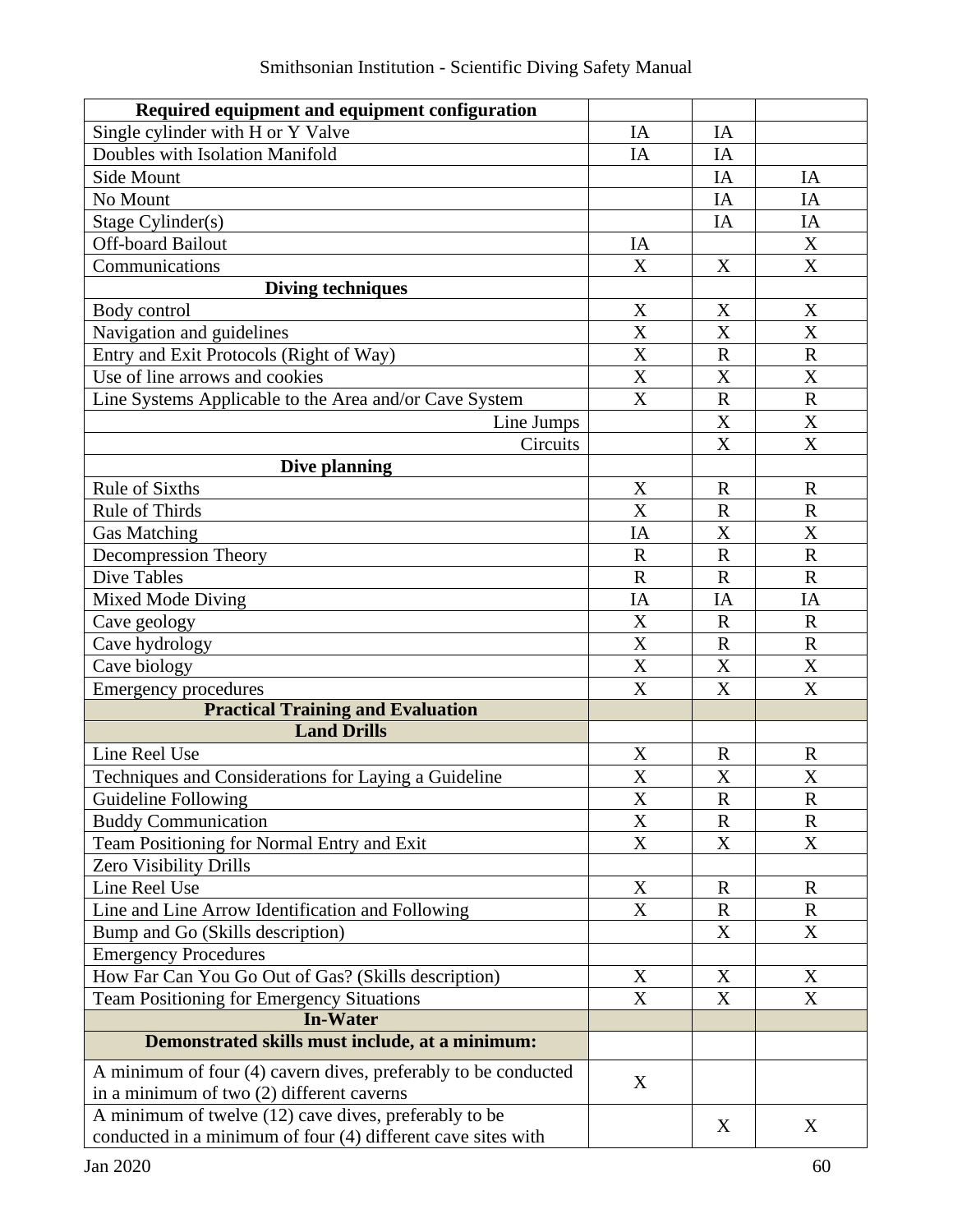| differing conditions                                                |                           |                           |                           |
|---------------------------------------------------------------------|---------------------------|---------------------------|---------------------------|
| Safety drill (S-drill) – Performed on every dive                    |                           |                           |                           |
| Review of Dive Plan and Turn Pressures                              | $\mathbf X$               | X                         | X                         |
| Essential Gear Identification, Positioning, and Function Check      | X                         | X                         | X                         |
| Proper Valve Position Check                                         | X                         | X                         | X                         |
| <b>Bubble Check</b>                                                 | X                         | $\boldsymbol{X}$          | $\boldsymbol{\mathrm{X}}$ |
| Proper Buoyancy Compensator Use                                     | X                         | $\boldsymbol{\mathrm{X}}$ | X                         |
| Proper Trim and Body Positioning                                    | $\boldsymbol{\mathrm{X}}$ | X                         | X                         |
| Hovering and Buoyancy with Hand Tasks                               | $\boldsymbol{X}$          | $\boldsymbol{\mathrm{X}}$ | X                         |
| Specialized Propulsion Techniques and Anti-Silting Techniques       |                           |                           |                           |
| (modified flutter kick, modified frog kick, pull and glide, ceiling | X                         | X                         | X                         |
| walk or shuffle)                                                    |                           |                           |                           |
| Proper Light and Hand Signal Use                                    | X                         | $\mathbf R$               | $\mathbf R$               |
| Proper Reel and Guideline Use                                       | X                         | X                         | X                         |
| Ability to Deploy a Primary Reel and Tie into a Main Line           |                           |                           |                           |
| Under Different Conditions (Flow, Visibility, Bottom/Silt, etc.)    | X                         | X                         | X                         |
| Proper Line Placement and Etiquette                                 | X                         | X                         | X                         |
| Proper Use of Safety Reel                                           |                           | $\boldsymbol{\mathrm{X}}$ | X                         |
| Proper Use of Jump/Gap Reel(s)                                      |                           | X                         | X                         |
| <b>Use of Drop/Stage Cylinders</b>                                  |                           |                           |                           |
| Proper Placement and Retrieval of Cylinder(s) With Minimal          |                           |                           |                           |
| Disturbance of Environment and Visibility                           |                           | IA                        | IA                        |
| Ability to Deploy and Retrieve Cylinders with Minimal Loss of       |                           |                           |                           |
| <b>Forward Progress</b>                                             |                           | IA                        | IA                        |
| Surveying                                                           | IA                        | IA                        | IA                        |
| Ability to Properly Critique Their Dives and Performance            | X                         | X                         | X                         |
| Zero Visibility Drills                                              | IA                        | X                         | X                         |
| Line Reel Use                                                       | X                         | $\mathbf R$               | $\mathbf R$               |
| <b>Buddy Communication</b>                                          | $\mathbf X$               |                           |                           |
| Line and Line Arrow Identification and Following                    | $\mathbf X$               | $\mathbf R$               | $\mathbf R$               |
| Bump and Go (Skills Description)                                    |                           | $\boldsymbol{\mathrm{X}}$ | X                         |
| <b>Emergency Procedures</b>                                         |                           |                           |                           |
| <b>Team Positioning for Emergency Situations</b>                    | X                         | X                         | X                         |
| Lost Line (Skills Description)                                      |                           | X                         | X                         |
| Lost Buddy                                                          | X                         | X                         | X                         |
| Gas Sharing While Following Guideline (Conducted with and           |                           |                           |                           |
| without visibility, As Donor and Receiver)                          | X                         | X                         | X                         |
| Gas Sharing in a Minor Restriction Using a Single File Method       |                           |                           |                           |
| as Donor and Receiver                                               |                           | X                         | X                         |
| Valve Manipulation                                                  | X                         | X                         | X                         |
| Proper Attitude, Judgment, and Discipline to Safely Conduct         |                           |                           |                           |
| Dives in An Overhead Environment                                    | X                         | X                         | X                         |
| <b>Written Examination</b>                                          |                           |                           |                           |
| A written evaluation approved by the DCB with a predetermined       |                           |                           |                           |
| passing score, covering concepts of both classroom and practical    | X                         | X                         | X                         |
| training                                                            |                           |                           |                           |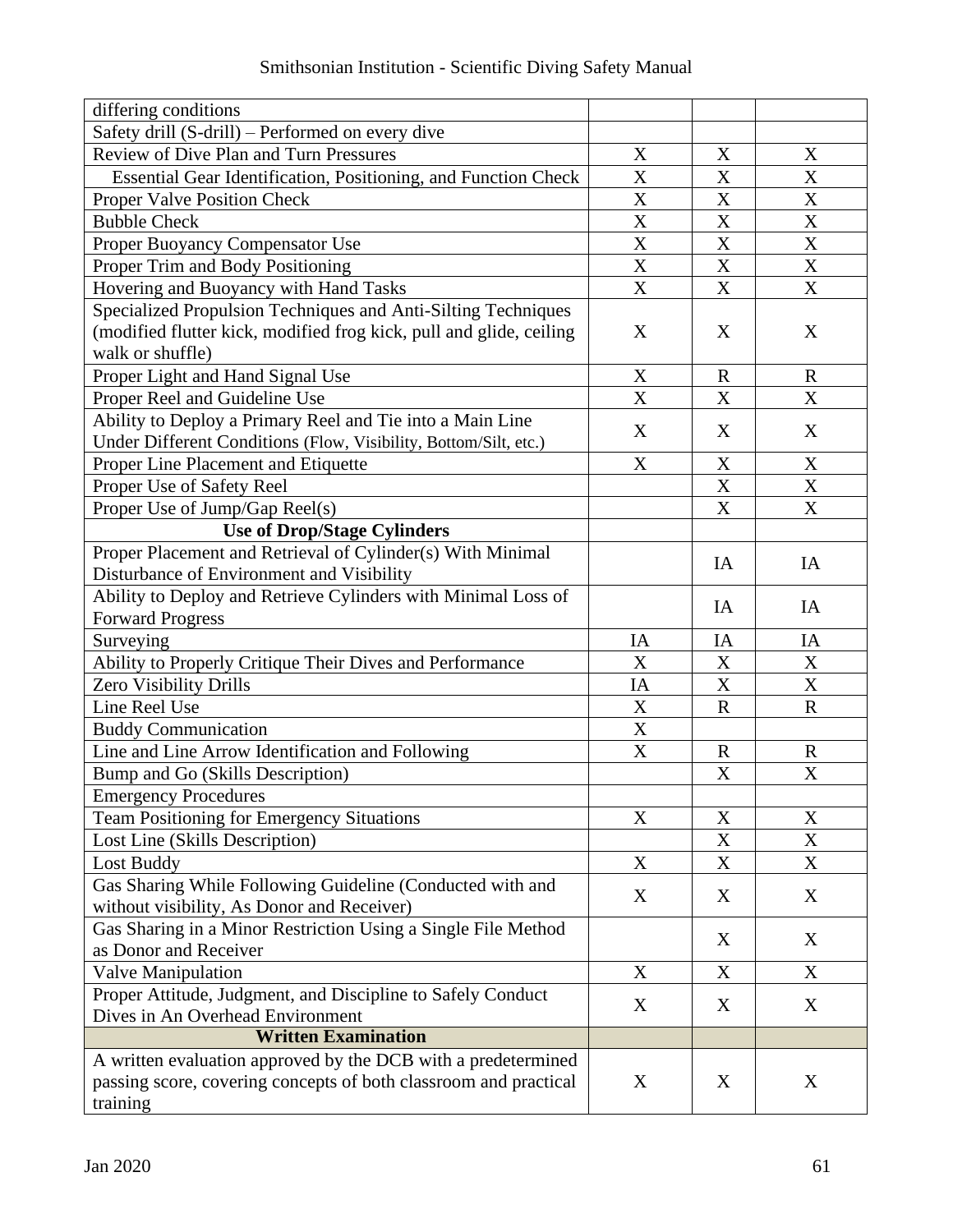# **12.5 Equipment Requirements**

Equipment used for SCUBA in cave or cavern diving is based on the concept of redundancy. Redundant SCUBA equipment must be carried whenever the planned penetration distances are such that an emergency swimming ascent is not theoretically possible.

Snorkel shall NOT be worn while cavern or cave diving.

Octopus alternate air systems are recommended over Air2 systems in overhead environments due to the potential need to swim long distances before reaching the surface.

| Minimum Equipment                                                                              | Cavern                    | Rebreather                | Cave                      | Rebreather  |
|------------------------------------------------------------------------------------------------|---------------------------|---------------------------|---------------------------|-------------|
|                                                                                                | <b>OC</b>                 | Cavern                    | OC                        | Cave        |
| Key: $X =$ include, $R =$ Review, $IA =$ If Applicable, OC =                                   |                           |                           |                           |             |
| Open Circuit                                                                                   |                           |                           |                           |             |
| At a minimum, a single cylinder with adequate volume                                           |                           |                           |                           |             |
| and configured to allow divers to exit from                                                    |                           |                           |                           |             |
| farthest/deepest penetration while supporting self and dive                                    | X                         |                           |                           |             |
| buddy equipped with a "K" valve; standard OC regulator                                         |                           |                           |                           |             |
| configuration (Section 3.2.2); and BCD                                                         |                           |                           |                           |             |
| At minimum, a single cylinder equipped with an "H" or                                          |                           |                           |                           |             |
| "Y" valve                                                                                      |                           |                           |                           |             |
| Or an alternate gas supply with adequate volume and                                            |                           |                           | IA                        |             |
| configured to allow divers to exit from farthest/deepest                                       |                           |                           |                           |             |
| penetration while supporting self and dive buddy                                               |                           |                           |                           |             |
| Off-board/bailout gas supply of sufficient volume and                                          |                           |                           |                           |             |
| configured to allow diver to exit from farthest/deepest                                        | IA                        | X                         |                           | X           |
| penetration                                                                                    |                           |                           |                           |             |
| A BCD capable of being inflated from the cylinder                                              | X                         | X                         | X                         | $\mathbf X$ |
| Slate and pencil                                                                               | $\boldsymbol{\mathrm{X}}$ | $\boldsymbol{\mathrm{X}}$ | X                         | X           |
| A functioning primary light with sufficient burn time for                                      |                           |                           | X                         | X           |
| the planned dive                                                                               |                           |                           |                           |             |
| Two functioning battery powered secondary lights                                               | X                         | X                         | $\mathbf X$               | $\mathbf X$ |
| Two cutting devices                                                                            | X                         | X                         | $\mathbf X$               | $\mathbf X$ |
| One primary reel of at least 350 feet (106 m) for each team                                    | $\mathbf X$               | $\boldsymbol{\mathrm{X}}$ | $\mathbf X$               | $\mathbf X$ |
| Safety reel with at least 150 feet (45.6 m) of line                                            |                           |                           | $\boldsymbol{\mathrm{X}}$ | $\mathbf X$ |
| <b>Directional Line Markers</b>                                                                |                           |                           | $\mathbf X$               | $\mathbf X$ |
| Cylinders with dual orifice isolation valve manifold                                           |                           |                           |                           |             |
| Or independent SCUBA systems* with enough volume for                                           |                           |                           | X                         |             |
| the planned dive plus required reserve                                                         |                           |                           |                           |             |
| Two completely independent regulators, at least one of                                         |                           |                           |                           |             |
| each having submersible tank pressure gauge and a low-                                         |                           |                           | X                         |             |
| pressure inflator for the BCD                                                                  |                           |                           |                           |             |
| One regulator to be configured with a five foot or longer                                      | IA                        |                           | X                         |             |
| second stage hose                                                                              |                           |                           |                           |             |
| Rebreather                                                                                     |                           | X                         |                           | X           |
| Off-board Bailout of sufficient capacity for the diver to                                      |                           | X                         |                           | X           |
| exit to the surface                                                                            |                           |                           |                           |             |
| *Independent SCUBA systems must be configured to allow for monitoring of gas pressures in each |                           |                           |                           |             |
| cylinder                                                                                       |                           |                           |                           |             |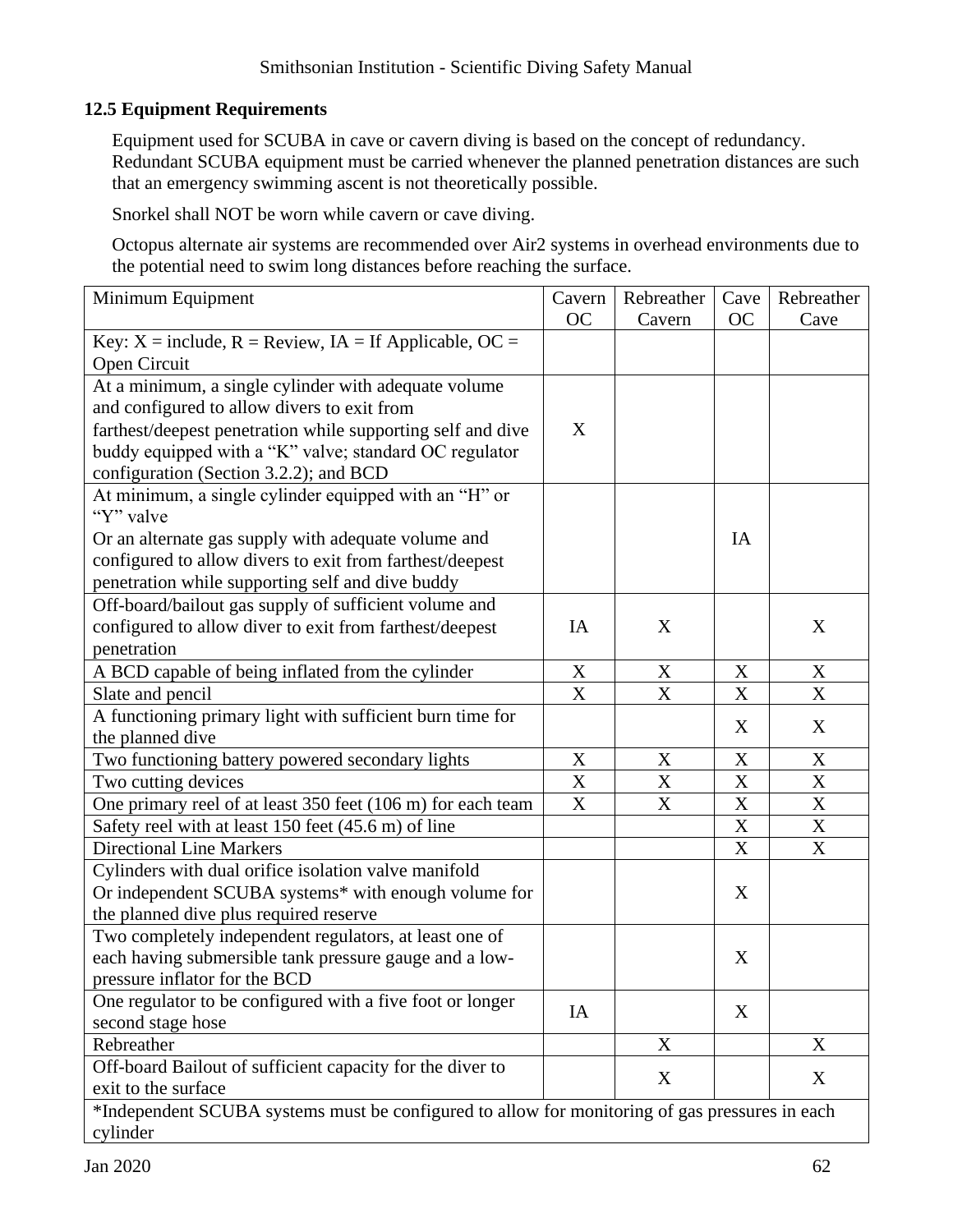|  | <b>12.6 Operational Requirements and Safety Protocols</b> |  |
|--|-----------------------------------------------------------|--|
|--|-----------------------------------------------------------|--|

| <b>Operational Requirements and Safety Protocols</b>                                                                                                                                          | Cavern | Cave |
|-----------------------------------------------------------------------------------------------------------------------------------------------------------------------------------------------|--------|------|
| Diving must not be conducted at penetration distance into the<br>overhead environment greater than 200 feet (60 m) from the water's<br>surface, with a depth limit of 100 feet (30 m)         | X      |      |
| Dive teams must perform a safety drill prior to each dive that<br>includes equipment check, gas management, and dive objectives                                                               | X      | X    |
| Each team within the overhead zone must utilize a continuous<br>guideline appropriate for the environment leading to a point from<br>which an uninterrupted ascent to the surface may be made | X      | X    |
| Gas management must be appropriate for the planned dive with<br>special considerations made for; DPV's, siphon diving, rebreathers,<br>etc.                                                   | X      | X    |
| The entire dive team is to immediately terminate the dive whenever<br>any dive team member calls (terminates) the dive                                                                        | X      | Х    |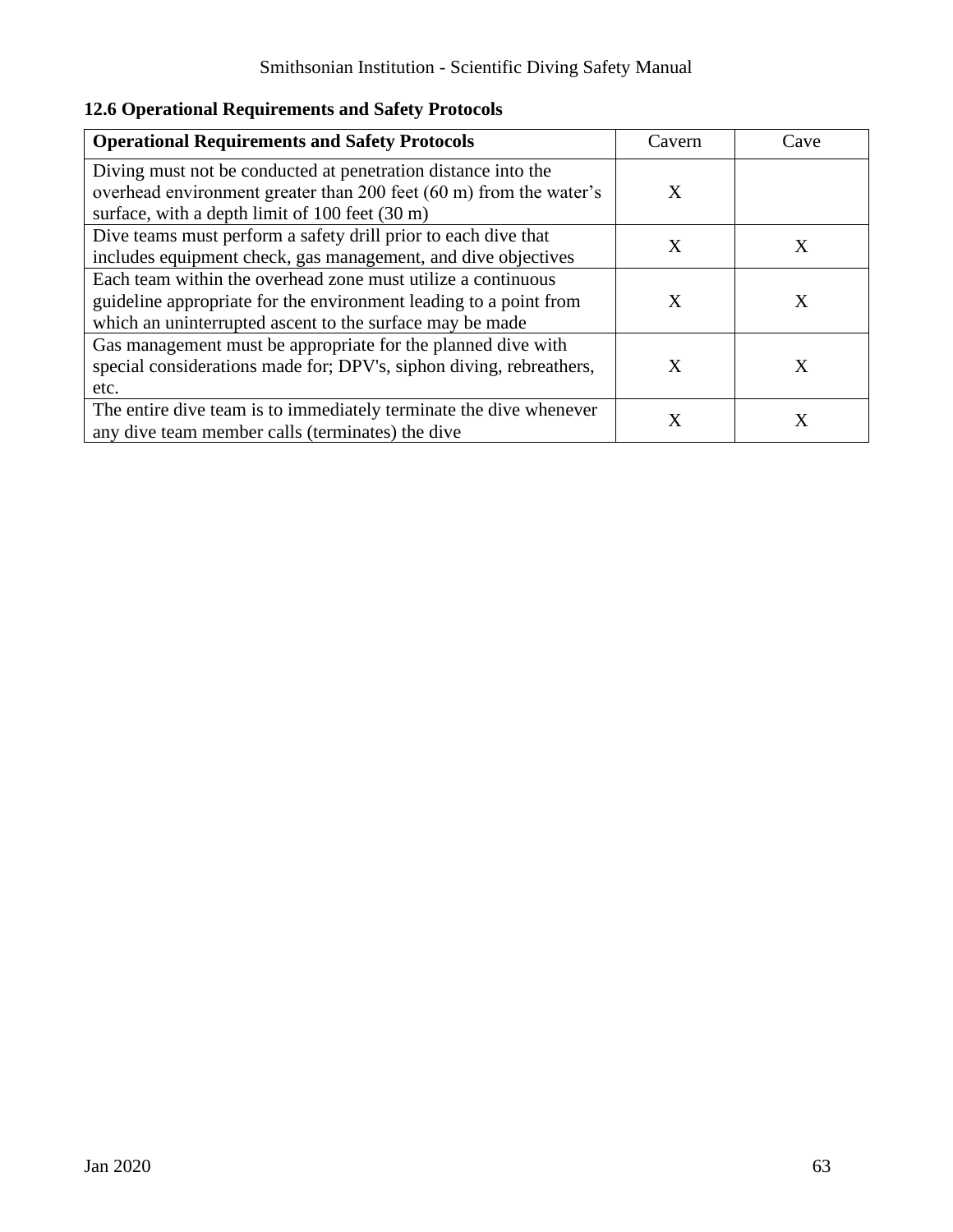

**Appendix 1 through 3**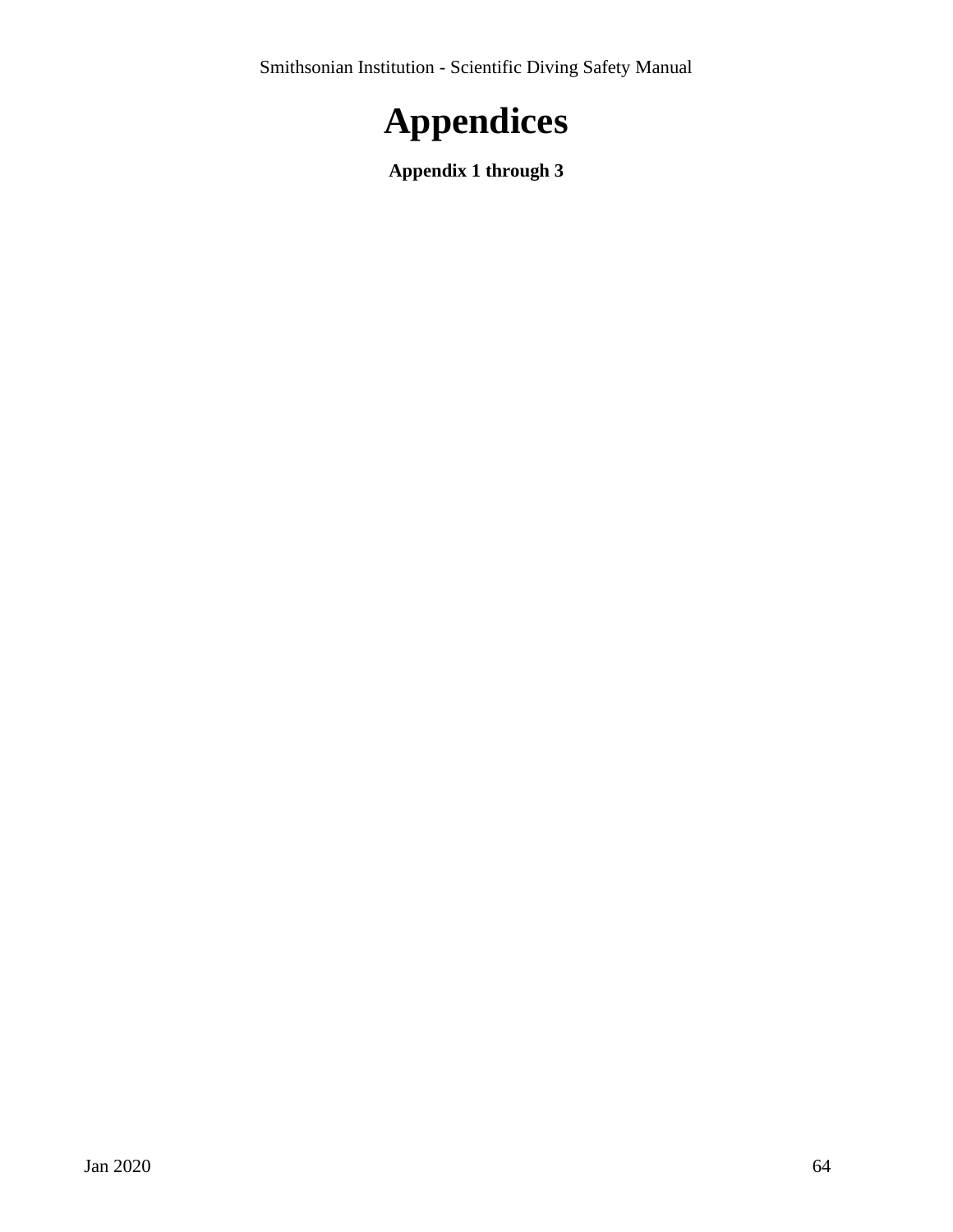# **APPENDIX 1 DEFINITION OF TERMS**

*Air sharing* - Sharing of an air supply between divers.

*ATA(s)* - "Atmospheres Absolute", Total pressure exerted on an object, by a gas or mixture of gases, at a specific depth or elevation, including normal atmospheric pressure.

*Alternate Gas Supply* - Fully redundant system capable of providing a gas source to the diver should their primary gas supply fail.

*Authorization -* To permit a diver to conduct diving operations taking into consideration the training, experience, and knowledge of the diver, the work to be conducted, the tools to be used, and the depths of the intended dives.

*Breath-hold Diving* - A diving mode in which the diver uses no self-contained or surface-supplied air or oxygen supply.

*Bubble Check* **-** Visual examination by the dive team of their diving systems, looking for O-ring leaks or other air leaks conducted in the water prior to entering a cave. Usually included in the "S" Drill.

*Buddy Breathing* - Sharing of a single air source between divers.

*Buddy Diver / Buddy System -* Two comparably equipped scuba divers who remain in constant visual communication or physical contact and are close enough to each other to render immediate assistance in an emergency.

*Buoyant Ascent* - An ascent made using some form of positive buoyancy.

*Cave Dive* - A dive, which takes place partially or wholly underground, in which one or more of the environmental parameters defining a cavern dive are exceeded.

*Cavern Dive* **-** A dive which takes place partially or wholly underground, in which natural sunlight is continuously visible from the entrance.

*Certified Diver* - A diver who holds a recognized valid certification from an AAUS OM or internationally recognized certifying agency.

*(Scientific Diver) Certification -* A diver who holds a recognized valid certification from an AAUS OM

*Controlled Ascent* - Any one of several kinds of ascents including normal, swimming, and air sharing ascents where the diver(s) maintain control so a pause or stop can be made during the ascent.

*Cylinder* - A pressure vessel for the storage of gases.

*Decompression Sickness* - A condition with a variety of symptoms, which may result from gas, and bubbles in the tissues of divers after pressure reduction.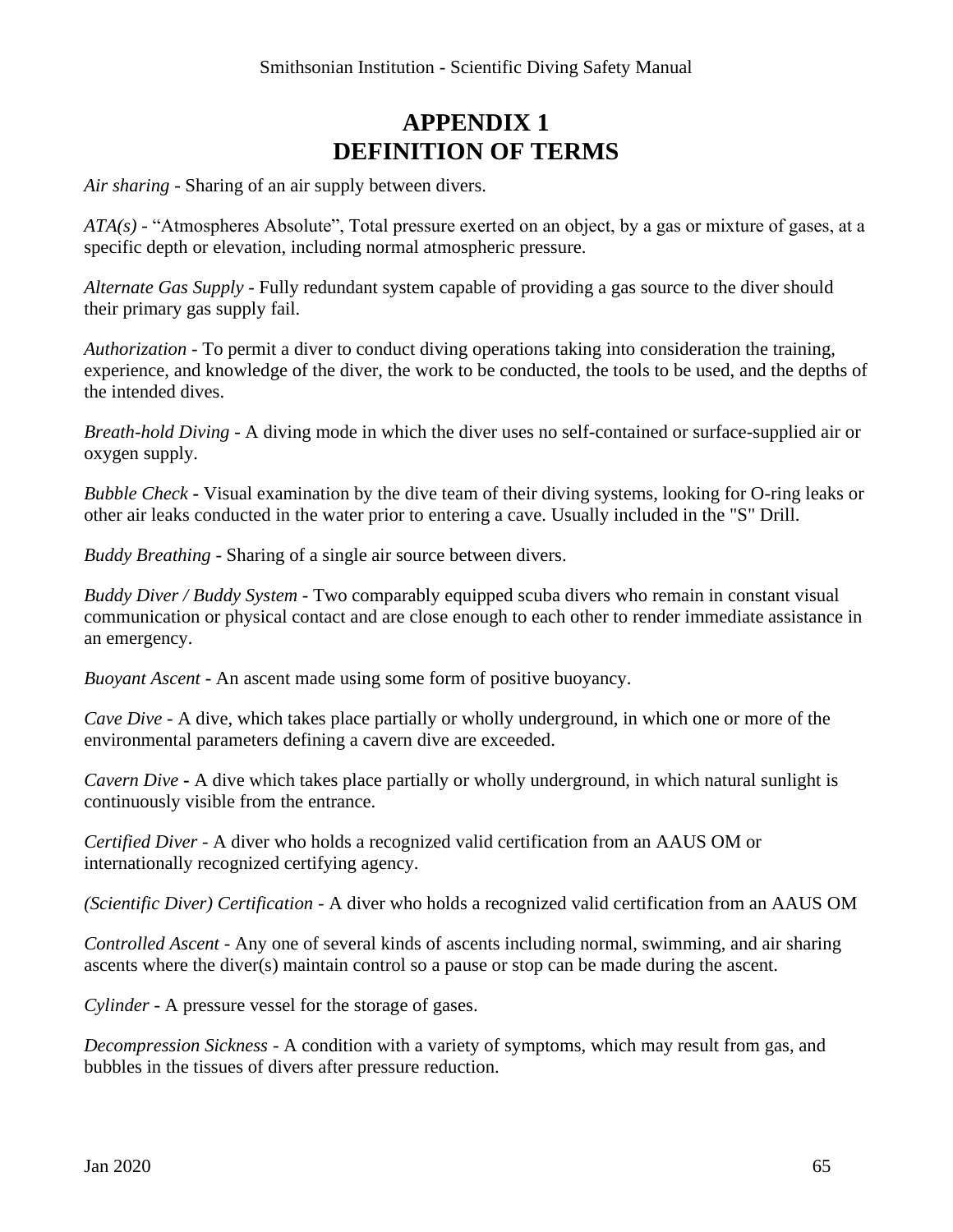*Designated Person-In-Charge* - Surface Supplied diving mode manning requirement. An individual designated by the DCB or designee with the experience or training necessary to direct and oversee in the surface supplied diving operation being conducted.

*Dive* - A descent into the water, an underwater diving activity utilizing compressed gas, an ascent, and return to the surface.

*Dive Computer* - A microprocessor-based device which computes a diver's theoretical decompression status, in real time, by using pressure (depth) and time as input into a decompression algorithm programmed into the device.

*Dive Location* - A surface or vessel from which a diving operation is conducted.

*Dive Site* - Physical location of a diver during a dive.

*Dive Table* - A profile or set of profiles of depth-time relationships for ascent rates and breathing mixtures to be followed after a specific depth-time exposure or exposures.

*Diver* - A person who stays underwater for long periods by having compressed gas supplied from the surface or by carrying a supply of compressed gas.

*Diver-In-Training* - An individual gaining experience and training in additional diving activities under the supervision of a dive team member experienced in those activities.

*Diving Mode* - A type of diving required specific equipment, procedures, and techniques, for example, snorkel, scuba, surface-supplied air, or mixed gas.

*Diving Safety Officer (DSO)* - Individual responsible for the safe conduct of the scientific diving program of the membership organization.

*DPIC* - See Designated Person-In-Charge.

*EAD* - Equivalent Air Depth (see below).

*Emergency Swimming Ascent* - An ascent made under emergency conditions where the diver may exceed the normal ascent rate.

*Enriched Air (EANx)* - A name for a breathing mixture of air and oxygen when the percent of oxygen exceeds 21%. This term is considered synonymous with the term "nitrox".

*Equivalent Air Depth (EAD)* - Depth at which air will have the same nitrogen partial pressure as the nitrox mixture being used. This number, expressed in units of feet seawater or saltwater, will always be less than the actual depth for any enriched air mixture.

*Flooded Mine Diving* - Diving in the flooded portions of a man-made mine. Necessitates use of techniques detailed for cave diving.

*fO<sup>2</sup>* - Fraction of oxygen in a gas mixture, expressed as either a decimal or percentage, by volume.

*FSW* - Feet of seawater.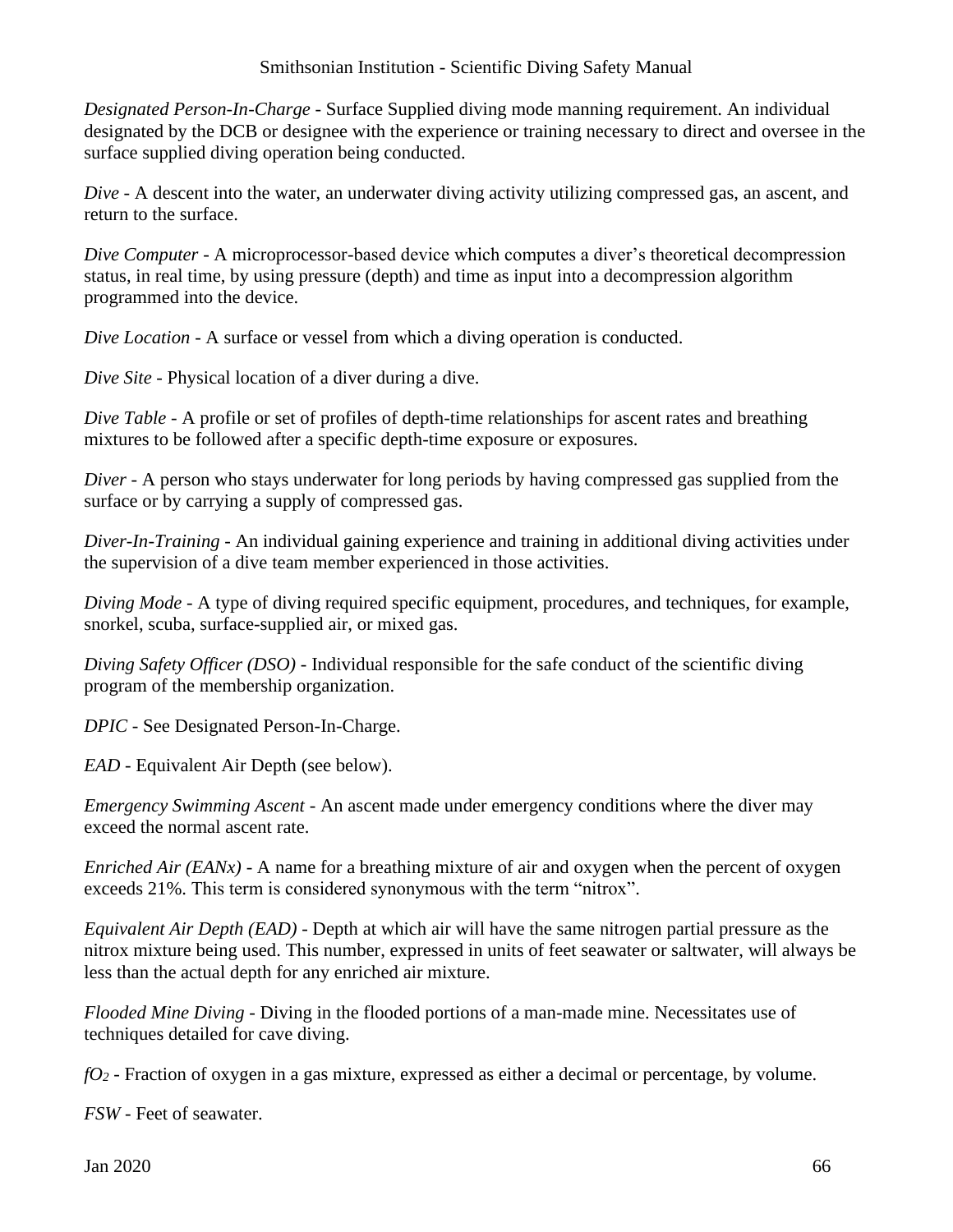*Gas Management* - Gas planning rule which is used in cave diving environments in which the diver reserves a portion of their available breathing gas for anticipated emergencies (See Rule of Thirds, Sixths).

*Gas Matching* - The technique of calculating breathing gas reserves and turn pressures for divers using different volume cylinders. Divers outfitted with the same volume cylinders may employ the Rule of Thirds for gas management purposes. Divers outfitted with different volume cylinders will not observe the same gauge readings when their cylinders contain the same gas volume, therefore the Rule of Thirds will not guarantee adequate reserve if both divers must breathe from a single gas volume at a Rule of Thirds turn pressure. Gas Matching is based on individual consumption rates in volume consumed per minute. It allows divers to calculate turn pressures based on combined consumption rates and to convert the required reserve to a gauge-based turn pressure specific to each diver's cylinder configuration.

*Guideline* - Continuous line used as a navigational reference during a dive leading from the team position to a point where a direct vertical ascent may be made to the surface.

*Hookah* - While similar to Surface Supplied in that the breathing gas is supplied from the surface by means of a pressurized hose, the supply hose does not require a strength member, pneumofathometer hose, or communication line. Hookah equipment may be as simple as a long hose attached to a standard scuba cylinder supplying a standard scuba second stage. The diver is responsible for the monitoring his/her own depth, time, and diving profile.

*Hyperbaric Chamber* - See recompression chamber.

*Hyperbaric Conditions* - Pressure conditions in excess of normal atmospheric pressure at the dive location.

*Independent Reserve Breathing Gas* - A diver-carried independent supply of air or mixed gas (as appropriate) sufficient under standard operating conditions to allow the diver to reach the surface, or another source of breathing gas, or to be reached by another diver.

*Jump/Gap Reel* - Spool or reel used to connect one guideline to another thus ensuring a continuous line to the exit.

*Life Support Equipment* - Underwater equipment necessary to sustain life.

*Lead Diver* - Certified scientific diver with experience and training to be responsible and accountable for the conduct of the diving operation.

*Organizational Member (OM)* - An organization which is a current member of the AAUS, and which has a program, which adheres to the standards of the AAUS as, set forth in the *AAUS Manual*.

*Manifold with Isolator Valve* - A manifold joining two diving cylinders, that allows the use of two completely independent regulators. If either regulator fails, it may be shut off, allowing the remaining regulator access to the gas in both of the diving cylinders.

*Mixed Gas* - Breathing gas containing proportions of inert gas other than nitrogen greater than 1% by volume.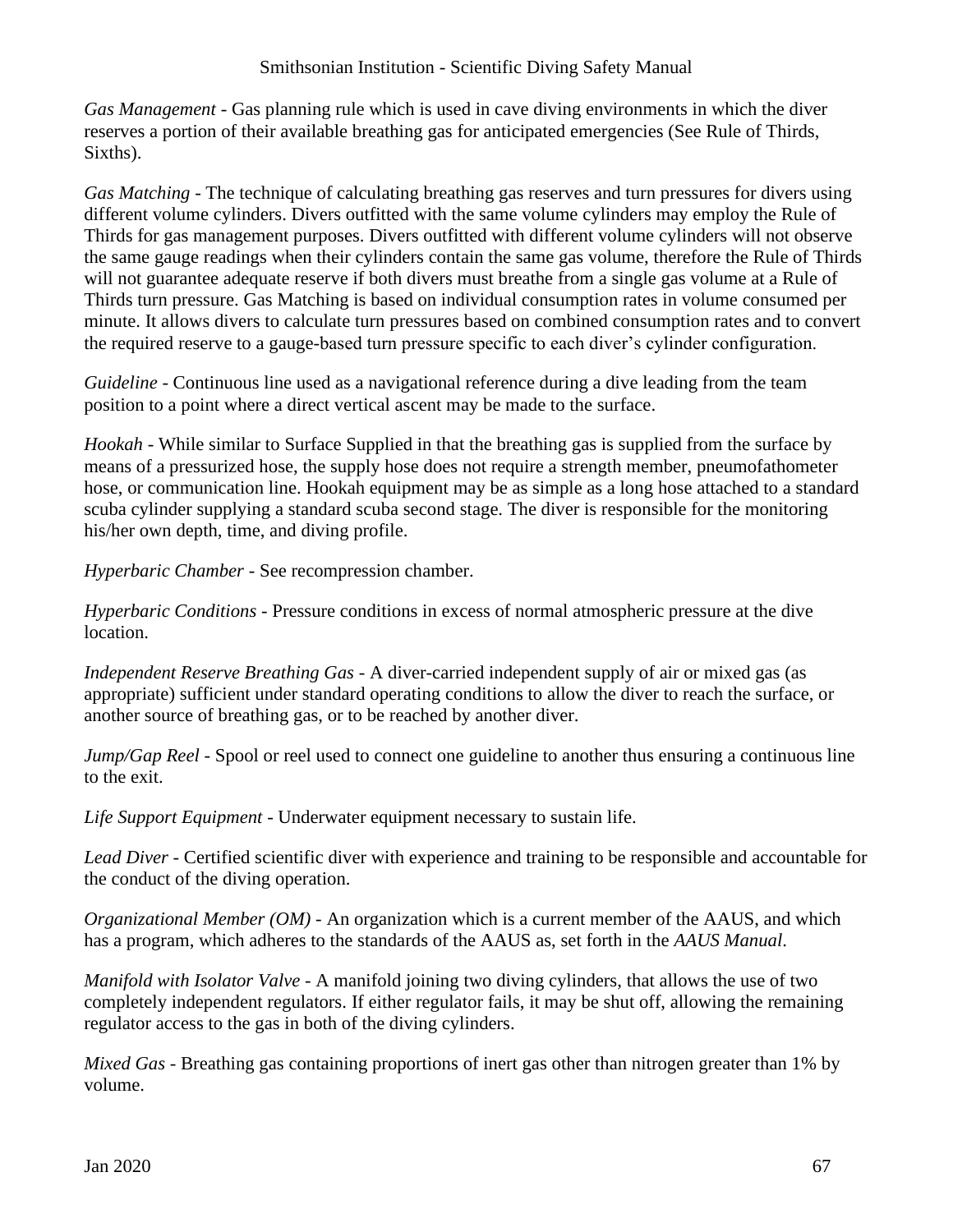*Mixed Gas Diving* - A diving mode in which the diver is supplied in the water with a breathing gas other than air.

*MOD* - Maximum Operating Depth, usually determined as the depth at which the  $pO<sub>2</sub>$  for a given gas mixture reaches a predetermined maximum.

*Near-Miss* - Any event which did not result in injury or illness to personnel, or property damage, but had the potential to do so.

*Nitrox* - Any gas mixture comprised predominately of nitrogen and oxygen, most frequently containing between 22% and 40% oxygen. Also be referred to as Enriched Air Nitrox, abbreviated EAN.

*Normal Ascent* - An ascent made with an adequate air supply at a rate of 30 feet per minute or less.

*OTU* - Oxygen Toxicity Unit

*Oxygen Compatible* - A gas delivery system that has components (O-rings, valve seats, diaphragms, etc.) that are compatible with oxygen at a stated pressure and temperature.

*Oxygen Service* - A gas delivery system that is both oxygen clean and oxygen compatible.

*Oxygen Toxicity* - Any adverse reaction of the central nervous system ("acute" or "CNS" oxygen toxicity) or lungs ("chronic", "whole-body", or "pulmonary" oxygen toxicity) brought on by exposure to an increased (above atmospheric levels) partial pressure of oxygen.

*Penetration Distance* - Linear distance from the entrance intended or reached by a dive team during a dive at a dive site.

*Pressure-Related Injury - An injury resulting from pressure disequilibrium within the body as the result* of hyperbaric exposure. Examples include decompression sickness, pneumothorax, mediastinal emphysema, air embolism, subcutaneous emphysema, or ruptured eardrum.

*Pressure Vessel* - See cylinder.

*pO<sup>2</sup>* - Inspired partial pressure of oxygen, usually expressed in units of atmospheres absolute.

*Primary Reel* - Initial guideline used by the dive team from open water to maximum penetration or a permanently installed guideline.

*Psi* - Unit of pressure, "pounds per square inch.

*Psig* - Unit of pressure, "pounds per square inch gauge.

*Recompression Chamber* - A pressure vessel for human occupancy. Also called a hyperbaric chamber or decompression chamber.

*Restriction* - Any passage through which two divers cannot easily pass side by side while sharing air.

*Rule of Thirds* - Gas planning rule which is used in cave diving environments in which the diver reserves 2/3's of their breathing gas supply for exiting the cave or cavern.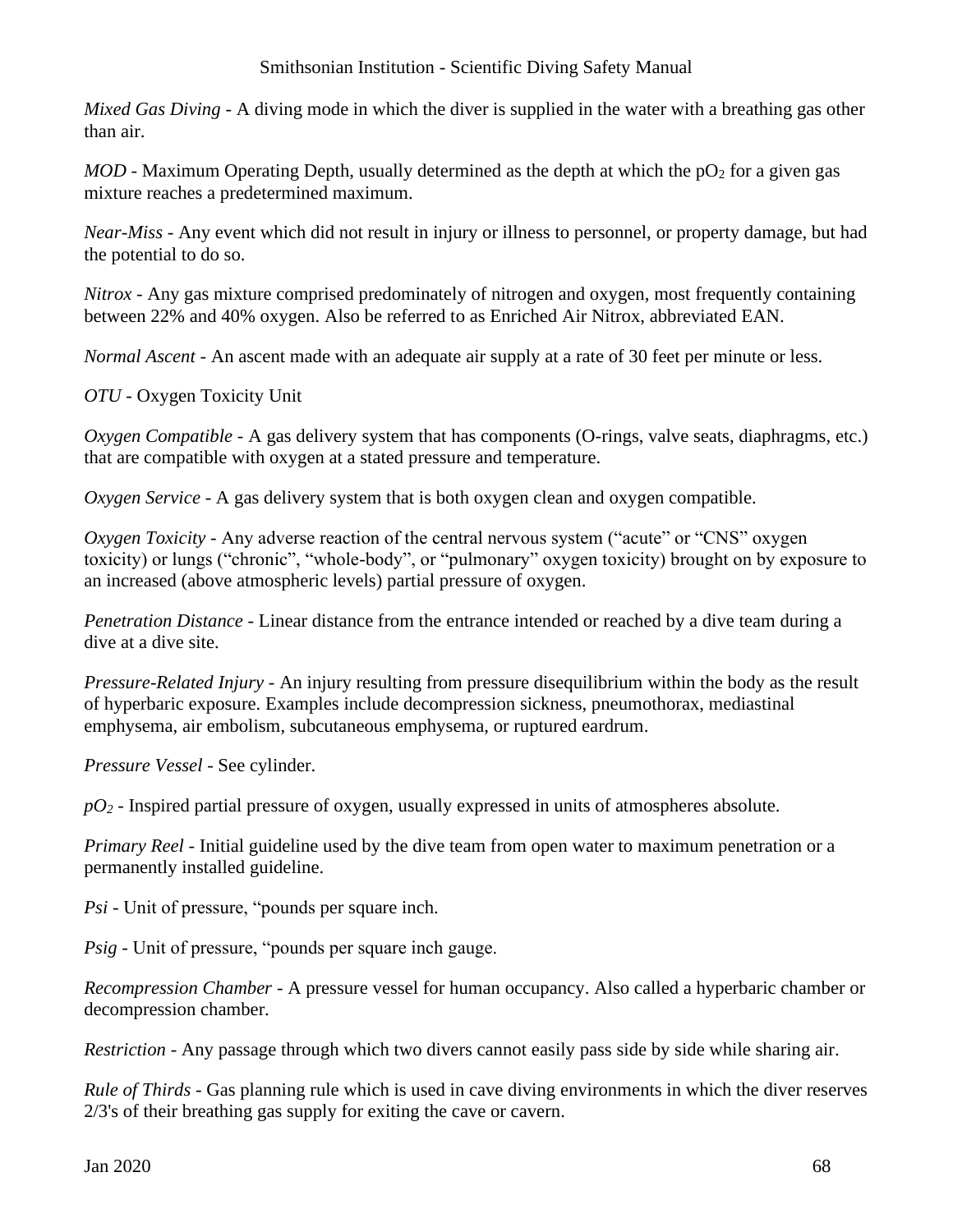*Rule of Sixths* - Air planning rule which is used in cave or other confined diving environments in which the diver reserves 5/6's of their breathing gas supply (for DPV use, siphon diving, etc.) for exiting the cave or cavern.

*Safety Drill* - ("S" Drill) - Short gas sharing, equipment evaluation, dive plan, and communication exercise carried out prior to entering a cave or cavern dive by the dive team.

*Safety Reel* - Secondary reel used as a backup to the primary reel, usually containing 150 feet of guideline that is used in an emergency.

*Safety Stop* - A stop made between 15-20 feet (5-6 meters) for 3-5 minutes during the final ascent phase of a dive.

*Scientific Diving* - Scientific diving is defined (29CFR1910.402) as diving performed solely as a necessary part of a scientific, research, or educational activity by employees whose sole purpose for diving is to perform scientific research tasks.

*Scuba Diving* - A diving mode independent of surface supply in which the diver uses open circuit selfcontained underwater breathing apparatus.

*Scientific Diving Control Board (SDCB)* - Group of individuals who act as the official representative of the membership organization in matters concerning the scientific diving program.

*Side Mount* - A diving mode utilizing two independent scuba systems carried along the sides of the diver's body; either of which always has sufficient air to allow the diver to reach the surface unassisted.

*Siphon* - Cave into which water flows with a generally continuous in-current.

*Standby Diver* - A diver at the dive location capable of rendering assistance to a diver in the water.

*Surface Supplied Diving* - Surface Supplied: Dives where the breathing gas is supplied from the surface by means of a pressurized umbilical hose. The umbilical generally consists of a gas supply hose, strength member, pneumofathometer hose, and communication line. The umbilical supplies a helmet or full face mask. The diver may rely on the tender at the surface to keep up with the divers' depth, time and diving profile.

*Swimming Ascent* - An ascent, which can be done under normal or emergency conditions accomplished by simply swimming to the surface.

*Tender -* Used in Surface supplied and tethered diving. The tender comprises the topsides buddy for the in-water diver on the other end of the tether. The tender must have the experience or training to perform the assigned tasks in a safe and healthful manner.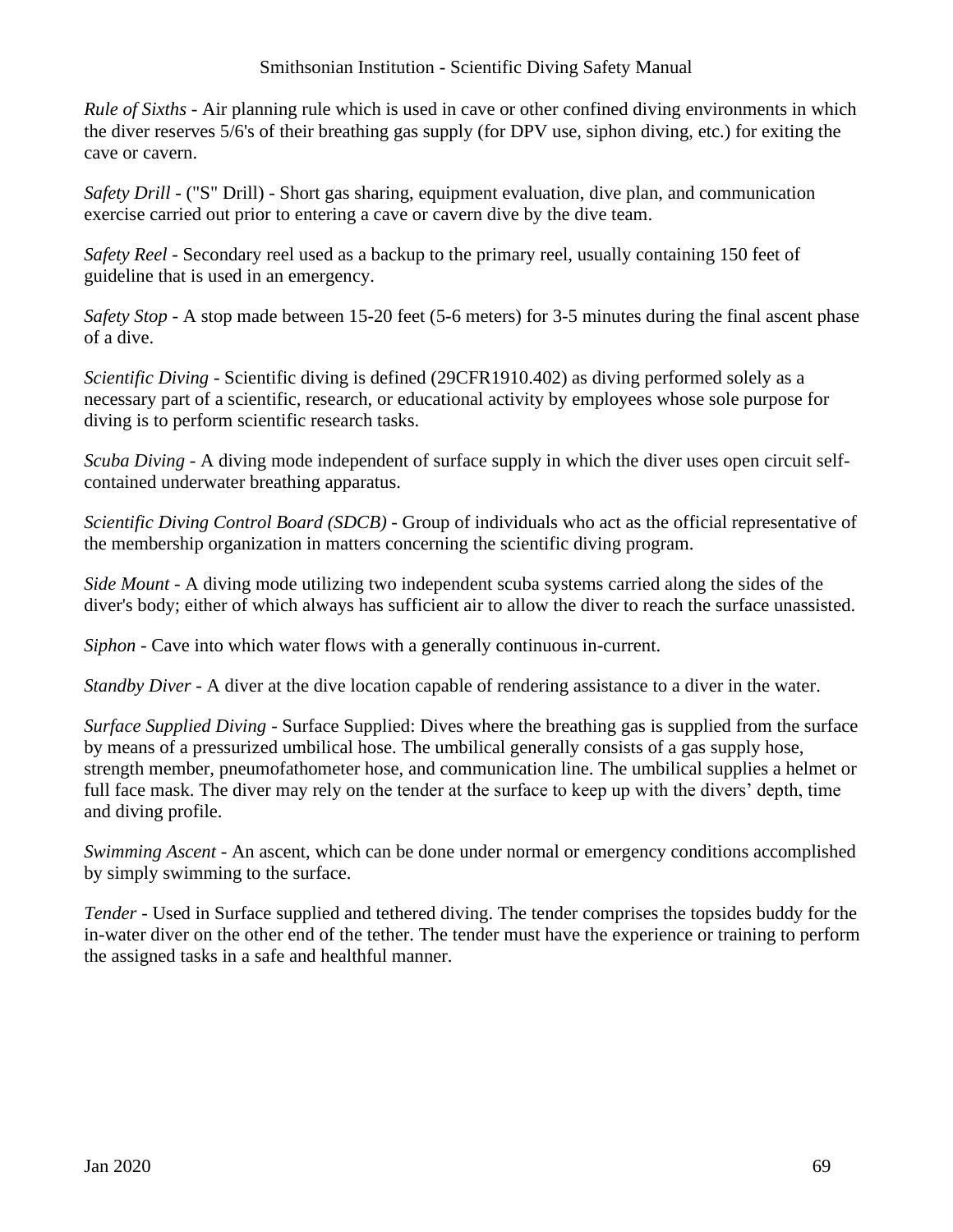*Turn Pressure* - The gauge reading of a diver's open circuit scuba system designating the gas limit for terminating the dive and beginning the exit from the water.

# *UDO* - Unit Diving Officer

*Umbilical* - Composite hose bundle between a dive location and a diver or bell, or between a diver and a bell, which supplies a diver or bell with breathing gas, communications, power, or heat, as appropriate to the diving mode or conditions, and includes a safety line between the diver and the dive location.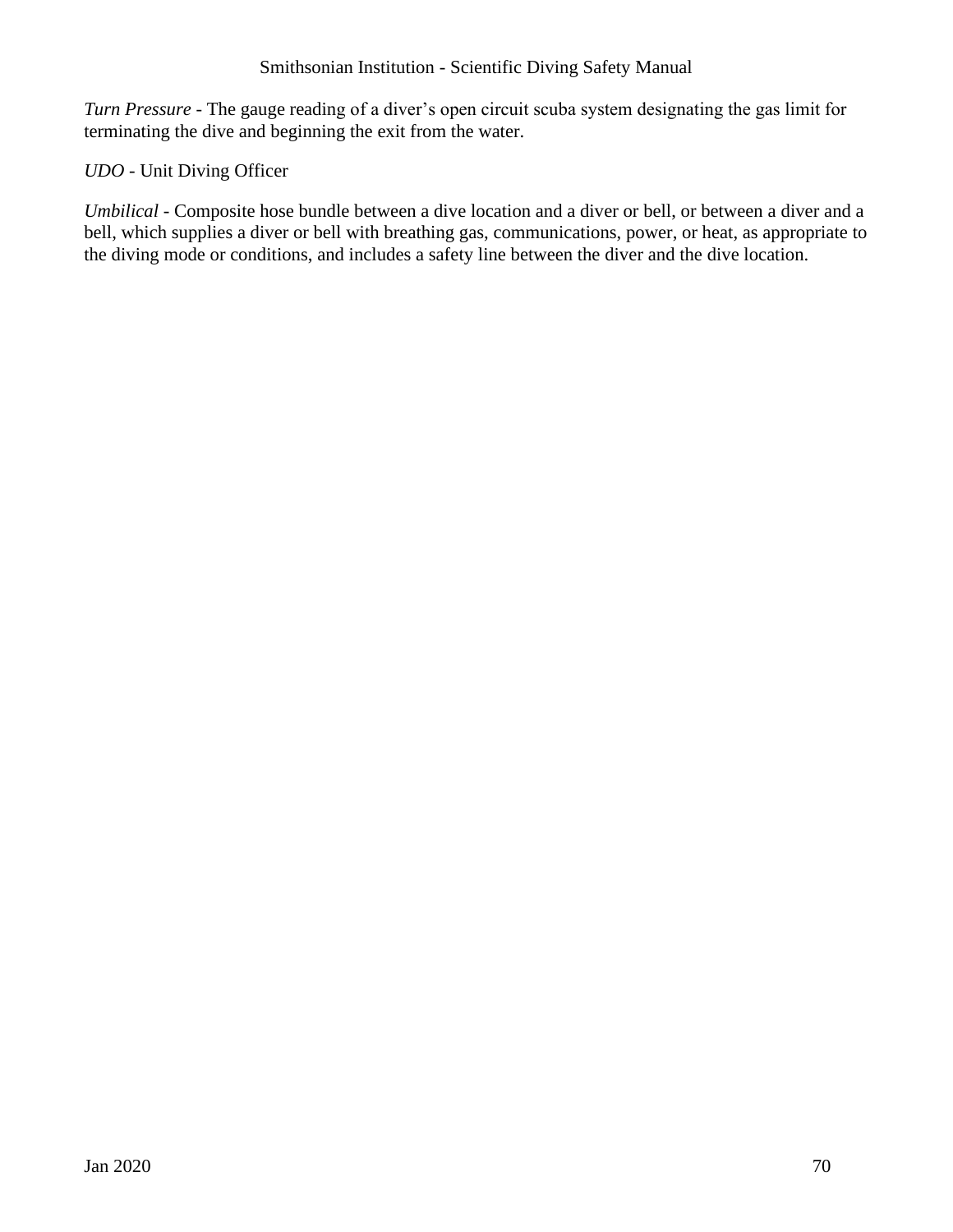# **APPENDIX 2 EMERGENCY ACTION PLAN**

#### **Introduction**

A diving accident victim could be any person who has been breathing compressed gas underwater regardless of depth. It is essential that emergency procedures are pre-planned and medical treatment is initiated as soon as possible. It is the responsibility of each Lead Diver to develop procedures for diving emergencies including evacuation and medical treatment for planned dive location.

#### **General Procedures**

Depending on and according to the nature of the diving accident:

- 1. Make appropriate contact with victim or rescue as required.
- 2. Establish (A)irway (B)reathing (C)irculation or (C)irculation (A)irway (B)reathing as appropriate
- 3. Stabilize the victim
- 3. Administer 100% oxygen, if appropriate (in cases of Decompression Illness, or Near Drowning).
	- Call local Emergency Medical System (EMS) for transport to nearest medical treatment facility. Explain the circumstances of the dive incident to the evacuation teams, medics and physicians.
	- Do not assume that they understand why 100% oxygen may be required for the diving accident victim or that recompression treatment may be necessary.
- 5. Call appropriate Diving Accident Coordinator or your SI dive plan for information to contact diving physician and recompression chamber, etc.
- 6. Notify DSO or designee according to the Emergency Action Plan of the dive operation.
- 7. Complete and submit incident report in compliance with Section 2.7.3.

#### **List of Emergency Contact Numbers Appropriate for Dive Location**

#### **Available Procedures**

- 1. Emergency care
- 2. Recompression
- 3. Evacuation

#### **Emergency Plan Content**

- 4. Name, telephone number, and relationship of person to be contacted for each diver in the event of an emergency.
- 5. Nearest operational recompression chamber.
- 6. Nearest accessible hospital.
- 7. Available means of transport.